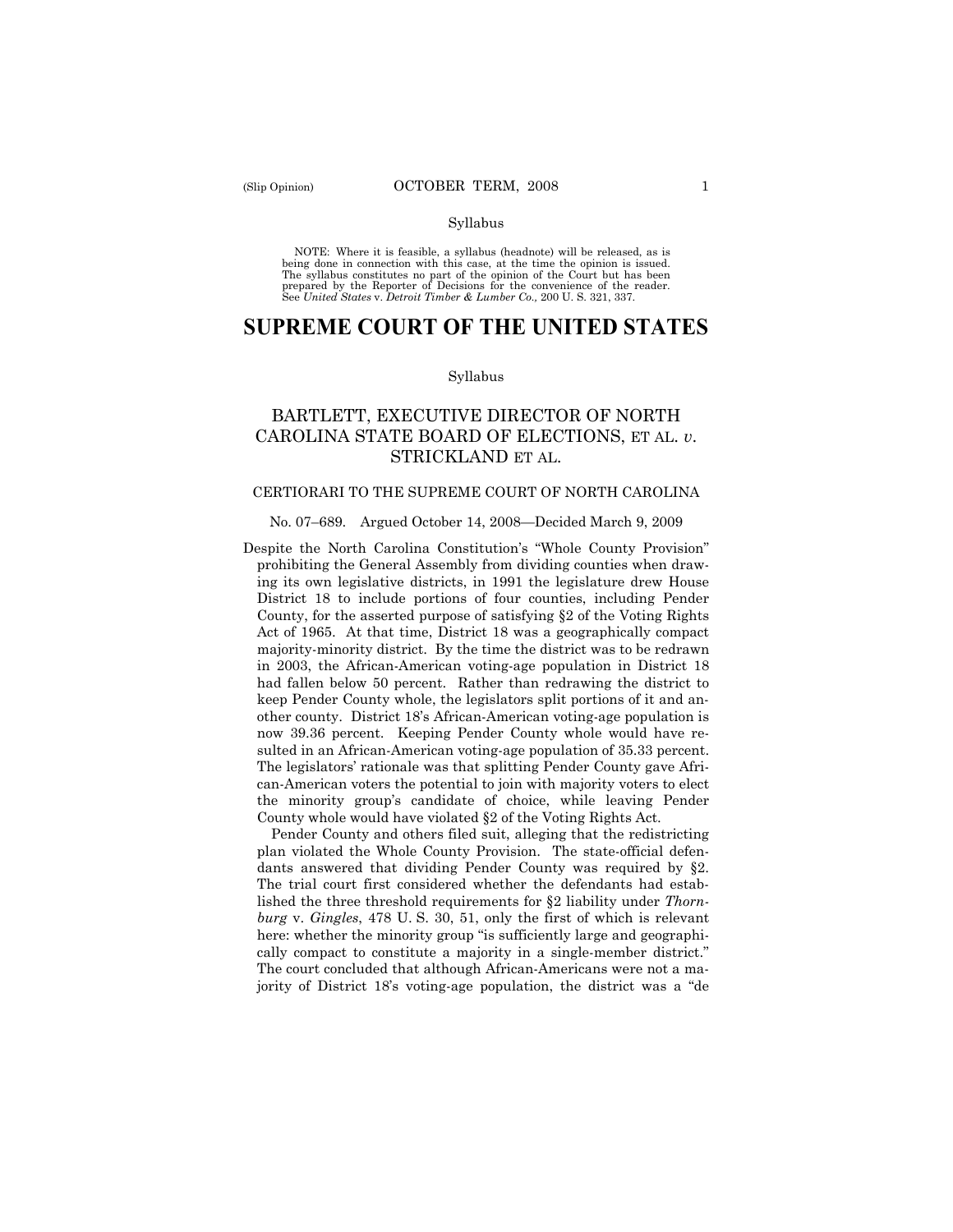facto" majority-minority district because African-Americans could get enough support from crossover majority voters to elect their preferred candidate. The court ultimately determined, based on the totality of the circumstances, that §2 required that Pender County be split, and it sustained District 18's lines on that rationale. The State Supreme Court reversed, holding that a minority group must constitute a numerical majority of the voting-age population in an area before §2 requires the creation of a legislative district to prevent dilution of that group's votes. Because African-Americans did not have such a numerical majority in District 18, the court ordered the legislature to redraw the district.

### *Held:* The judgment is affirmed.

361 N. C. 491, 649 S. E. 2d 364, affirmed.

 JUSTICE KENNEDY, joined by THE CHIEF JUSTICE and JUSTICE ALITO, concluded that §2 does not require state officials to draw electiondistrict lines to allow a racial minority that would make up less than 50 percent of the voting-age population in the redrawn district to join with crossover voters to elect the minority's candidate of choice. Pp. 5–21.

1. As amended in 1982, §2 provides that a violation "is established if, based on the totality of circumstances, it is shown that the [election] processes . . . in the State or political subdivision are not equally open to participation by members of a [protected] class [who] have less opportunity than other members of the electorate to participate in the political process and to elect representatives of their choice." 42 U. S. C. §1973(b). Construing the amended §2 in *Gingles, supra*, at 50–51, the Court identified three "necessary preconditions" for a claim that the use of multimember districts constituted actionable vote dilution. It later held that those requirements apply equally in §2 cases involving single-member districts. *Growe* v. *Emison*, 507 U. S. 25, 40–41. Only when a party has established the requirements does a court proceed to analyze whether a §2 violation has occurred based on the totality of the circumstances. See, *e.g., Johnson* v. *De Grandy*, 512 U. S. 997, 1013. Pp. 5–7.

2. Only when a geographically compact group of minority voters could form a majority in a single-member district has the first *Gingles* requirement been met. Pp. 7–21.

(a) A party asserting §2 liability must show by a preponderance of the evidence that the minority population in the potential election district is greater than 50 percent. The Court has held both that §2 can require the creation of a "majority-minority" district, in which a minority group composes a numerical, working majority of the votingage population, see, *e.g.*, *Voinovich* v. *Quilter*, 507 U. S. 146, 154–155, and that §2 does not require the creation of an "influence" district, in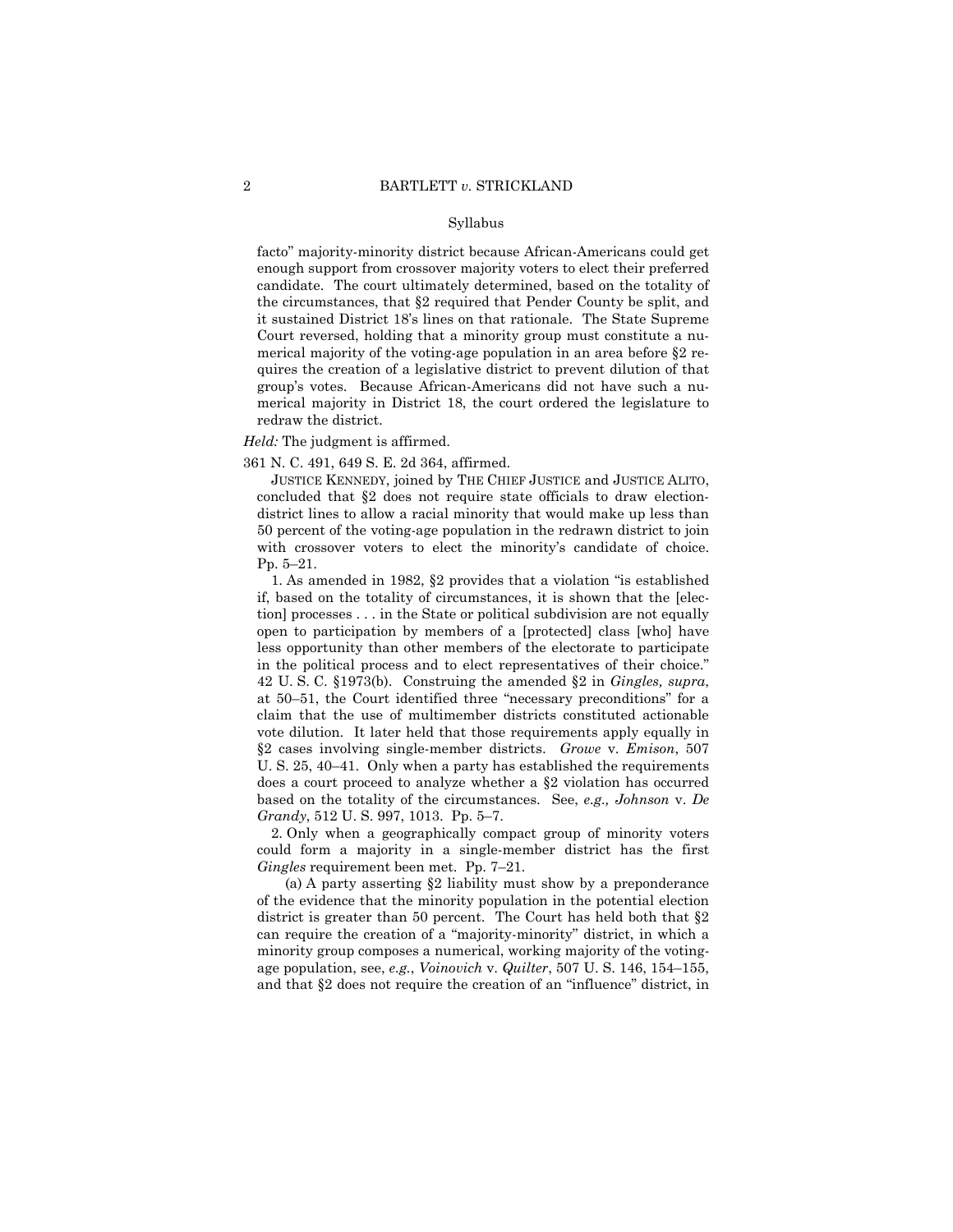which a minority group can influence the outcome of an election even if its preferred candidate cannot be elected, see *League of United Latin American Citizens* v. *Perry*, 548 U. S. 399, \_\_\_ (*LULAC).* This case involves an intermediate, "crossover" district, in which the minority makes up less than a majority of the voting-age population, but is large enough to elect the candidate of its choice with help from majority voters who cross over to support the minority's preferred candidate. Petitioners' theory that such districts satisfy the first *Gingles* requirement is contrary to §2, which requires a showing that minorities "have less opportunity than other members of the electorate to . . . elect representatives of their choice," 42 U. S. C. §1973(b). Because they form only 39 percent of District 18's voting-age population, African-Americans standing alone have no better or worse opportunity to elect a candidate than any other group with the same relative voting strength. Recognizing a §2 claim where minority voters cannot elect their candidate of choice based on their own votes and without assistance from others would grant special protection to their right to form political coalitions that is not authorized by the section. Nor does the reasoning of this Court's cases support petitioners' claims. In *Voinovich*, for example, the Court stated that the first *Gingles* requirement "would have to be modified or eliminated" to allow crossover-district claims. 507 U. S., at 158. Indeed, mandatory recognition of such claims would create serious tension with the third *Gingles* requirement, that the majority votes as a bloc to defeat minority-preferred candidates, see 478 U. S., at 50–51, and would call into question the entire *Gingles* framework. On the other hand, the Court finds support for the clear line drawn by the majority-minority requirement in the need for workable standards and sound judicial and legislative administration. By contrast, if §2 required crossover districts, determining whether a §2 claim would lie would require courts to make complex political predictions and tie them to racebased assumptions. Heightening these concerns is the fact that because §2 applies nationwide to every jurisdiction required to draw election-district lines under state or local law, crossover-district claims would require courts to make predictive political judgments not only about familiar, two-party contests in large districts but also about regional and local elections. Unlike any of the standards proposed to allow crossover claims, the majority-minority rule relies on an objective, numerical test: Do minorities make up more than 50 percent of the voting-age population in the relevant geographic area? Given §2's text, the Court's cases interpreting that provision, and the many difficulties in assessing §2 claims without the restraint and guidance provided by the majority-minority rule, all of the federal courts of appeals that have interpreted the first *Gingles* factor have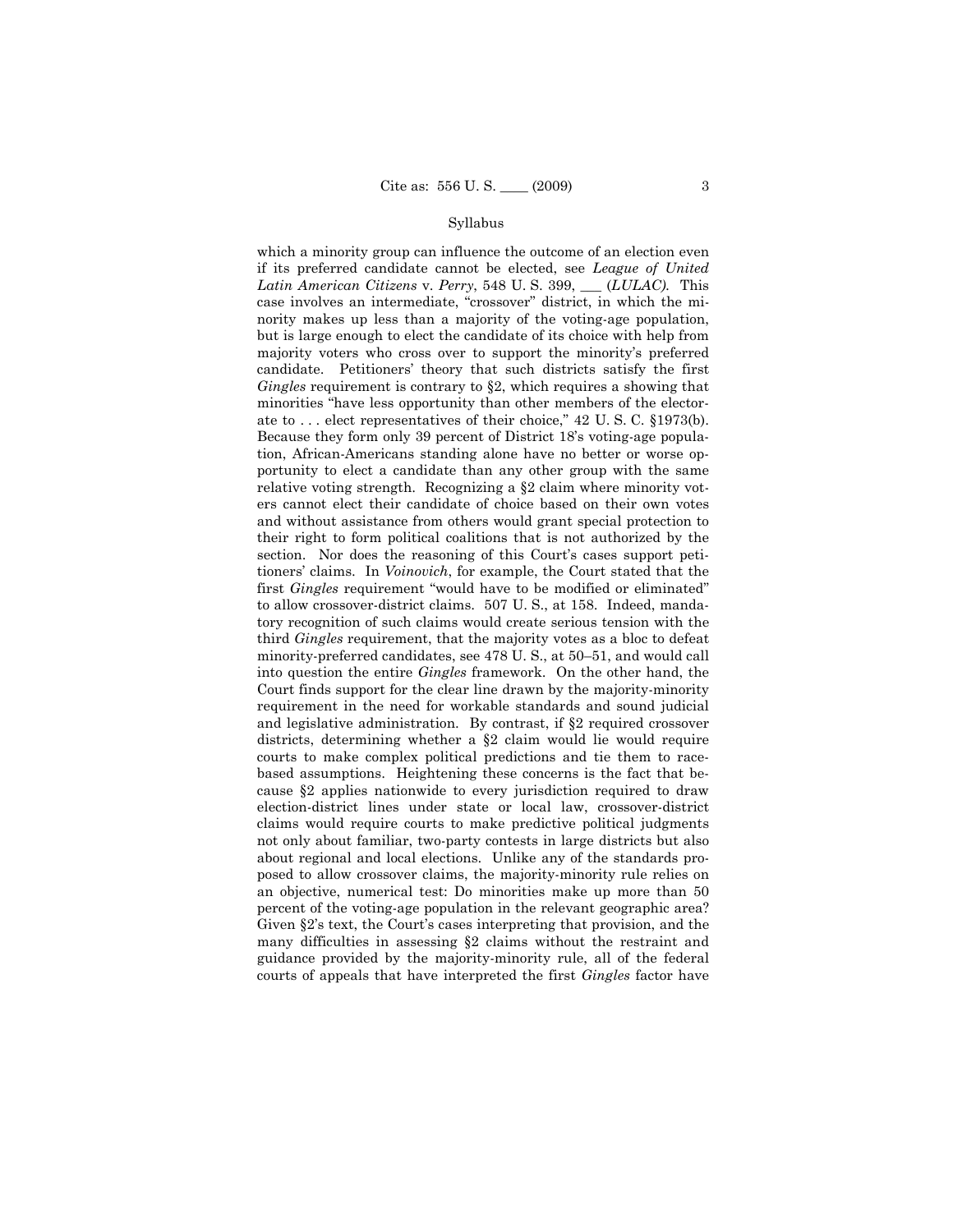required a majority-minority standard. The Court declines to depart from that uniform interpretation, which has stood for more than 20 years. Because this case does not involve allegations of intentional and wrongful conduct, the Court need not consider whether intentional discrimination affects the *Gingles* analysis. Pp. 7–15.

(b) Arguing for a less restrictive interpretation, petitioners point to §2's guarantee that political processes be "equally open to participation" to protect minority voters' "opportunity . . . to elect representatives of their choice," 42 U. S. C. §1973(b), and assert that such "opportunit[ies]" occur in crossover districts and require protection. But petitioners emphasize the word "opportunity" at the expense of the word "equally." The statute does not protect any possible opportunity through which minority voters could work with other constituencies to elect their candidate of choice. Section 2 does not guarantee minority voters an electoral advantage. Minority groups in crossover districts have the same opportunity to elect their candidate as any other political group with the same relative voting strength. The majority-minority rule, furthermore, is not at odds with §2's totality-ofthe-circumstances test. See, *e.g., Growe, supra*, at 40. Any doubt as to whether §2 calls for this rule is resolved by applying the canon of constitutional avoidance to steer clear of serious constitutional concerns under the Equal Protection Clause. See *Clark* v. *Martinez*, 543 U. S. 371, 381–382. Such concerns would be raised if §2 were interpreted to require crossover districts throughout the Nation, thereby "unnecessarily infus[ing] race into virtually every redistricting." *LULAC*, *supra,* at 446. Pp. 16–18.

(c) This holding does not consider the permissibility of crossover districts as a matter of legislative choice or discretion. Section 2 allows States to choose their own method of complying with the Voting Rights Act, which may include drawing crossover districts. See *Georgia* v. *Ashcroft*, 539 U. S. 461, 480–482. Moreover, the holding should not be interpreted to entrench majority-minority districts by statutory command, for that, too, could pose constitutional concerns. See*, e.g., Miller* v. *Johnson*, 515 U. S. 900. Such districts are only required if all three *Gingles* factors are met and if §2 applies based on the totality of the circumstances. A claim similar to petitioners' assertion that the majority-minority rule is inconsistent with §5 was rejected in *LULAC, supra*, at \_\_\_. Pp. 19–21.

JUSTICE THOMAS, joined by JUSTICE SCALIA, adhered to his view in *Holder* v. *Hall*, 512 U. S. 874, 891, 893 (opinion concurring in judgment), that the text of §2 of the Voting Rights Act of 1965 does not authorize any vote dilution claim, regardless of the size of the minority population in a given district. The *Thornburg* v. *Gingles,* 478 U. S. 30, framework for analyzing such claims has no basis in §2's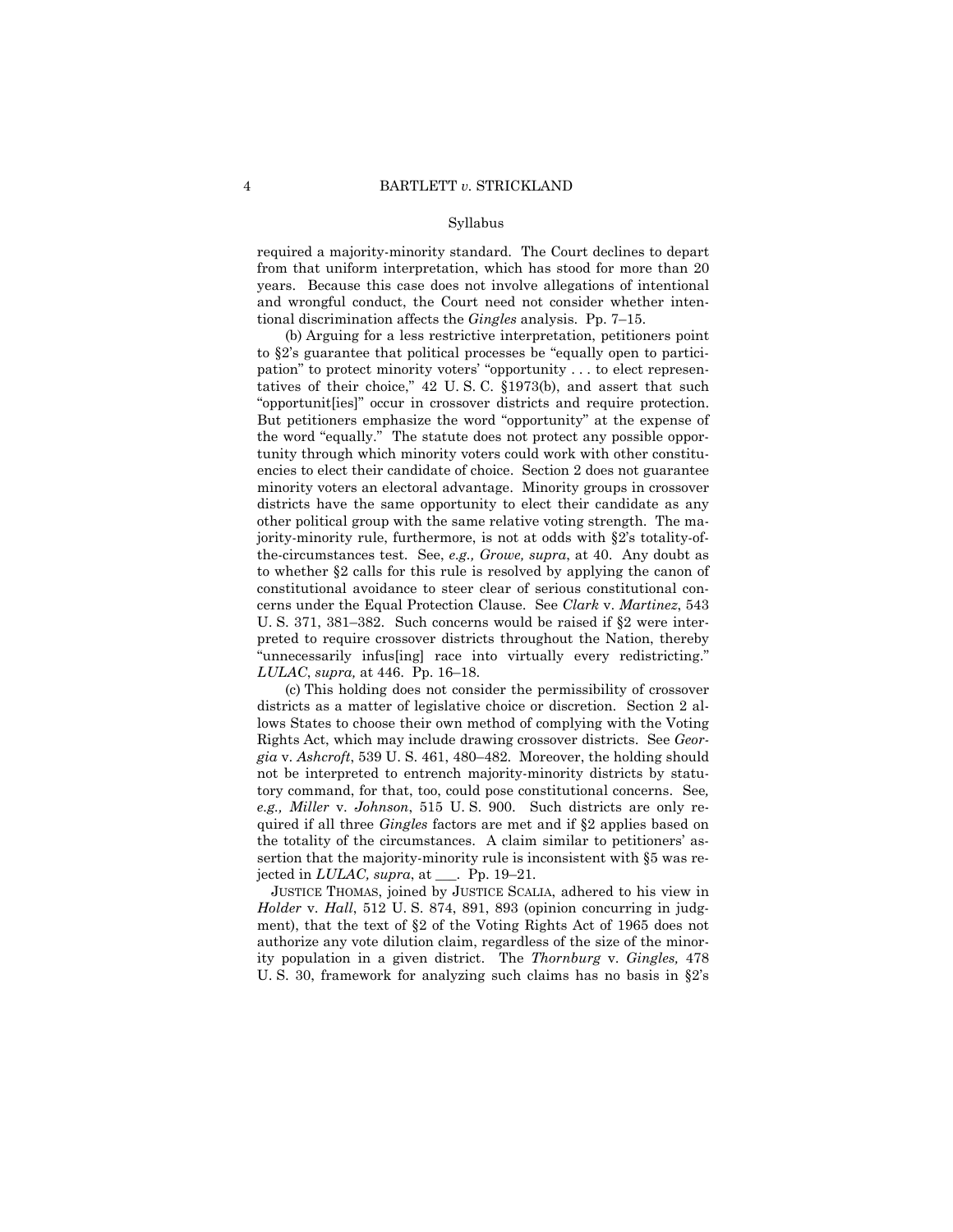text and "has produced . . . a disastrous misadventure in judicial policymaking," *Holder, supra,* at 893. P. 1.

KENNEDY, J., announced the judgment of the Court and delivered an opinion, in which ROBERTS, C. J., and ALITO, J., joined. THOMAS, J., filed an opinion concurring in the judgment, in which SCALIA, J., joined. SOUTER, J., filed a dissenting opinion, in which STEVENS, GINSBURG, and BREYER, JJ., joined. GINSBURG, J., and BREYER, J., filed dissenting opinions.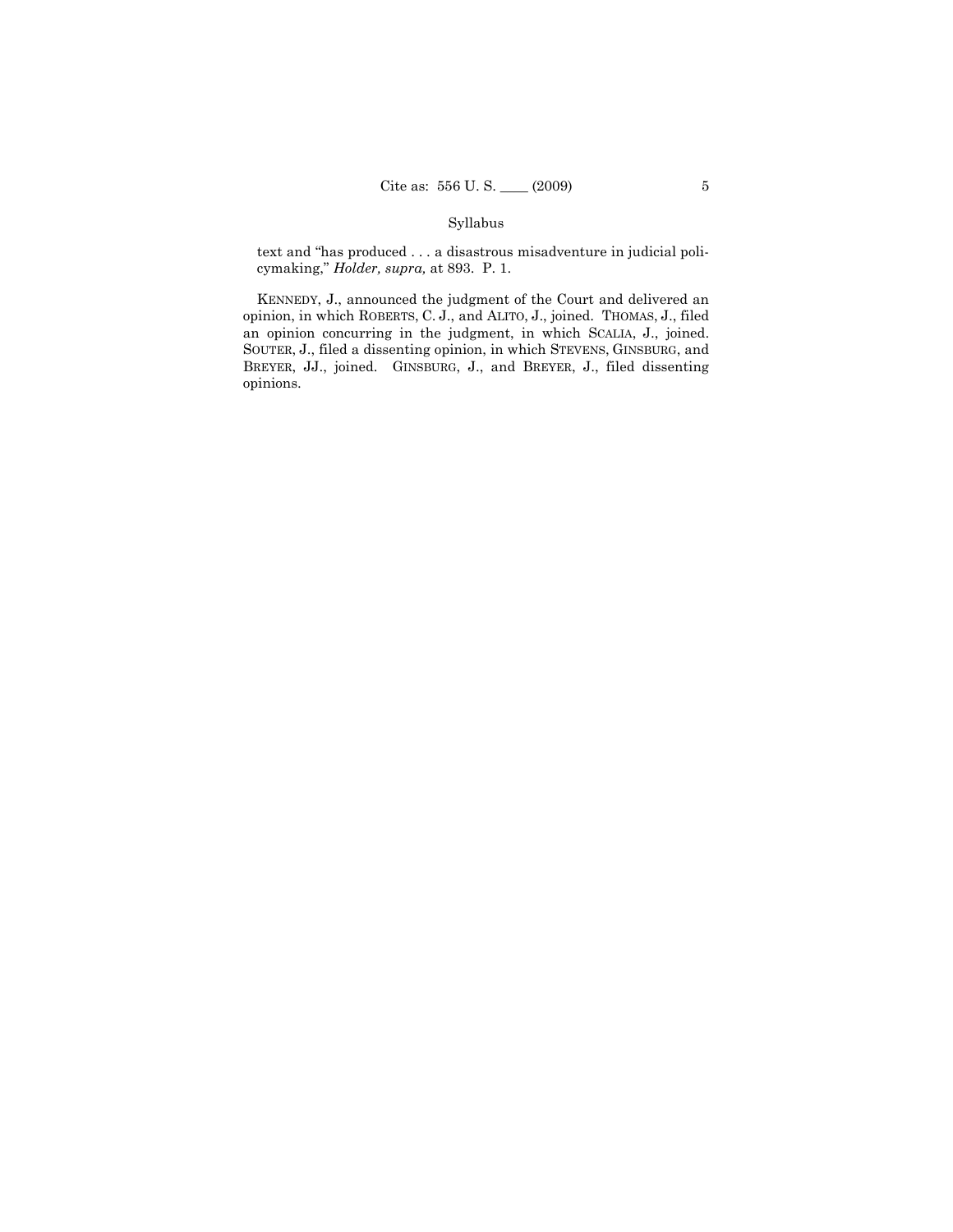NOTICE: This opinion is subject to formal revision before publication in the preliminary print of the United States Reports. Readers are requested to notify the Reporter of Decisions, Supreme Court of the United States, Washington, D. C. 20543, of any typographical or other formal errors, in order that corrections may be made before the preliminary print goes to press.

## $\frac{1}{2}$  ,  $\frac{1}{2}$  ,  $\frac{1}{2}$  ,  $\frac{1}{2}$  ,  $\frac{1}{2}$  ,  $\frac{1}{2}$  ,  $\frac{1}{2}$ **SUPREME COURT OF THE UNITED STATES**

### $\frac{1}{2}$  ,  $\frac{1}{2}$  ,  $\frac{1}{2}$  ,  $\frac{1}{2}$  ,  $\frac{1}{2}$  ,  $\frac{1}{2}$ No. 07–689

# GARY BARTLETT, EXECUTIVE DIRECTOR OF THE NORTH CAROLINA STATE BOARD OF ELECTIONS, ET AL., PETITIONERS *v.* DWIGHT STRICKLAND ET AL.

## ON WRIT OF CERTIORARI TO THE SUPREME COURT OF NORTH CAROLINA

### [March 9, 2009]

JUSTICE KENNEDY announced the judgment of the Court and delivered an opinion, in which THE CHIEF JUSTICE and JUSTICE ALITO join.

This case requires us to interpret §2 of the Voting Rights Act of 1965, 79 Stat. 437, as amended, 42 U. S. C. §1973 (2000 ed.). The question is whether the statute can be invoked to require state officials to draw electiondistrict lines to allow a racial minority to join with other voters to elect the minority's candidate of choice, even where the racial minority is less than 50 percent of the voting-age population in the district to be drawn. To use election-law terminology: In a district that is not a majority-minority district, if a racial minority could elect its candidate of choice with support from crossover majority voters, can §2 require the district to be drawn to accommodate this potential?

The case arises in a somewhat unusual posture. State authorities who created a district now invoke the Voting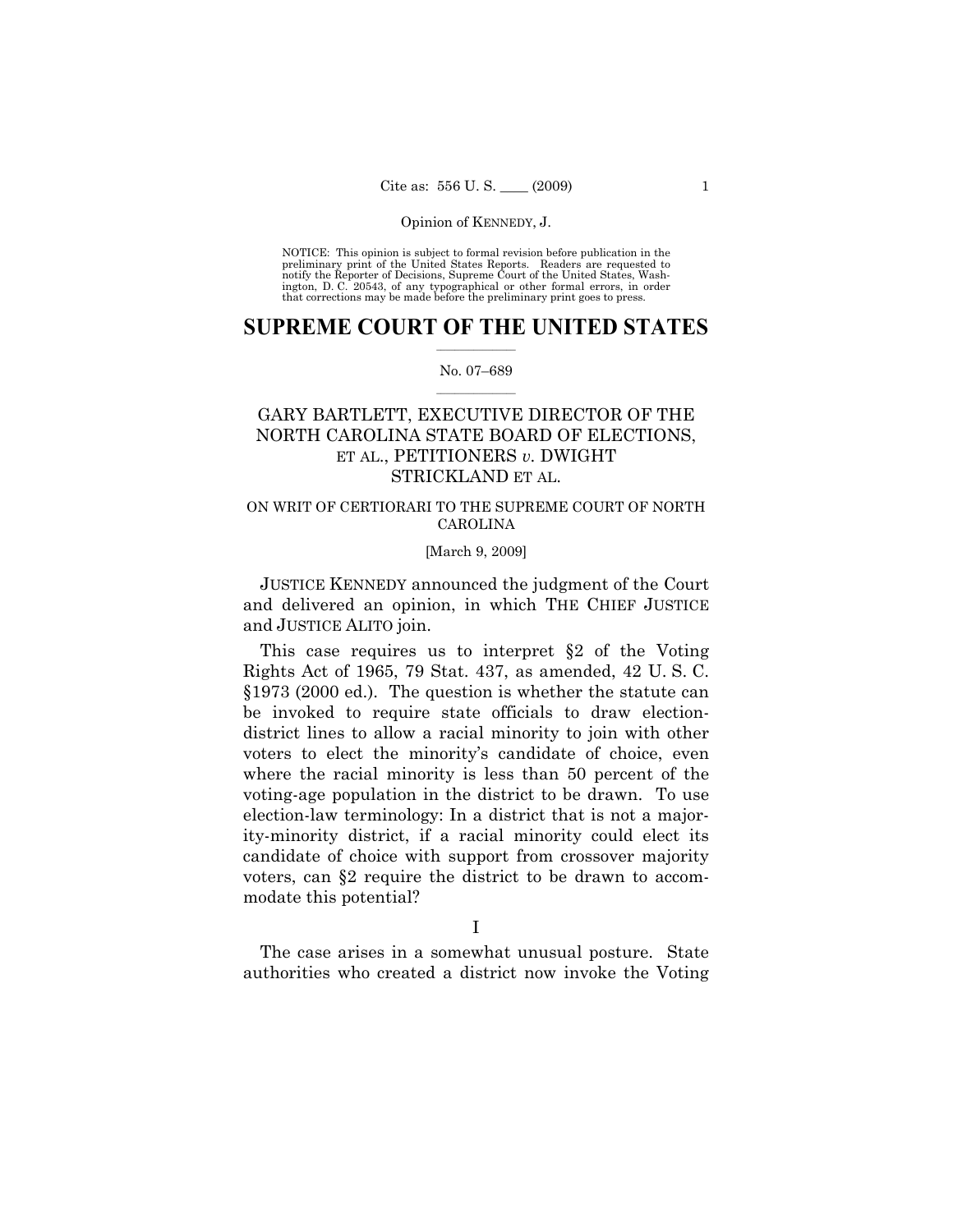Rights Act as a defense. They argue that §2 required them to draw the district in question in a particular way, despite state laws to the contrary. The state laws are provisions of the North Carolina Constitution that prohibit the General Assembly from dividing counties when drawing legislative districts for the State House and Senate. Art. II, §§3, 5. We will adopt the term used by the state courts and refer to both sections of the state constitution as the Whole County Provision. See *Pender County*  v. *Bartlett,* 361 N. C. 491, 493, 649 S. E. 2d 364, 366 (2007) (case below).

It is common ground that state election-law requirements like the Whole County Provision may be superseded by federal law—for instance, the one-person, one-vote principle of the Equal Protection Clause of the United States Constitution. See *Reynolds* v. *Sims*, 377 U. S. 533 (1964). Here the question is whether §2 of the Voting Rights Act requires district lines to be drawn that otherwise would violate the Whole County Provision. That, in turn, depends on how the statute is interpreted.

We begin with the election district. The North Carolina House of Representatives is the larger of the two chambers in the State's General Assembly. District 18 of that body lies in the southeastern part of North Carolina. Starting in 1991, the General Assembly drew District 18 to include portions of four counties, including Pender County, in order to create a district with a majority African-American voting-age population and to satisfy the Voting Rights Act. Following the 2000 census, the North Carolina Supreme Court, to comply with the Whole County Provision, rejected the General Assembly's first two statewide redistricting plans. See *Stephenson* v. *Bartlett*, 355 N. C. 354, 375, 562 S. E. 2d 377, 392, stay denied, 535 U. S. 1301 (2002) (Rehnquist, C. J., in chambers); *Stephenson* v. *Bartlett*, 357 N. C. 301, 314, 582 S. E. 2d 247, 254 (2003).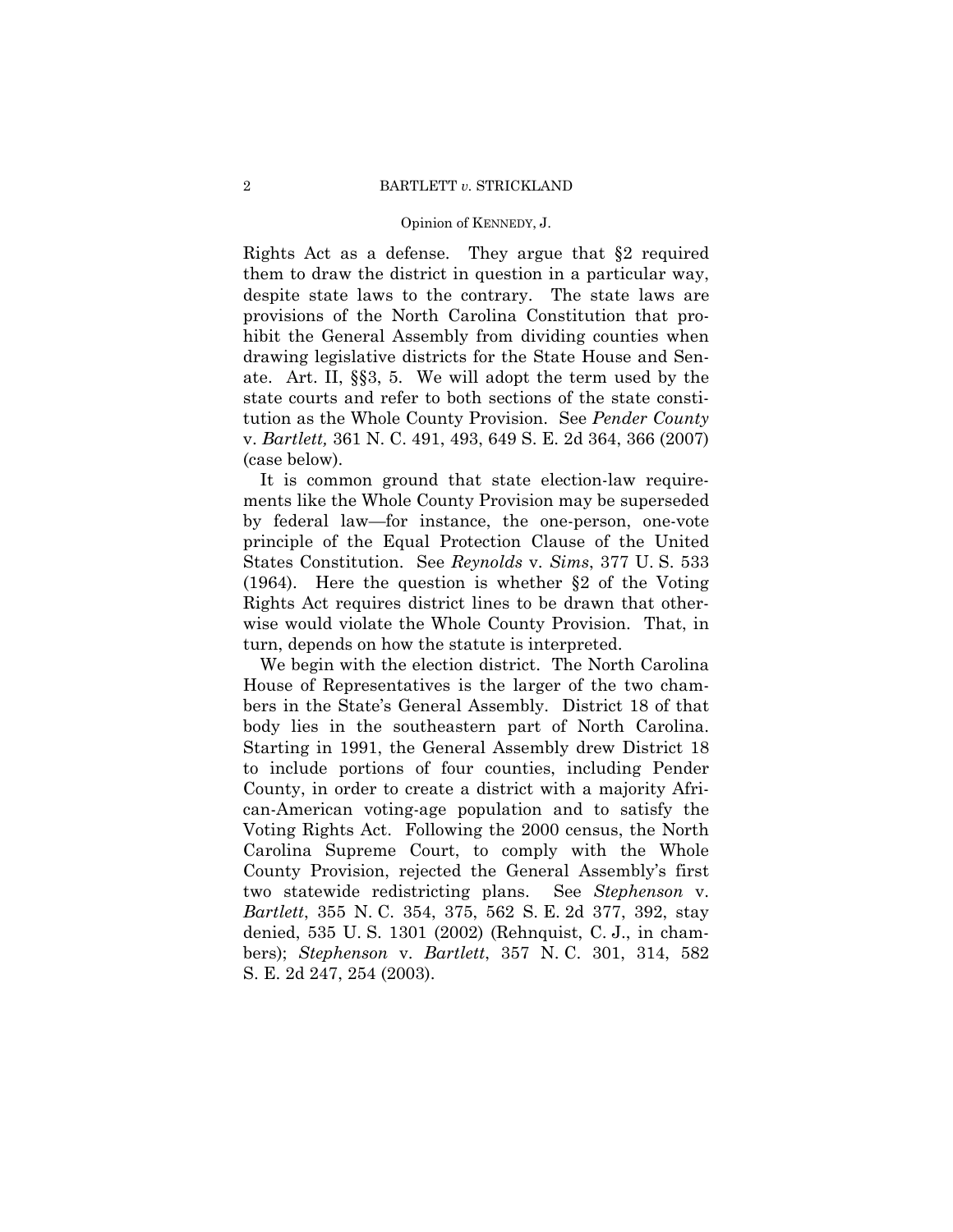District 18 in its present form emerged from the General Assembly's third redistricting attempt, in 2003. By that time the African-American voting-age population had fallen below 50 percent in the district as then drawn, and the General Assembly no longer could draw a geographically compact majority-minority district. Rather than draw District 18 to keep Pender County whole, however, the General Assembly drew it by splitting portions of Pender and New Hanover counties. District 18 has an African-American voting-age population of 39.36 percent. App. 139. Had it left Pender County whole, the General Assembly could have drawn District 18 with an African-American voting-age population of 35.33 percent. *Id.*, at 73. The General Assembly's reason for splitting Pender County was to give African-American voters the potential to join with majority voters to elect the minority group's candidate of its choice. *Ibid.* Failure to do so, state officials now submit, would have diluted the minority group's voting strength in violation of §2.

In May 2004, Pender County and the five members of its Board of Commissioners filed the instant suit in North Carolina state court against the Governor of North Carolina, the Director of the State Board of Elections, and other state officials. The plaintiffs alleged that the 2003 plan violated the Whole County Provision by splitting Pender County into two House districts. App. 5–14. The state-official defendants answered that dividing Pender County was required by §2. *Id.*, at 25. As the trial court recognized, the procedural posture of this case differs from most §2 cases. Here the defendants raise §2 as a defense. As a result, the trial court stated, they are "in the unusual position" of bearing the burden of proving that a §2 violation would have occurred absent splitting Pender County to draw District 18. App. to Pet. for Cert. 90a.

The trial court first considered whether the defendant state officials had established the three threshold re-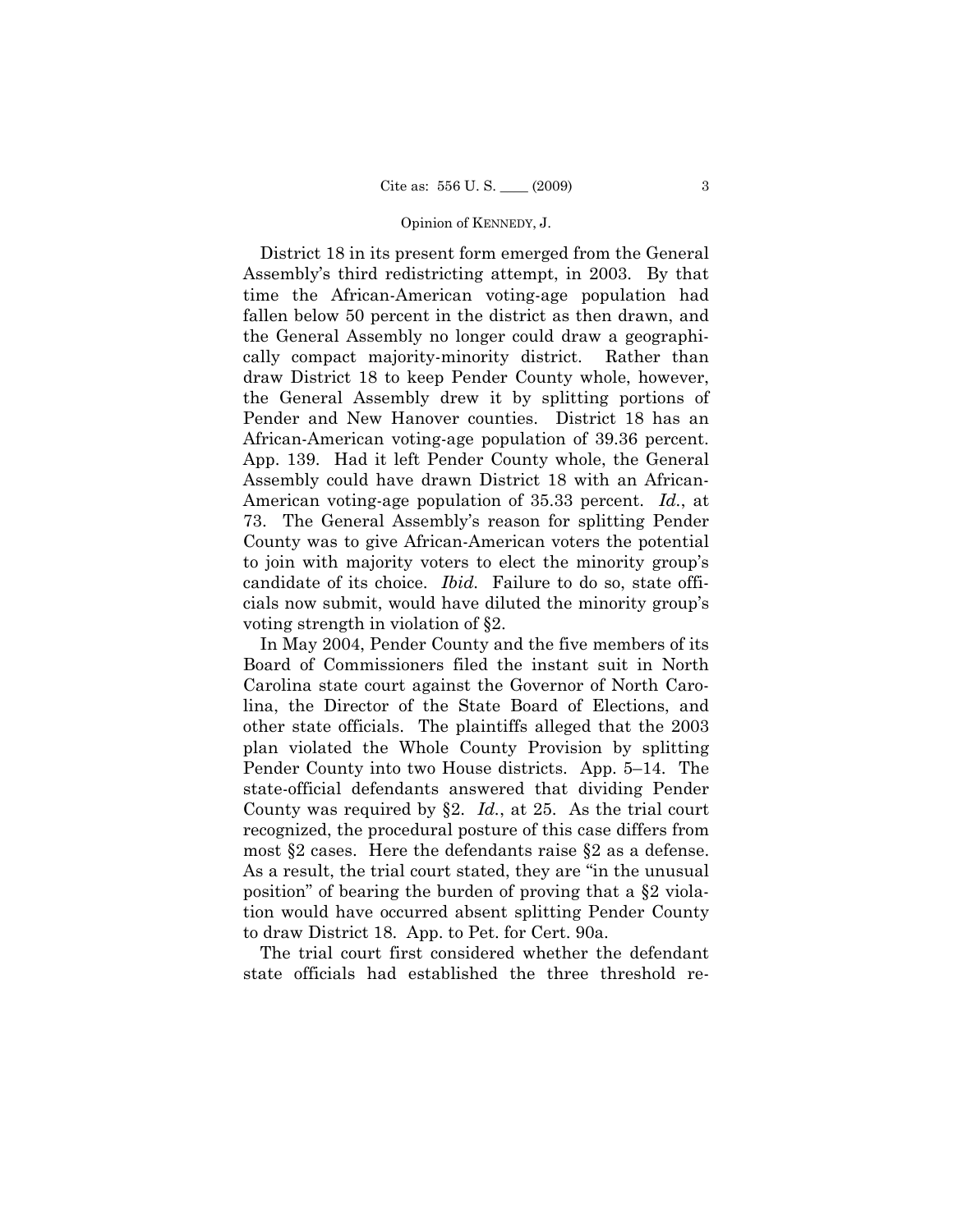quirements for §2 liability under *Thornburg* v. *Gingles*, 478 U. S. 30, 50–51 (1986)—namely, (1) that the minority group "is sufficiently large and geographically compact to constitute a majority in a single-member district," (2) that the minority group is "politically cohesive," and (3) "that the white majority votes sufficiently as a bloc to enable it . . . usually to defeat the minority's preferred candidate."

As to the first *Gingles* requirement, the trial court concluded that, although African-Americans were not a majority of the voting-age population in District 18, the district was a "de facto" majority-minority district because African-Americans could get enough support from crossover majority voters to elect the African-Americans' preferred candidate. The court ruled that African-Americans in District 18 were politically cohesive, thus satisfying the second requirement. And later, the plaintiffs stipulated that the third *Gingles* requirement was met. App. to Pet. for Cert. at 102a–103a, 130a. The court then determined, based on the totality of the circumstances, that §2 required the General Assembly to split Pender County. The court sustained the lines for District 18 on that rationale. *Id.*, at 116a–118a.

Three of the Pender County Commissioners appealed the trial court's ruling that the defendants had established the first *Gingles* requirement. The Supreme Court of North Carolina reversed. It held that a "minority group must constitute a numerical majority of the voting population in the area under consideration before Section 2 . . . requires the creation of a legislative district to prevent dilution of the votes of that minority group." 361 N. C., at 502, 649 S. E. 2d, at 371. On that premise the State Supreme Court determined District 18 was not mandated by §2 because African-Americans do not "constitute a numerical majority of citizens of voting age." *Id.*, at 507, 649 S. E. 2d, at 374. It ordered the General Assembly to redraw District 18. *Id.*, at 510, 649 S. E. 2d, at 376.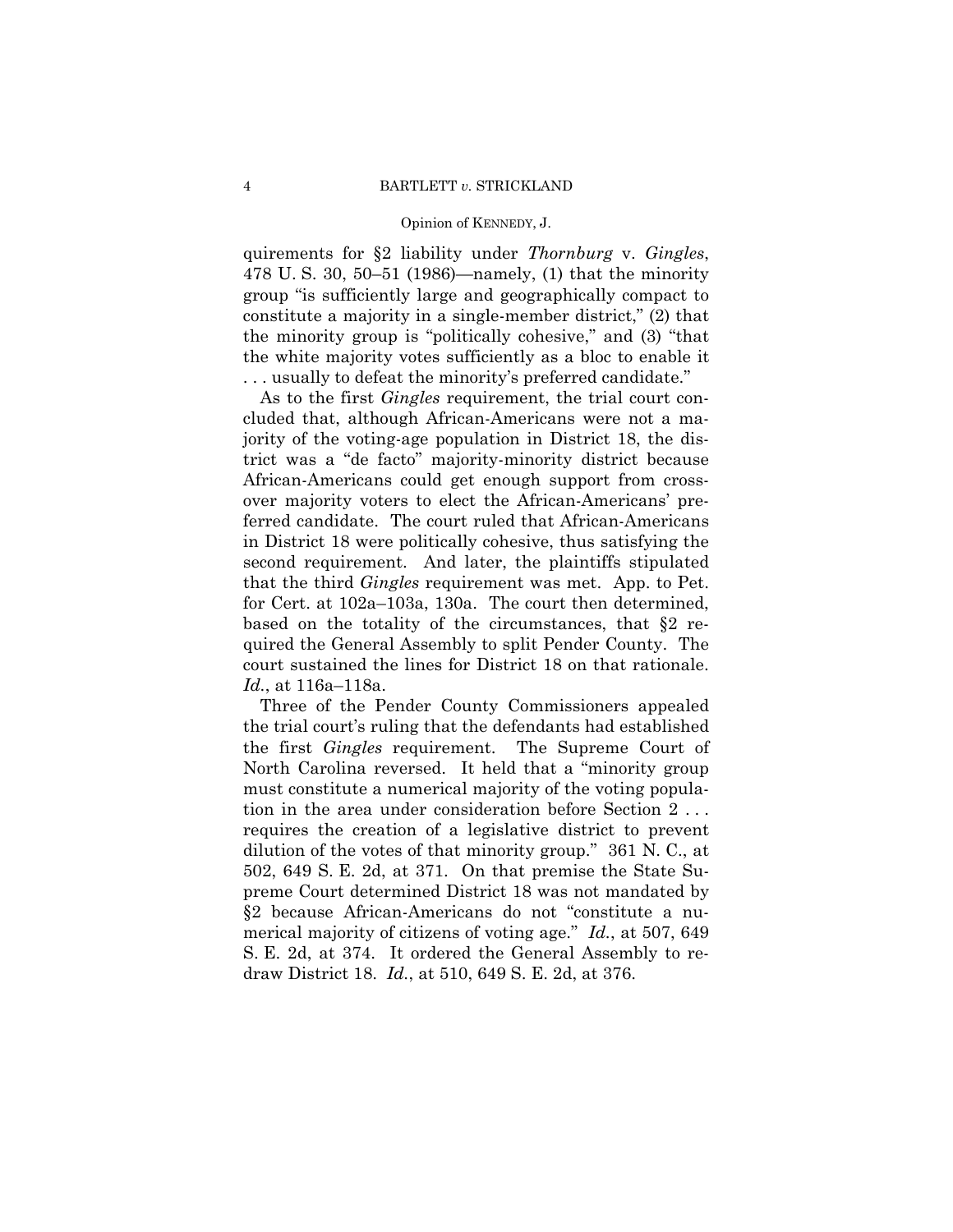We granted certiorari, 552 U.S. (2008), and now affirm.

## II

Passage of the Voting Rights Act of 1965 was an important step in the struggle to end discriminatory treatment of minorities who seek to exercise one of the most fundamental rights of our citizens: the right to vote. Though the Act as a whole was the subject of debate and controversy, §2 prompted little criticism. The likely explanation for its general acceptance is that, as first enacted, §2 tracked, in part, the text of the Fifteenth Amendment. It prohibited practices "imposed or applied by any State or political subdivision to deny or abridge the right of any citizen of the United States to vote on account of race or color." 79 Stat. 437; cf. U. S. Const., Amdt. 15 ("The right of citizens of the United States to vote shall not be denied or abridged by the United States or by any State on account of race, color, or previous condition of servitude"); see also S. Rep. No. 162, 89th Cong., 1st Sess., pt. 3, pp. 19–20 (1965). In *Mobile* v. *Bolden*, 446 U. S. 55, 60–61 (1980), this Court held that §2, as it then read, "no more than elaborates" upon . . . the Fifteenth Amendment" and was "intended to have an effect no different from that of the Fifteenth Amendment itself."

In 1982, after the *Mobile* ruling, Congress amended §2, giving the statute its current form. The original Act had employed an intent requirement, prohibiting only those practices "imposed or applied . . . to deny or abridge" the right to vote. 79 Stat. 437. The amended version of §2 requires consideration of effects, as it prohibits practices "imposed or applied . . . in a manner which results in a denial or abridgment" of the right to vote. 96 Stat. 134, 42 U. S. C. §1973(a) (2000 ed.). The 1982 amendments also added a subsection, §2(b), providing a test for determining whether a §2 violation has occurred. The relevant text of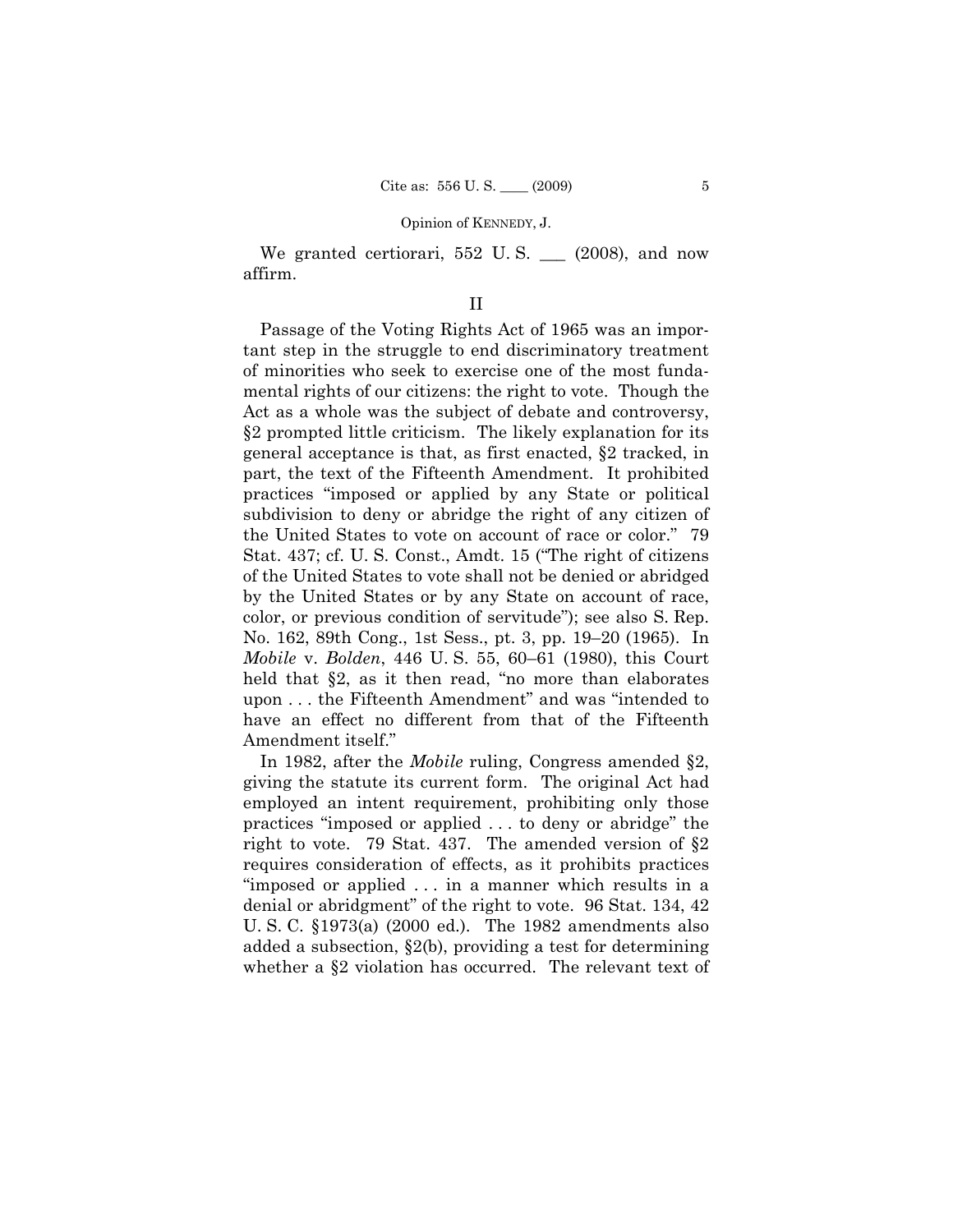the statute now states:

"(a) No voting qualification or prerequisite to voting or standard, practice, or procedure shall be imposed or applied by any State or political subdivision in a manner which results in a denial or abridgement of the right of any citizen of the United States to vote on account of race or color [or membership in a language minority group], as provided in subsection (b) of this section.

"(b) A violation of subsection (a) of this section is established if, based on the totality of circumstances, it is shown that the political processes leading to nomination or election in the State or political subdivision are not equally open to participation by members of a class of citizens protected by subsection (a) of this section in that its members have less opportunity than other members of the electorate to participate in the political process and to elect representatives of their choice." 42 U. S. C. §1973.

This Court first construed the amended version of §2 in *Thornburg* v. *Gingles*, 478 U. S. 30 (1986). In *Gingles*, the plaintiffs were African-American residents of North Carolina who alleged that multimember districts diluted minority voting strength by submerging black voters into the white majority, denying them an opportunity to elect a candidate of their choice. The Court identified three "necessary preconditions" for a claim that the use of multimember districts constituted actionable vote dilution under  $\S2$ : (1) The minority group must be "sufficiently" large and geographically compact to constitute a majority in a single-member district," (2) the minority group must be "politically cohesive," and (3) the majority must vote "sufficiently as a bloc to enable it . . . usually to defeat the minority's preferred candidate." *Id.*, at 50–51.

The Court later held that the three *Gingles* require-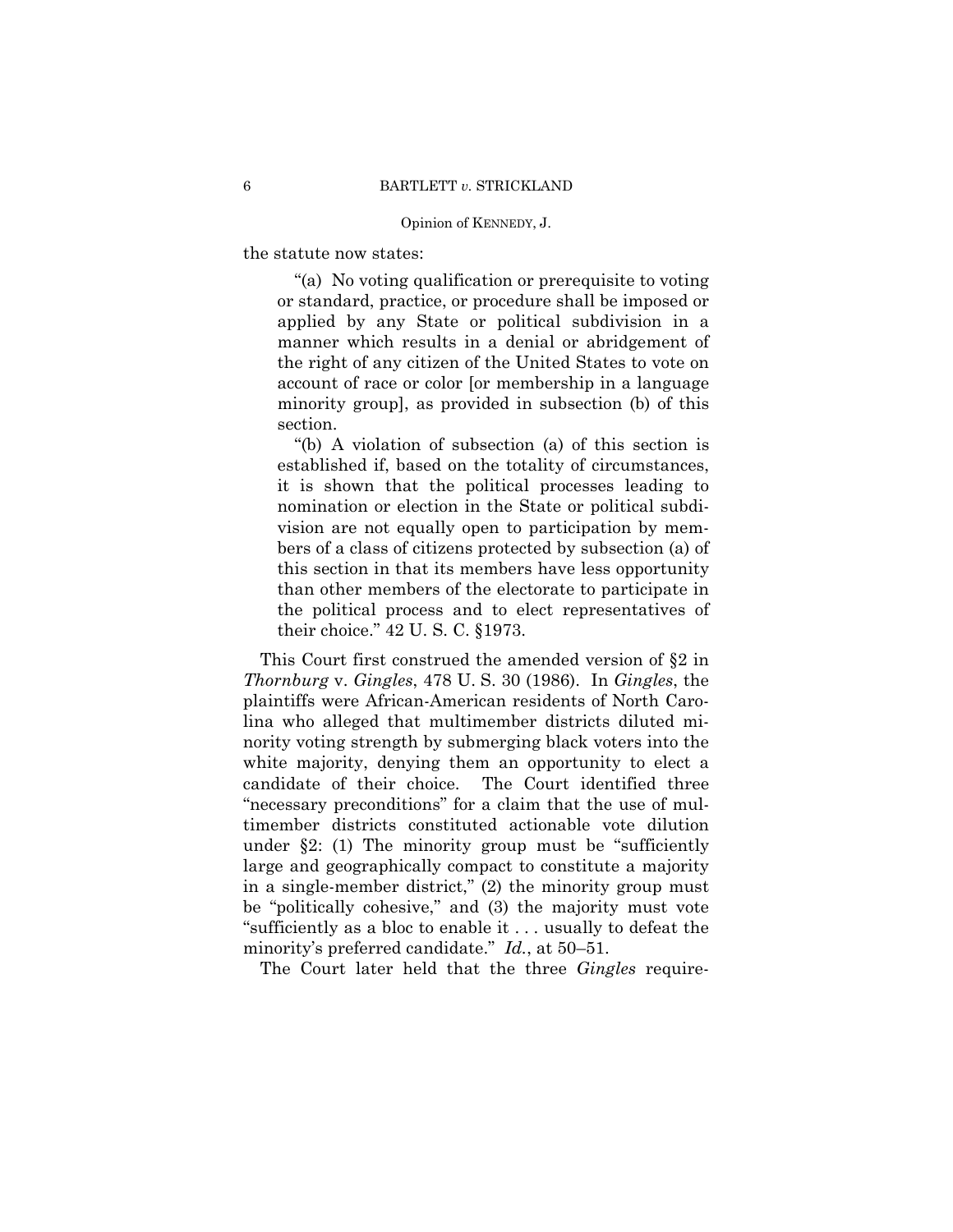ments apply equally in §2 cases involving single-member districts, such as a claim alleging vote dilution because a geographically compact minority group has been split between two or more single-member districts. *Growe* v. *Emison*, 507 U. S. 25, 40–41 (1993). In a §2 case, only when a party has established the *Gingles* requirements does a court proceed to analyze whether a violation has occurred based on the totality of the circumstances. *Gingles*, *supra*, at 79; see also *Johnson* v. *De Grandy*, 512 U. S. 997, 1013 (1994).

# III

## A

This case turns on whether the first *Gingles* requirement can be satisfied when the minority group makes up less than 50 percent of the voting-age population in the potential election district. The parties agree on all other parts of the *Gingles* analysis, so the dispositive question is: What size minority group is sufficient to satisfy the first *Gingles* requirement?

At the outset the answer might not appear difficult to reach, for the *Gingles* Court said the minority group must "demonstrate that it is sufficiently large and geographically compact to constitute a majority in a single-member district." 478 U.S., at 50. This would seem to end the matter, as it indicates the minority group must demonstrate it can constitute "a majority." But in *Gingles* and again in *Growe* the Court reserved what it considered to be a separate question—whether, "when a plaintiff alleges that a voting practice or procedure impairs a minority's ability to influence, rather than alter, election results, a showing of geographical compactness of a minority group not sufficiently large to constitute a majority will suffice." *Growe*, *supra*, at 41, n. 5; see also *Gingles*, *supra*, at 46– 47, n. 12. The Court has since applied the *Gingles* requirements in §2 cases but has declined to decide the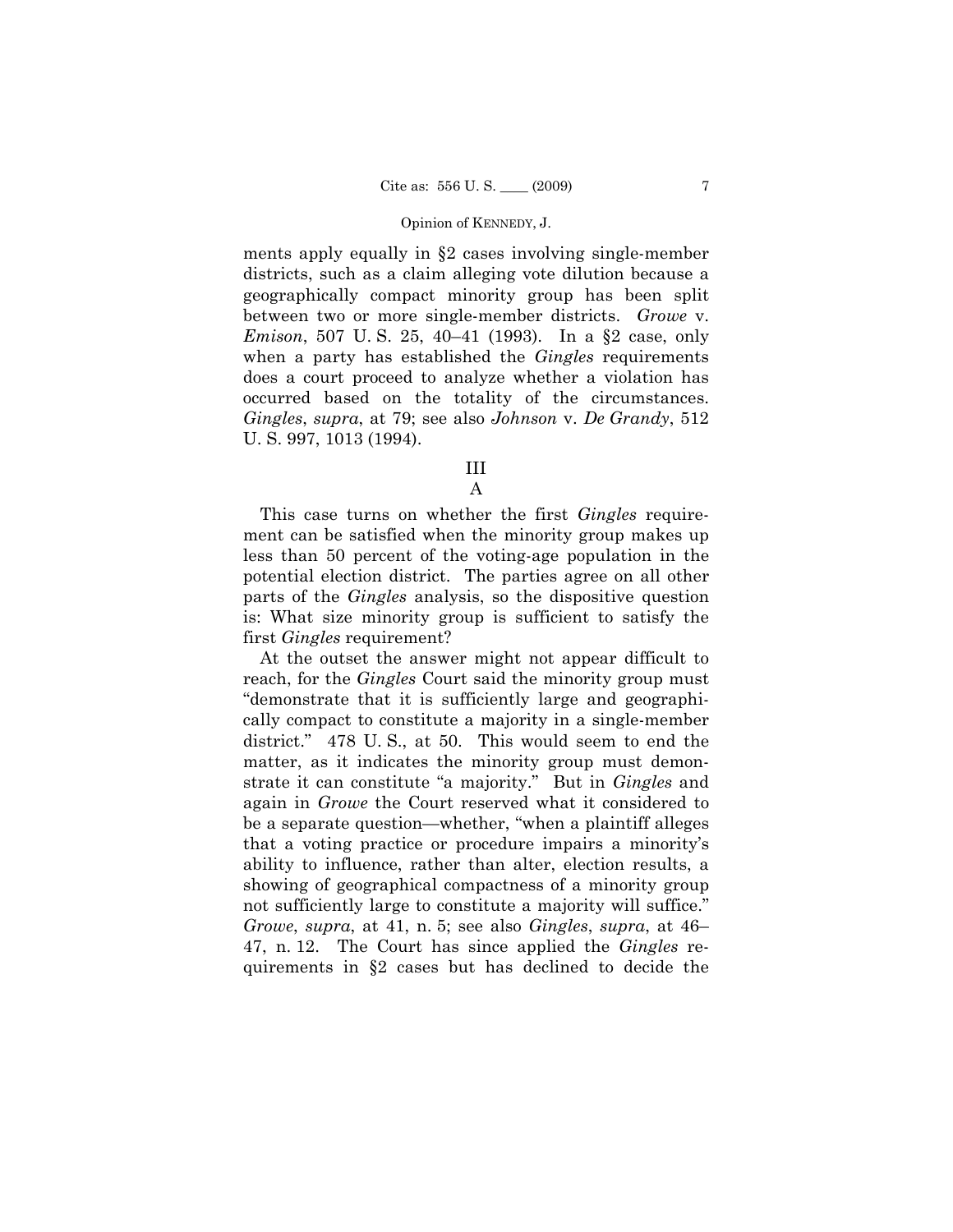minimum size minority group necessary to satisfy the first requirement. See *Voinovich* v. *Quilter*, 507 U. S. 146, 154 (1993); *De Grandy*, *supra*, at 1009; *League of United Latin American Citizens* v. *Perry*, 548 U. S. 399, 443 (2006) (opinion of KENNEDY, J.) *(LULAC).* We must consider the minimum-size question in this case.

It is appropriate to review the terminology often used to describe various features of election districts in relation to the requirements of the Voting Rights Act. In majorityminority districts, a minority group composes a numerical, working majority of the voting-age population. Under present doctrine, §2 can require the creation of these districts. See, *e.g.*, *Voinovich*, *supra,* at 154 ("Placing black voters in a district in which they constitute a sizeable and therefore 'safe' majority ensures that they are able to elect their candidate of choice"); but see *Holder* v. *Hall*, 512 U. S. 874, 922–923 (1994) (THOMAS, J., concurring in judgment). At the other end of the spectrum are influence districts, in which a minority group can influence the outcome of an election even if its preferred candidate cannot be elected. This Court has held that §2 does not require the creation of influence districts. *LULAC*, *supra,* at 445 (opinion of KENNEDY, J.).

The present case involves an intermediate type of district—a so-called crossover district. Like an influence district, a crossover district is one in which minority voters make up less than a majority of the voting-age population. But in a crossover district, the minority population, at least potentially, is large enough to elect the candidate of its choice with help from voters who are members of the majority and who cross over to support the minority's preferred candidate. 361 N. C., at 501–502, 649 S. E. 2d, at 371 (case below). This Court has referred sometimes to crossover districts as "coalitional" districts, in recognition of the necessary coalition between minority and crossover majority voters. See *Georgia* v. *Ashcroft*, 539 U. S. 461,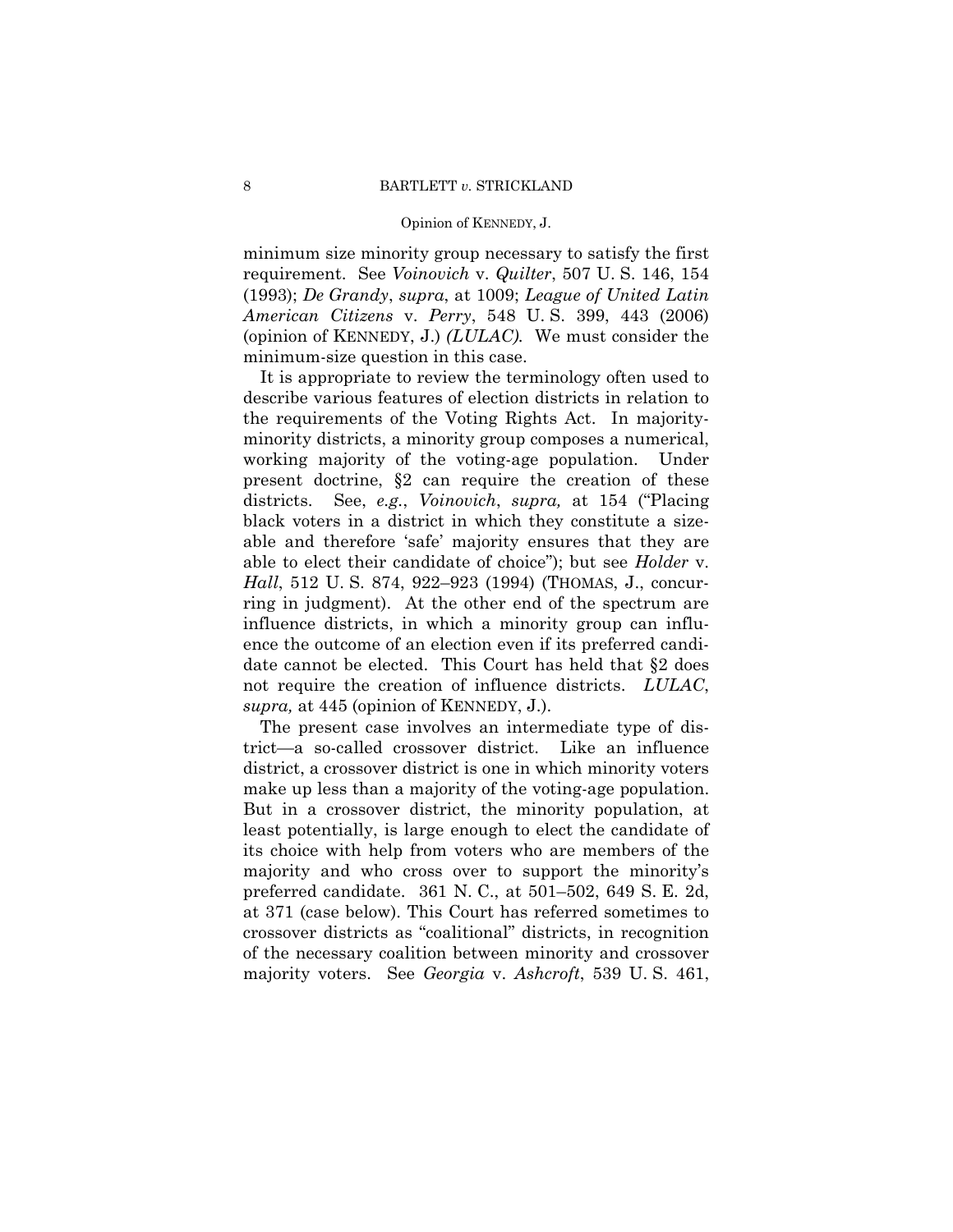483 (2003); see also Pildes, Is Voting Rights Law Now at War with Itself? Social Science and Voting Rights in the 2000s, 80 N. C. L. Rev. 1517, 1539 (2002) (hereinafter Pildes). But that term risks confusion with coalitiondistrict claims in which two minority groups form a coalition to elect the candidate of the coalition's choice. See, *e.g.*, *Nixon* v. *Kent County*, 76 F. 3d 1381, 1393 (CA6 1996) (en banc). We do not address that type of coalition district here. The petitioners in the present case (the state officials who were the defendants in the trial court) argue that §2 requires a crossover district, in which minority voters might be able to persuade some members of the majority to cross over and join with them.

Petitioners argue that although crossover districts do not include a numerical majority of minority voters, they still satisfy the first *Gingles* requirement because they are "effective minority districts." Under petitioners' theory keeping Pender County whole would have violated §2 by cracking the potential crossover district that they drew as District 18. See *Gingles*, 478 U. S., at 46, n. 11 (vote dilution "may be caused by the dispersal of blacks into districts in which they constitute an ineffective minority of voters"). So, petitioners contend, §2 required them to override state law and split Pender County, drawing District 18 with an African-American voting-age population of 39.36 percent rather than keeping Pender County whole and leaving District 18 with an African-American voting-age population of 35.33 percent. We reject that claim.

First, we conclude, the petitioners' theory is contrary to the mandate of §2. The statute requires a showing that minorities "have less opportunity than other members of the electorate to . . . elect representatives of their choice." 42 U. S. C. §1973(b) (2000 ed.). But because they form only 39 percent of the voting-age population in District 18, African-Americans standing alone have no better or worse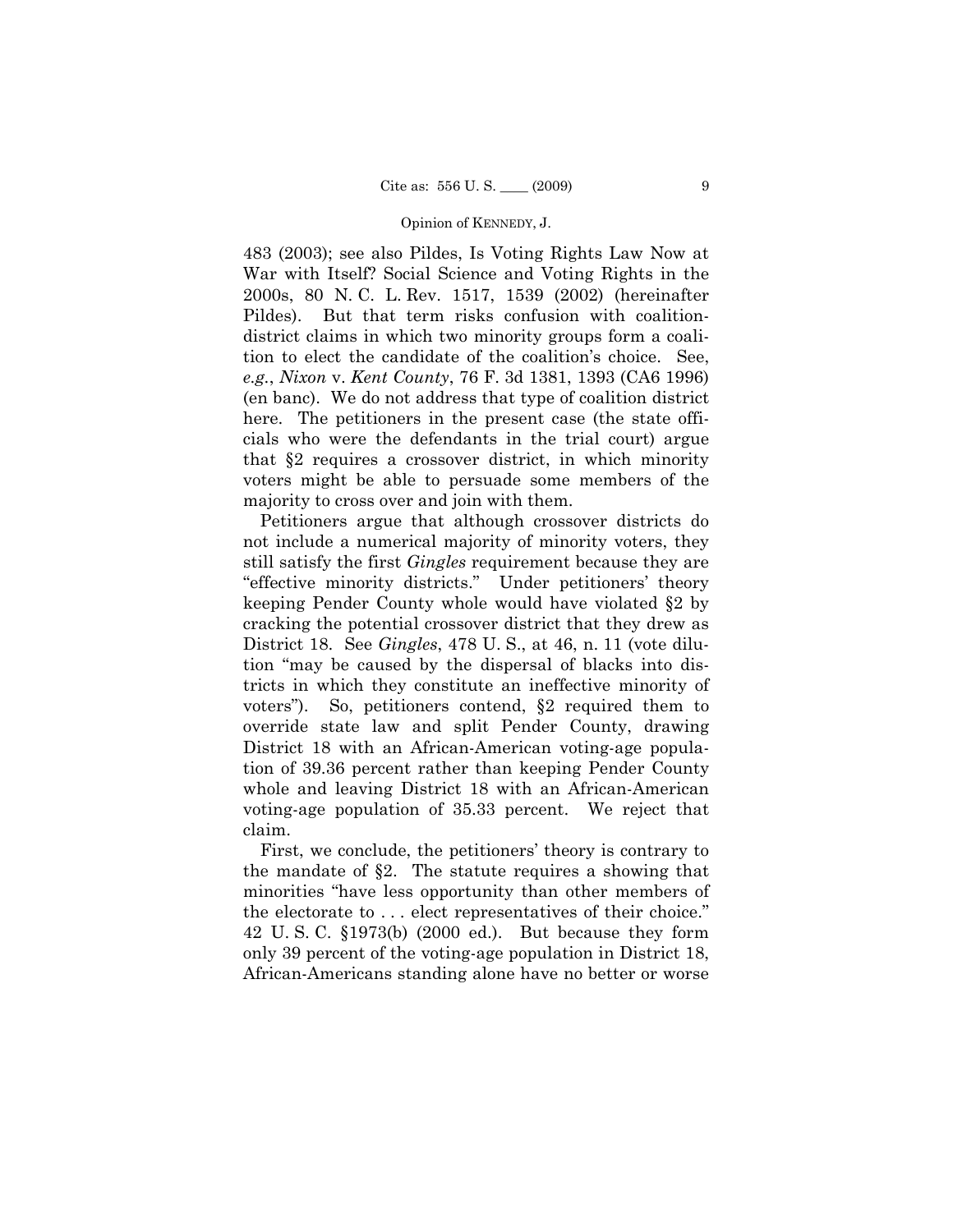opportunity to elect a candidate than does any other group of voters with the same relative voting strength. That is, African-Americans in District 18 have the opportunity to join other voters—including other racial minorities, or whites, or both—to reach a majority and elect their preferred candidate. They cannot, however, elect that candidate based on their own votes and without assistance from others. Recognizing a §2 claim in this circumstance would grant minority voters "a right to preserve their strength for the purposes of forging an advantageous political alliance." *Hall* v. *Virginia*, 385 F. 3d 421, 431 (CA4 2004); see also *Voinovich, supra*, at 154 (minorities in crossover districts "could not dictate electoral outcomes independently"). Nothing in §2 grants special protection to a minority group's right to form political coalitions. "[M]inority voters are not immune from the obligation to pull, haul, and trade to find common political ground." *De Grandy*, 512 U. S., at 1020.

Although the Court has reserved the question we confront today and has cautioned that the *Gingles* requirements "cannot be applied mechanically," *Voinovich*, *supra*, at 158, the reasoning of our cases does not support petitioners' claims. Section 2 does not impose on those who draw election districts a duty to give minority voters the most potential, or the best potential, to elect a candidate by attracting crossover voters. In setting out the first requirement for §2 claims, the *Gingles* Court explained that "[u]nless minority voters possess the *potential* to elect representatives in the absence of the challenged structure or practice, they cannot claim to have been injured by that structure or practice." 478 U. S., at 50, n. 17. The *Growe*  Court stated that the first *Gingles* requirement is "needed to establish that the minority has the potential to elect a representative of its own choice in some single-member district." 507 U. S., at 40. Without such a showing, "there neither has been a wrong nor can be a remedy." *Id*., at 41.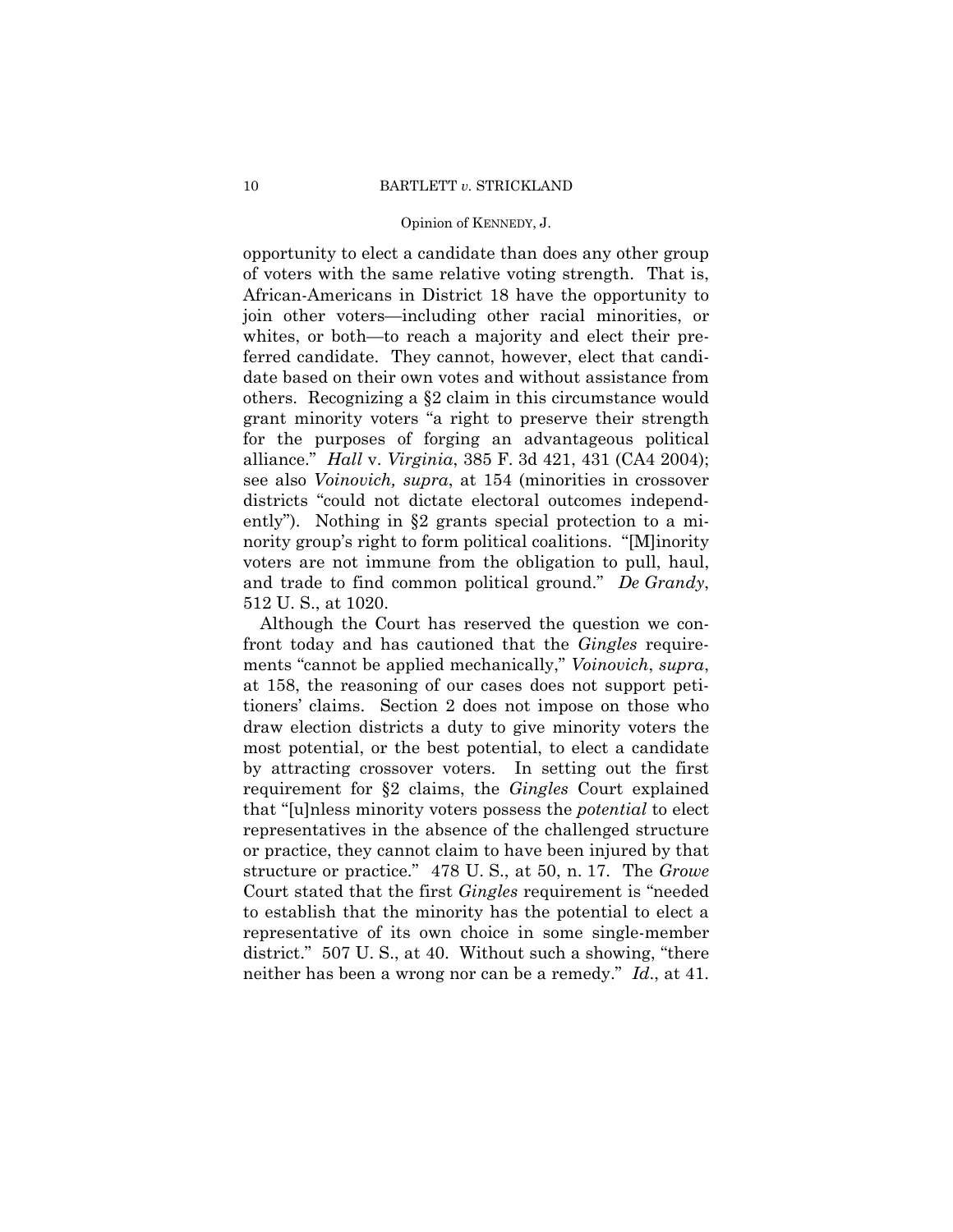There is a difference between a racial minority group's "own choice" and the choice made by a coalition. In *Voinovich*, the Court stated that the first *Gingles* requirement "would have to be modified or eliminated" to allow crossover-district claims. 507 U. S., at 158. Only once, in dicta, has this Court framed the first *Gingles* requirement as anything other than a majority-minority rule. See *De Grandy*, 512 U. S., at 1008 (requiring "a sufficiently large minority population to elect candidates of its choice"). And in the same case, the Court rejected the proposition, inherent in petitioners' claim here, that §2 entitles minority groups to the maximum possible voting strength:

"[R]eading §2 to define dilution as any failure to maximize tends to obscure the very object of the statute and to run counter to its textually stated purpose. One may suspect vote dilution from political famine, but one is not entitled to suspect (much less infer) dilution from mere failure to guarantee a political feast." *Id.*, at 1016–1017.

 Allowing crossover-district claims would require us to revise and reformulate the *Gingles* threshold inquiry that has been the baseline of our §2 jurisprudence. Mandatory recognition of claims in which success for a minority depends upon crossover majority voters would create serious tension with the third *Gingles* requirement that the majority votes as a bloc to defeat minority-preferred candidates. It is difficult to see how the majority-bloc-voting requirement could be met in a district where, by definition, white voters join in sufficient numbers with minority voters to elect the minority's preferred candidate. (We are skeptical that the bloc-voting test could be satisfied here, for example, where minority voters in District 18 cannot elect their candidate of choice without support from almost 20 percent of white voters. We do not confront that issue,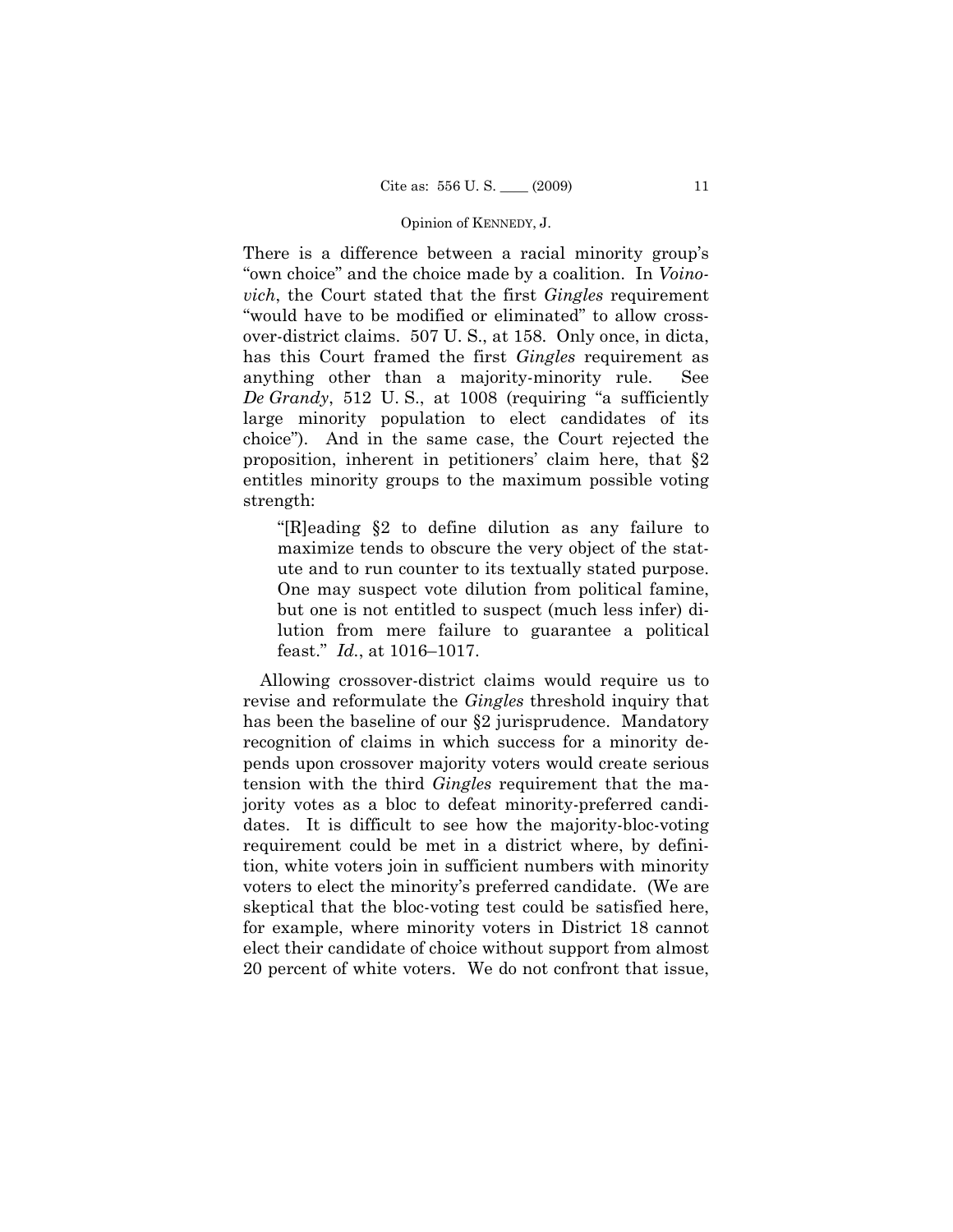however, because for some reason respondents conceded the third *Gingles* requirement in state court.)

 As the *Gingles* Court explained, "in the absence of significant white bloc voting it cannot be said that the ability of minority voters to elect their chosen representatives is inferior to that of white voters." 478 U. S., at 49, n. 15. Were the Court to adopt petitioners' theory and dispense with the majority-minority requirement, the ruling would call in question the *Gingles* framework the Court has applied under §2. See *LULAC*, 548 U. S., at 490, n. 8. (SOUTER, J., concurring in part and dissenting in part) ("All aspects of our established analysis for majorityminority districts in *Gingles* and its progeny may have to be rethought in analyzing ostensible coalition districts"); cf. *Metts* v. *Murphy*, 363 F. 3d 8, 12 (CA1 2004) (en banc) *(per curiam)* (allowing influence-district claim to survive motion to dismiss but noting "there is tension in this case for plaintiffs in any effort to satisfy both the first and third prong of *Gingles*").

We find support for the majority-minority requirement in the need for workable standards and sound judicial and legislative administration. The rule draws clear lines for courts and legislatures alike. The same cannot be said of a less exacting standard that would mandate crossover districts under §2. Determining whether a §2 claim would lie—*i.e.*, determining whether potential districts could function as crossover districts—would place courts in the untenable position of predicting many political variables and tying them to race-based assumptions. The judiciary would be directed to make predictions or adopt premises that even experienced polling analysts and political experts could not assess with certainty, particularly over the long term. For example, courts would be required to pursue these inquiries: What percentage of white voters supported minority-preferred candidates in the past? How reliable would the crossover votes be in future elections?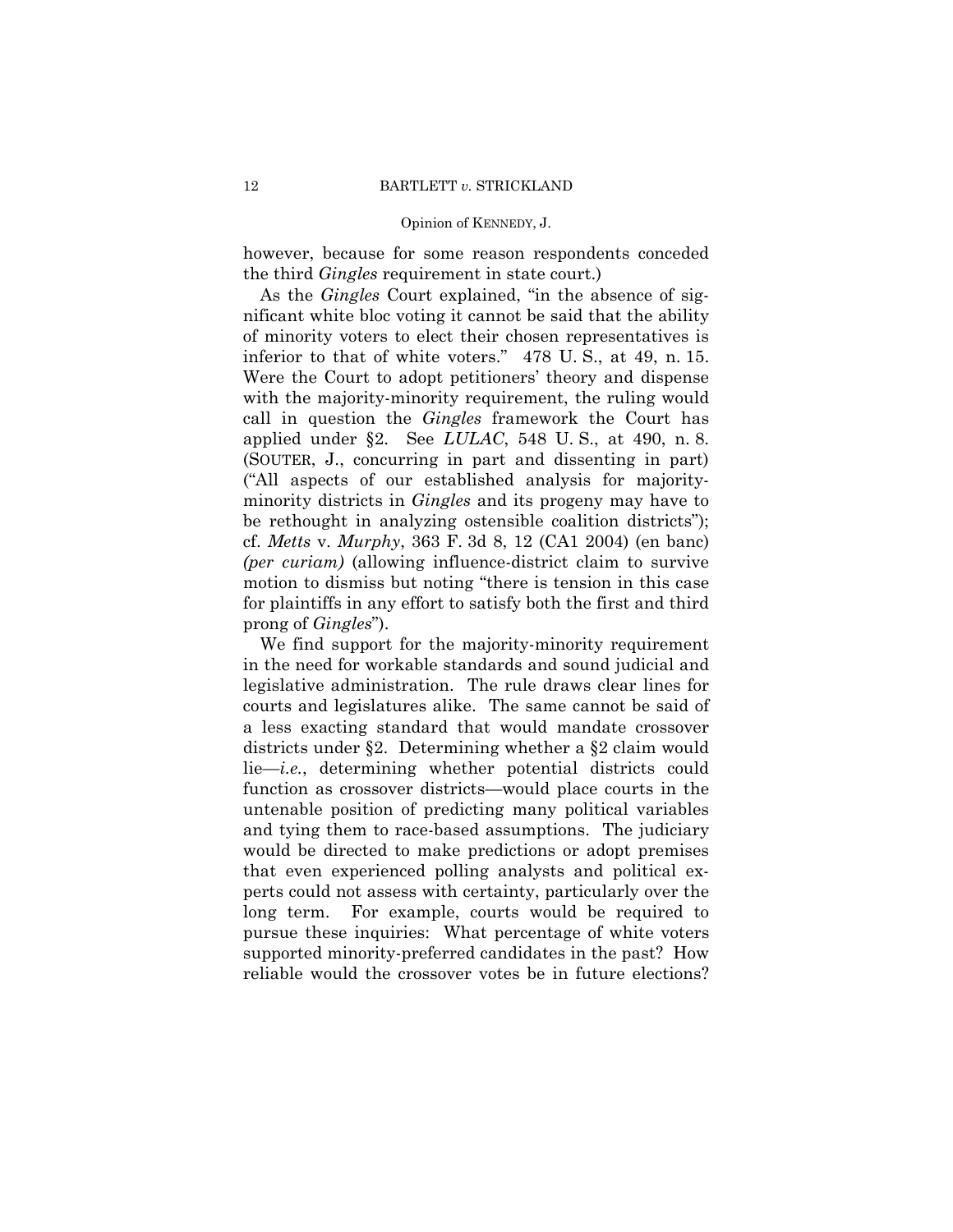What types of candidates have white and minority voters supported together in the past and will those trends continue? Were past crossover votes based on incumbency and did that depend on race? What are the historical turnout rates among white and minority voters and will they stay the same? Those questions are speculative, and the answers (if they could be supposed) would prove elusive. A requirement to draw election districts on answers to these and like inquiries ought not to be inferred from the text or purpose of §2. Though courts are capable of making refined and exacting factual inquiries, they "are inherently ill-equipped" to "make decisions based on highly political judgments" of the sort that crossoverdistrict claims would require. *Holder*, 512 U. S., at 894 (THOMAS, J., concurring in judgment). There is an underlying principle of fundamental importance: We must be most cautious before interpreting a statute to require courts to make inquiries based on racial classifications and race-based predictions. The statutory mandate petitioners urge us to find in §2 raises serious constitutional questions. See *infra*, at 16–18.

Heightening these concerns even further is the fact that §2 applies nationwide to every jurisdiction that must draw lines for election districts required by state or local law. Crossover-district claims would require courts to make predictive political judgments not only about familiar, twoparty contests in large districts but also about regional and local jurisdictions that often feature more than two parties or candidates. Under petitioners' view courts would face the difficult task of discerning crossover patterns in nonpartisan contests for a city commission, a school board, or a local water authority. The political data necessary to make such determinations are nonexistent for elections in most of those jurisdictions. And predictions would be speculative at best given that, especially in the context of local elections, voters' personal affiliations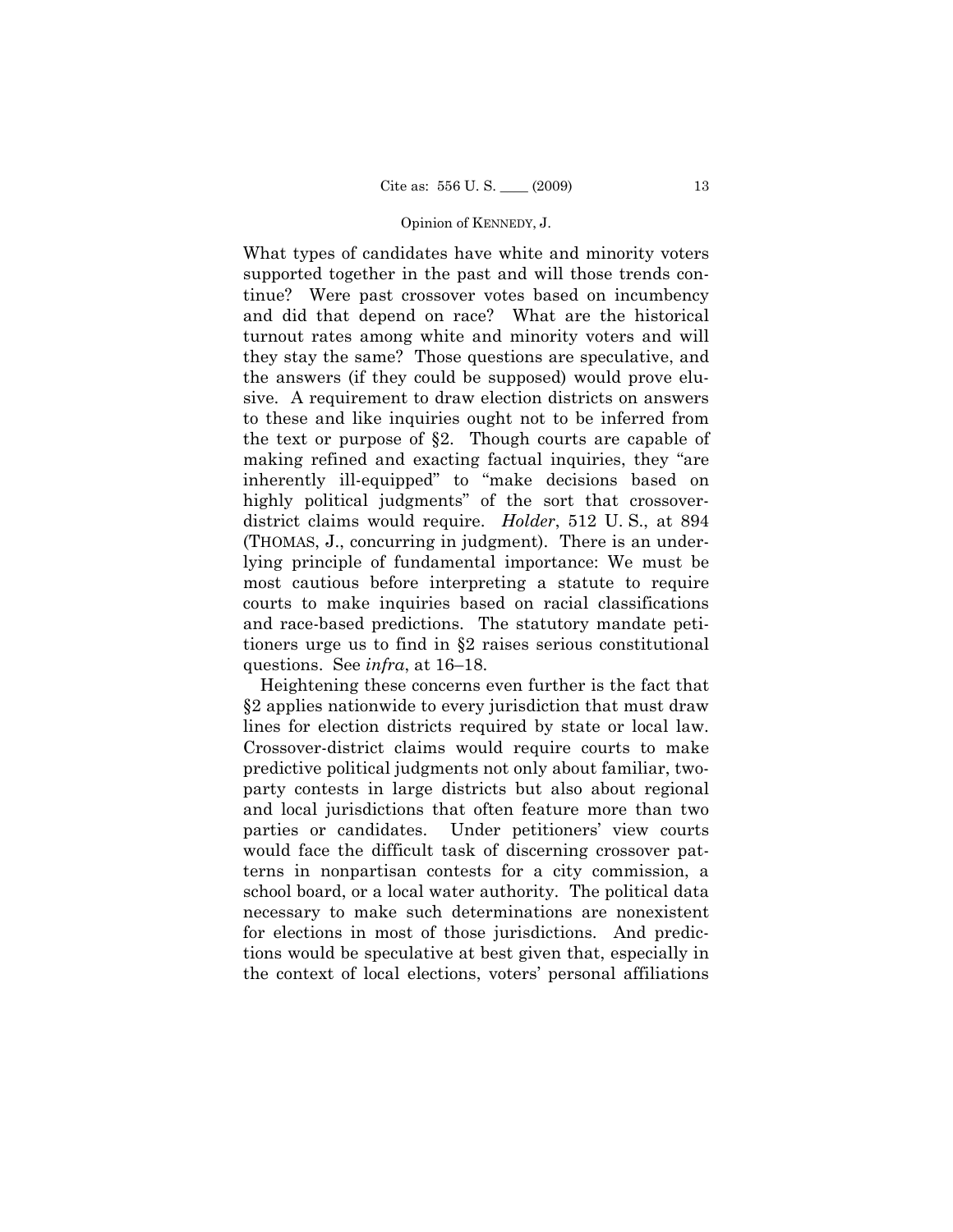with candidates and views on particular issues can play a large role.

Unlike any of the standards proposed to allow crossoverdistrict claims, the majority-minority rule relies on an objective, numerical test: Do minorities make up more than 50 percent of the voting-age population in the relevant geographic area? That rule provides straightforward guidance to courts and to those officials charged with drawing district lines to comply with §2. See *LULAC*, *supra*, at 485 (opinion of SOUTER, J.) (recognizing need for "clear-edged rule"). Where an election district could be drawn in which minority voters form a majority but such a district is not drawn, or where a majority-minority district is cracked by assigning some voters elsewhere, then assuming the other *Gingles* factors are also satisfied denial of the opportunity to elect a candidate of choice is a present and discernible wrong that is not subject to the high degree of speculation and prediction attendant upon the analysis of crossover claims. Not an arbitrary invention, the majority-minority rule has its foundation in principles of democratic governance. The special significance, in the democratic process, of a majority means it is a special wrong when a minority group has 50 percent or more of the voting population and could constitute a compact voting majority but, despite racially polarized bloc voting, that group is not put into a district.

Given the text of §2, our cases interpreting that provision, and the many difficulties in assessing §2 claims without the restraint and guidance provided by the majority-minority rule, no federal court of appeals has held that §2 requires creation of coalition districts. Instead, all to consider the question have interpreted the first *Gingles*  factor to require a majority-minority standard. See *Hall*, 385 F. 3d, at 427–430 (CA4 2004), cert. denied, 544 U. S. 961 (2005); *Valdespino* v. *Alamo Heights Independent School Dist.*, 168 F. 3d 848, 852–853 (CA5 1999), cert.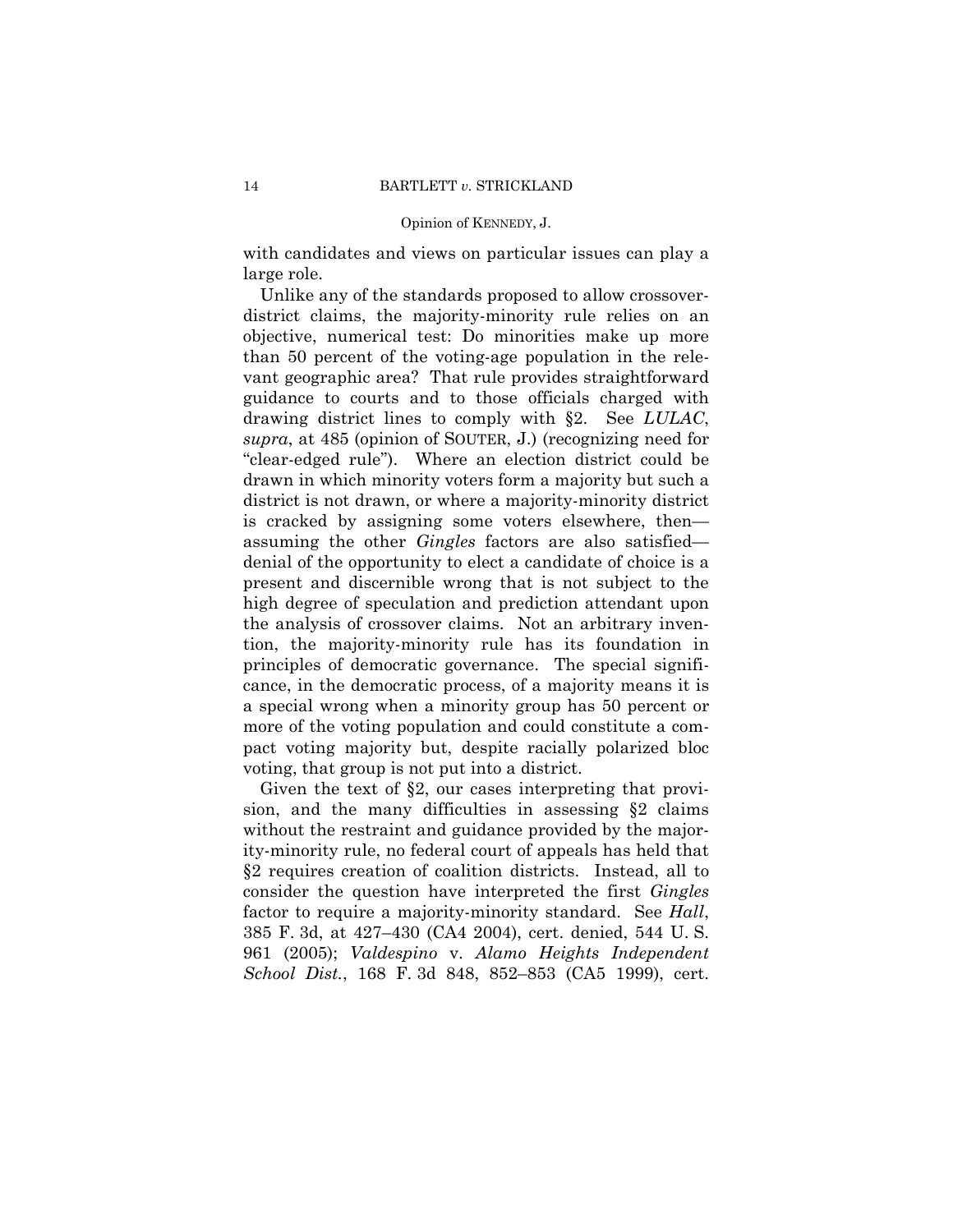denied, 528 U. S. 1114 (2000); *Cousin* v. *Sundquist*, 145 F. 3d 818, 828–829 (CA6 1998), cert. denied, 525 U. S. 1138 (1999); *Sanchez* v. *Colorado*, 97 F. 3d 1303, 1311– 1312 (CA10 1996), cert. denied, 520 U. S. 1229 (1997); *Romero* v. *Pomona*, 883 F. 2d 1418, 1424, n. 7, 1425–1426 (CA9 1989), overruled on other grounds, 914 F. 2d 1136, 1141 (CA9 1990); *McNeil* v. *Springfield Park Dist.*, 851 F. 2d 937, 947 (CA7 1988), cert. denied, 490 U. S. 1031 (1989). Cf. *Metts*, 363 F. 3d, at 11 (expressing unwillingness "at the complaint stage to foreclose the *possibility*" of influence-district claims). We decline to depart from the uniform interpretation of §2 that has guided federal courts and state and local officials for more than 20 years.

To be sure, the *Gingles* requirements "cannot be applied mechanically and without regard to the nature of the claim." *Voinovich*, 507 U. S., at 158. It remains the rule, however, that a party asserting §2 liability must show by a preponderance of the evidence that the minority population in the potential election district is greater than 50 percent. No one contends that the African-American voting-age population in District 18 exceeds that threshold. Nor does this case involve allegations of intentional and wrongful conduct. We therefore need not consider whether intentional discrimination affects the *Gingles*  analysis. Cf. Brief for United States as *Amicus Curiae* 14 (evidence of discriminatory intent "tends to suggest that the jurisdiction is not providing an equal opportunity to minority voters to elect the representative of their choice, and it is therefore unnecessary to consider the majorityminority requirement before proceeding to the ultimate totality-of-the-circumstances analysis"); see also *Garza* v. *County of Los Angeles*, 918 F. 2d 763, 771 (CA9 1990). Our holding does not apply to cases in which there is intentional discrimination against a racial minority.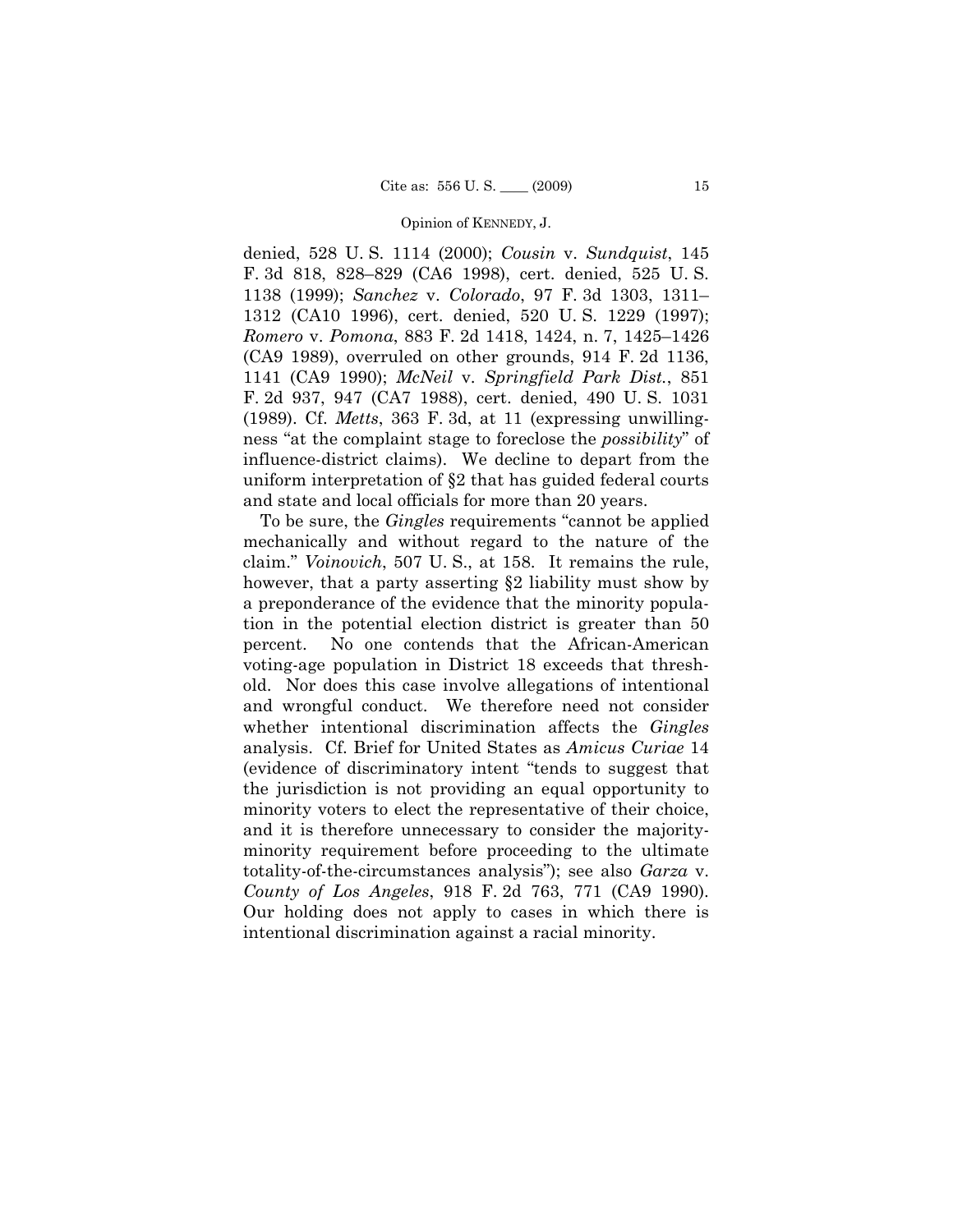B

In arguing for a less restrictive interpretation of the first *Gingles* requirement petitioners point to the text of §2 and its guarantee that political processes be "equally open to participation" to protect minority voters' "opportunity . . . to elect representatives of their choice." 42 U. S. C. §1973(b) (2000 ed.). An "opportunity," petitioners argue, occurs in crossover districts as well as majority-minority districts; and these extended opportunities, they say, require §2 protection.

But petitioners put emphasis on the word "opportunity" at the expense of the word "equally." The statute does not protect any possible opportunity or mechanism through which minority voters could work with other constituencies to elect their candidate of choice. Section 2 does not guarantee minority voters an electoral advantage. Minority groups in crossover districts cannot form a voting majority without crossover voters. In those districts minority voters have the same opportunity to elect their candidate as any other political group with the same relative voting strength.

The majority-minority rule, furthermore, is not at odds with §2's totality-of-the-circumstances test. The Court in *De Grandy* confirmed "the error of treating the three *Gingles* conditions as exhausting the enquiry required by §2." 512 U. S., at 1013. Instead the *Gingles* requirements are preconditions, consistent with the text and purpose of §2, to help courts determine which claims could meet the totality-of-the-circumstances standard for a §2 violation. See *Growe*, 507 U. S.*,* at 40 (describing the "*Gingles*  threshold factors").

To the extent there is any doubt whether §2 calls for the majority-minority rule, we resolve that doubt by avoiding serious constitutional concerns under the Equal Protection Clause. See *Clark* v. *Martinez*, 543 U. S. 371, 381–382 (2005) (canon of constitutional avoidance is "a tool for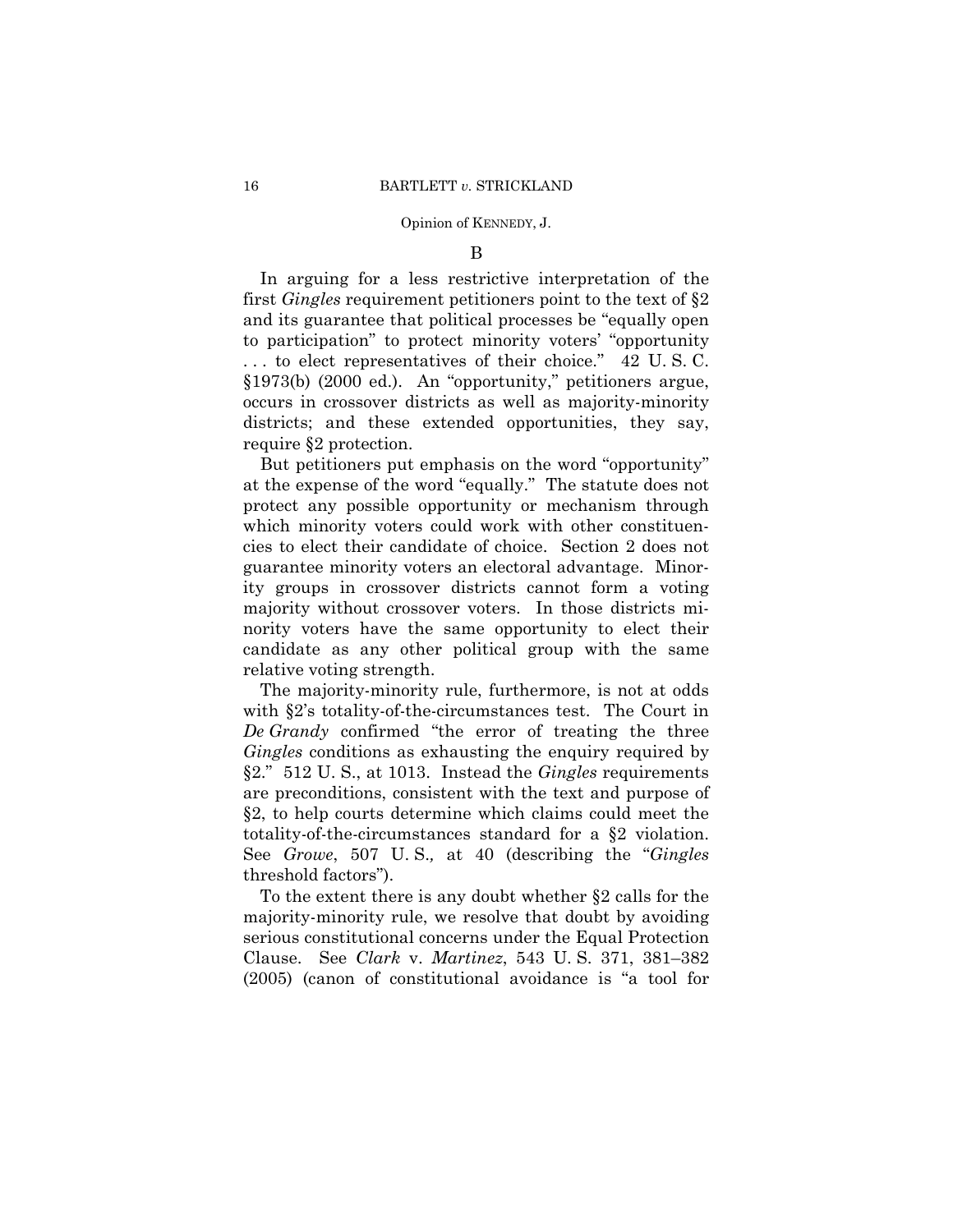choosing between competing plausible interpretations of a statutory text, resting on the reasonable presumption that Congress did not intend the alternative which raises serious constitutional doubts"). Of course, the "moral imperative of racial neutrality is the driving force of the Equal Protection Clause," and racial classifications are permitted only "as a last resort." *Richmond* v. *J. A. Croson Co.*, 488 U. S. 469, 518, 519 (1989) (KENNEDY, J., concurring in part and concurring in judgment). "Racial classifications with respect to voting carry particular dangers. Racial gerrymandering, even for remedial purposes, may balkanize us into competing racial factions; it threatens to carry us further from the goal of a political system in which race no longer matters—a goal that the Fourteenth and Fifteenth Amendments embody, and to which the Nation continues to aspire." *Shaw* v. *Reno*, 509 U. S. 630, 657 (1993). If §2 were interpreted to require crossover districts throughout the Nation, "it would unnecessarily infuse race into virtually every redistricting, raising serious constitutional questions." *LULAC*, 548 U. S.*,* at 446 (opinion of KENNEDY, J.); see also *Ashcroft*, 539 U. S., at 491 (KENNEDY, J., concurring). That interpretation would result in a substantial increase in the number of mandatory districts drawn with race as "the predominant factor motivating the legislature's decision." *Miller* v. *Johnson*, 515 U. S. 900, 916 (1995).

On petitioners' view of the case courts and legislatures would need to scrutinize every factor that enters into districting to gauge its effect on crossover voting. Injecting this racial measure into the nationwide districting process would be of particular concern with respect to consideration of party registration or party influence. The easiest and most likely alliance for a group of minority voters is one with a political party, and some have suggested using minority voters' strength within a particular party as the proper yardstick under the first *Gingles*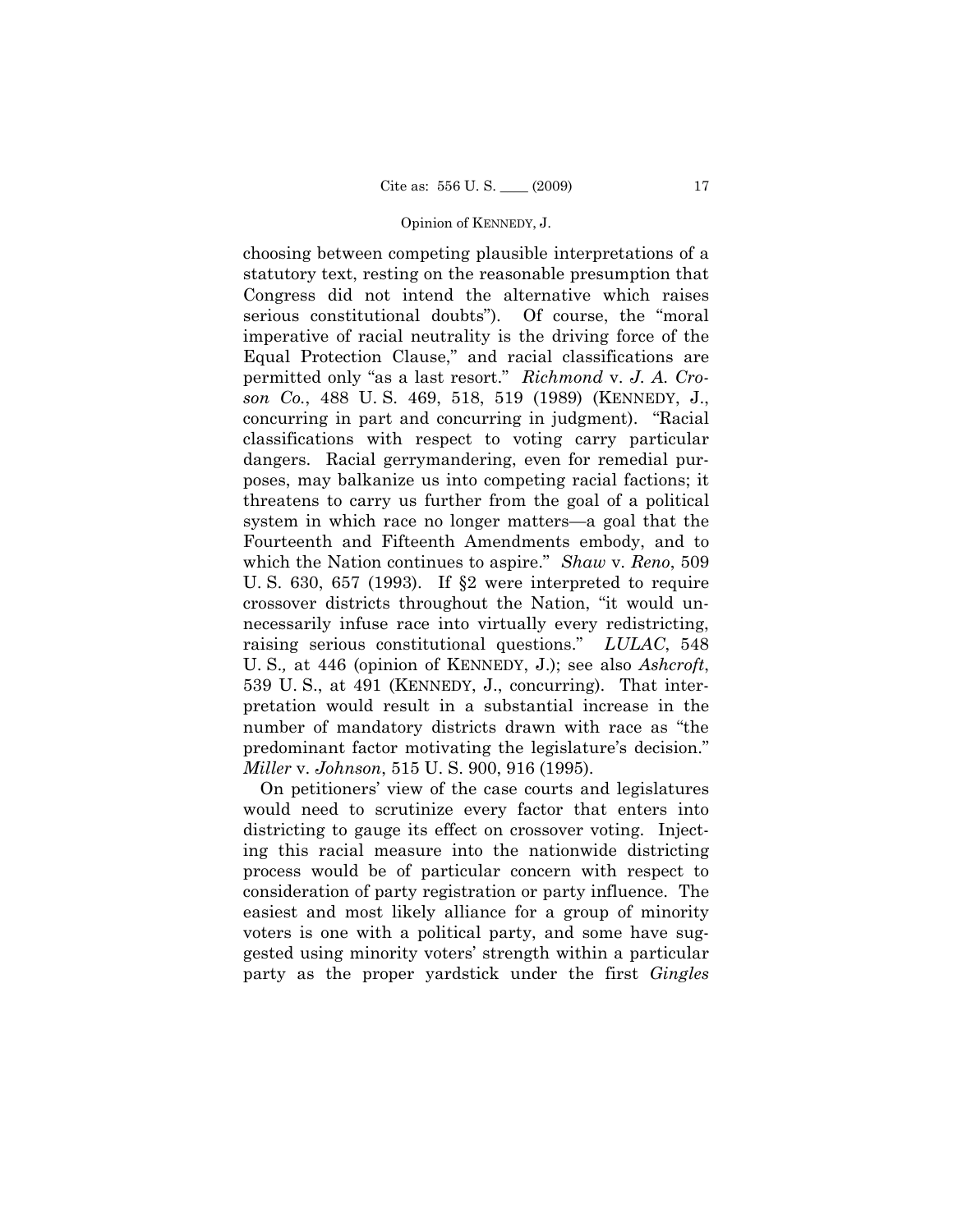requirement. See, *e.g.*, *LULAC*, *supra,* at 485–486 (opinion of SOUTER, J.) (requiring only "that minority voters . . . constitute a majority of those voting in the primary of . . . the party tending to win in the general election"). That approach would replace an objective, administrable rule with a difficult "judicial inquiry into party rules and local politics" to determine whether a minority group truly "controls" the dominant party's primary process. McLoughlin, *Gingles* in Limbo: Coalitional Districts, Party Primaries and Manageable Vote Dilution Claims, 80 N. Y. U. L. Rev. 312, 349 (2005). More troubling still is the inquiry's fusion of race and party affiliation as a determinant when partisan considerations themselves may be suspect in the drawing of district lines. See *Vieth* v. *Jubelirer*, 541 U. S. 267, 317 (2004) (STEVENS, J., dissenting); *id.*, at 316 (KENNEDY, J., concurring in judgment); see also Pildes 1565 (crossover-district requirement would essentially result in political party "entitlement to . . . a certain number of seats"). Disregarding the majorityminority rule and relying on a combination of race and party to presume an effective majority would involve the law and courts in a perilous enterprise. It would rest on judicial predictions, as a matter of law, that race and party would hold together as an effective majority over time—at least for the decennial apportionment cycles and likely beyond. And thus would the relationship between race and party further distort and frustrate the search for neutral factors and principled rationales for districting.

Petitioners' approach would reverse the canon of avoidance. It invites the divisive constitutional questions that are both unnecessary and contrary to the purposes of our precedents under the Voting Rights Act. Given the consequences of extending racial considerations even further into the districting process, we must not interpret §2 to require crossover districts.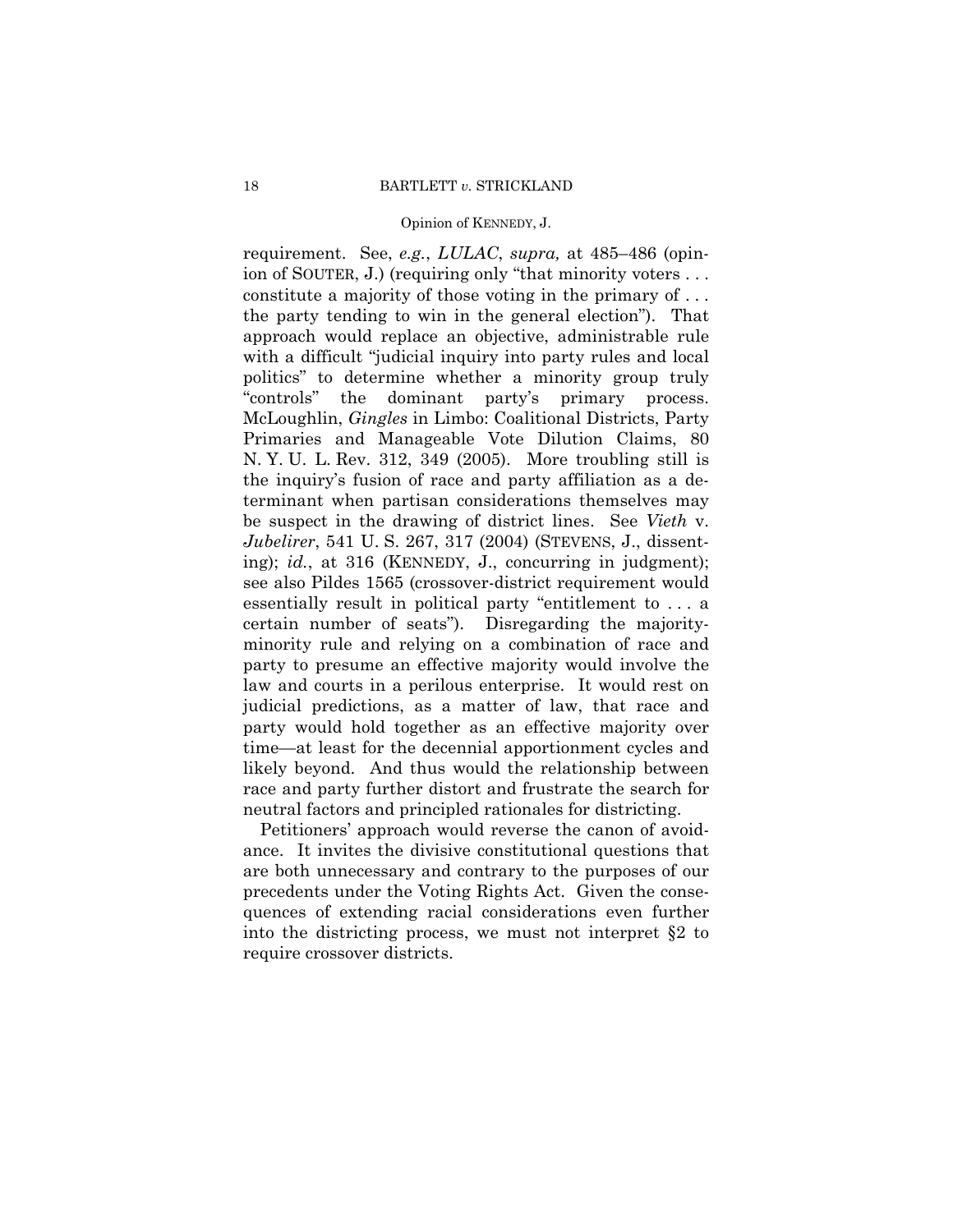### $\mathcal{C}$

Our holding that §2 does not require crossover districts does not consider the permissibility of such districts as a matter of legislative choice or discretion. Assuming a majority-minority district with a substantial minority population, a legislative determination, based on proper factors, to create two crossover districts may serve to diminish the significance and influence of race by encouraging minority and majority voters to work together toward a common goal. The option to draw such districts gives legislatures a choice that can lead to less racial isolation, not more. And as the Court has noted in the context of §5 of the Voting Rights Act, "various studies have suggested that the most effective way to maximize minority voting strength may be to create more influence or [crossover] districts." *Ashcroft*, 539 U. S., at 482. Much like §5, §2 allows States to choose their own method of complying with the Voting Rights Act, and we have said that may include drawing crossover districts. See *id.*, at 480–483. When we address the mandate of §2, however, we must note it is not concerned with maximizing minority voting strength, *De Grandy*, 512 U. S., at 1022; and, as a statutory matter, §2 does not mandate creating or preserving crossover districts.

Our holding also should not be interpreted to entrench majority-minority districts by statutory command, for that, too, could pose constitutional concerns. See *Miller* v. *Johnson, supra*; *Shaw* v. *Reno, supra.* States that wish to draw crossover districts are free to do so where no other prohibition exists. Majority-minority districts are only required if all three *Gingles* factors are met and if §2 applies based on a totality of the circumstances. In areas with substantial crossover voting it is unlikely that the plaintiffs would be able to establish the third *Gingles*  precondition—bloc voting by majority voters. See *supra*, at 11. In those areas majority-minority districts would not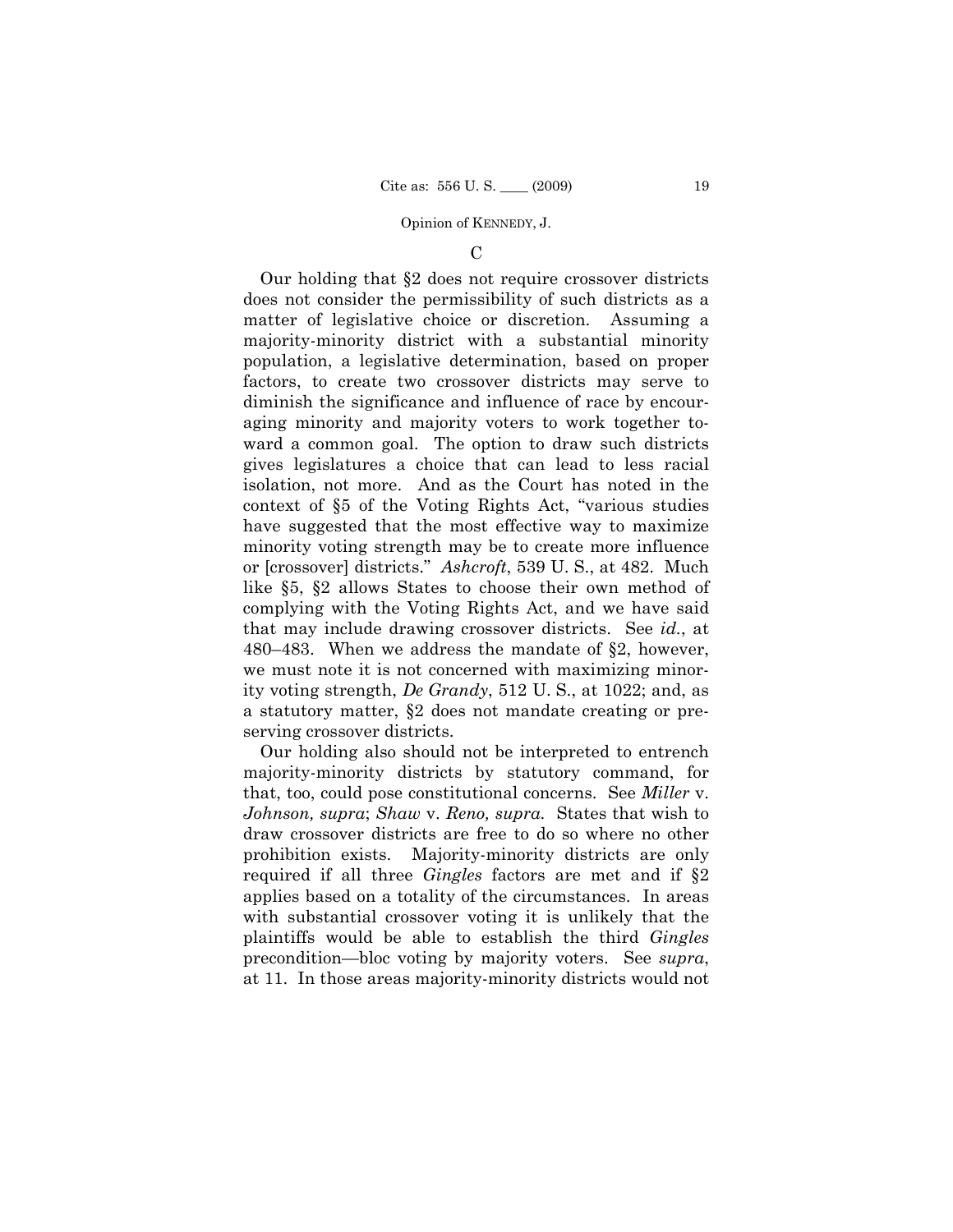be required in the first place; and in the exercise of lawful discretion States could draw crossover districts as they deemed appropriate. See Pildes 1567 ("Districts could still be designed in such places that encouraged coalitions across racial lines, but these districts would result from legislative choice, not . . . obligation"). States can—and in proper cases should—defend against alleged §2 violations by pointing to crossover voting patterns and to effective crossover districts. Those can be evidence, for example, of diminished bloc voting under the third *Gingles* factor or of equal political opportunity under the §2 totality-of-thecircumstances analysis. And if there were a showing that a State intentionally drew district lines in order to destroy otherwise effective crossover districts, that would raise serious questions under both the Fourteenth and Fifteenth Amendments. See *Reno* v. *Bossier Parish School Bd.*, 520 U. S. 471, 481–482 (1997); Brief for United States as *Amicus Curiae* 13–14. There is no evidence of discriminatory intent in this case, however. Our holding recognizes only that there is no support for the claim that  $\S2$ can require the creation of crossover districts in the first instance.

Petitioners claim the majority-minority rule is inconsistent with §5, but we rejected a similar argument in *LULAC,* 548 U. S., at 446 (opinion of KENNEDY, J.). The inquiries under §§2 and 5 are different. Section 2 concerns minority groups' opportunity "to elect representatives of their choice," 42 U. S. C. §1973(b) (2000 ed.), while the more stringent §5 asks whether a change has the purpose or effect of "denying or abridging the right to vote," §1973c. See *LULAC*, *supra*, at 446; *Bossier Parish, supra,* at 476–480. In *LULAC*, we held that although the presence of influence districts is relevant for the §5 retrogression analysis, "the lack of such districts cannot establish a §2 violation." 548 U. S., at 446 (opinion of KENNEDY, J.); see also *Ashcroft*, 539 U. S., at 482–483.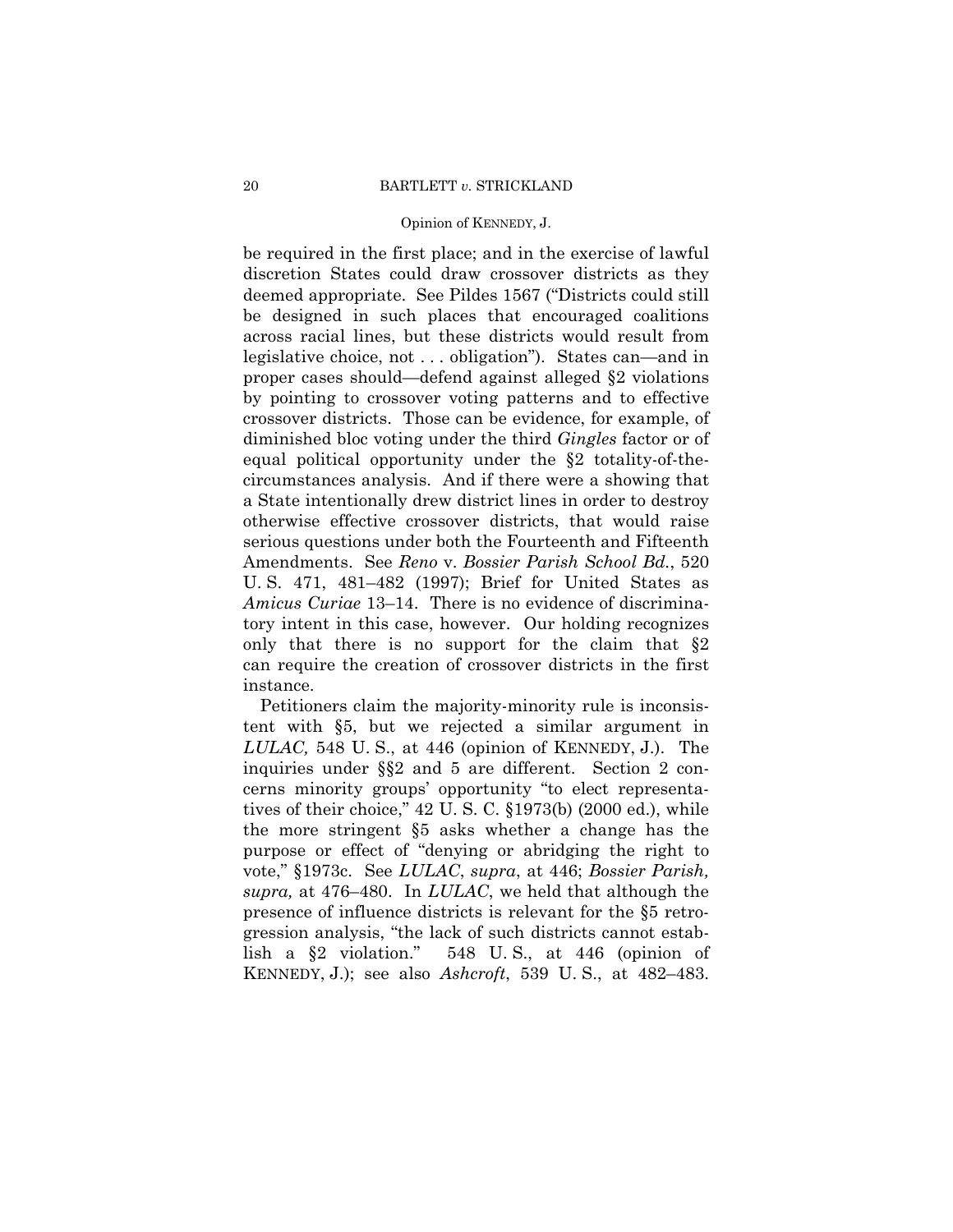The same analysis applies for crossover districts: Section 5 "leaves room" for States to employ crossover districts, *id.,*  at 483, but §2 does not require them.

## IV

Some commentators suggest that racially polarized voting is waning—as evidenced by, for example, the election of minority candidates where a majority of voters are white. See Note, The Future of Majority-Minority Districts in Light of Declining Racially Polarized Voting, 116 Harv. L. Rev. 2208, 2209 (2003); see also *id.*, at 2216– 2222; Pildes 1529–1539; Bullock & Dunn, The Demise of Racial Districting and the Future of Black Representation, 48 Emory L. J. 1209 (1999). Still, racial discrimination and racially polarized voting are not ancient history. Much remains to be done to ensure that citizens of all races have equal opportunity to share and participate in our democratic processes and traditions; and §2 must be interpreted to ensure that continued progress.

It would be an irony, however, if §2 were interpreted to entrench racial differences by expanding a "statute meant to hasten the waning of racism in American politics." *De Grandy, supra*, at 1020. Crossover districts are, by definition, the result of white voters joining forces with minority voters to elect their preferred candidate. The Voting Rights Act was passed to foster this cooperation. We decline now to expand the reaches of §2 to require, by force of law, the voluntary cooperation our society has achieved. Only when a geographically compact group of minority voters could form a majority in a single-member district has the first *Gingles* requirement been met.

The judgment of the Supreme Court of North Carolina is affirmed.

*It is so ordered.*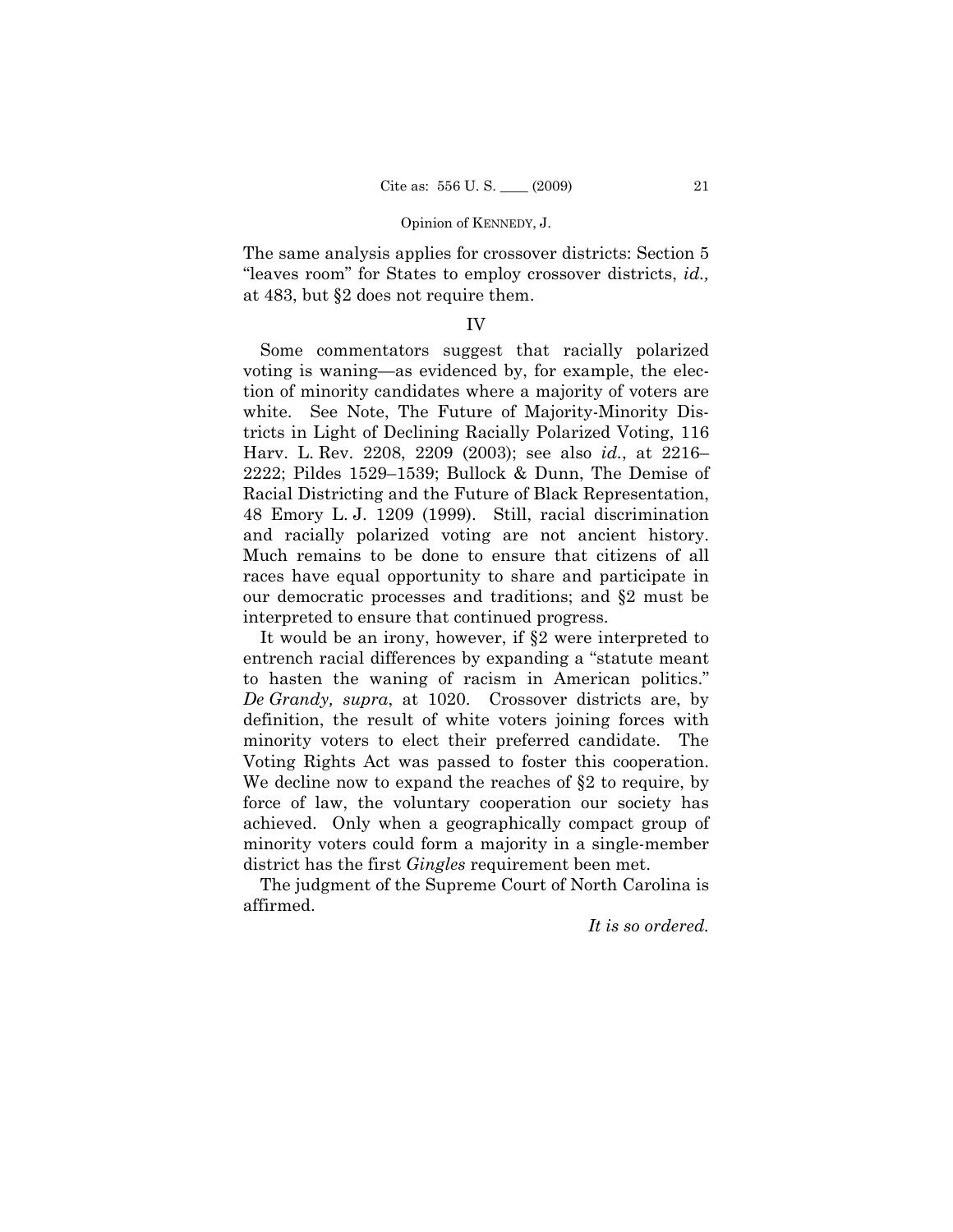THOMAS, J., concurring in judgment

## $\frac{1}{2}$  ,  $\frac{1}{2}$  ,  $\frac{1}{2}$  ,  $\frac{1}{2}$  ,  $\frac{1}{2}$  ,  $\frac{1}{2}$  ,  $\frac{1}{2}$ **SUPREME COURT OF THE UNITED STATES**

## $\frac{1}{2}$  ,  $\frac{1}{2}$  ,  $\frac{1}{2}$  ,  $\frac{1}{2}$  ,  $\frac{1}{2}$  ,  $\frac{1}{2}$ No. 07–689

# GARY BARTLETT, EXECUTIVE DIRECTOR OF THE NORTH CAROLINA STATE BOARD OF ELECTIONS, ET AL., PETITIONERS *v.* DWIGHT STRICKLAND ET AL.

## ON WRIT OF CERTIORARI TO THE SUPREME COURT OF NORTH CAROLINA

### [March 9, 2009]

JUSTICE THOMAS, with whom JUSTICE SCALIA joins, concurring in the judgment.

I continue to adhere to the views expressed in my opinion in *Holder* v. *Hall*, 512 U. S. 874, 891 (1994) (opinion concurring in judgment). The text of §2 of the Voting Rights Act of 1965 does not authorize any vote dilution claim, regardless of the size of the minority population in a given district. See 42 U. S. C. §1973(a) (2000 ed.) (permitting only a challenge to a "voting qualification or prerequisite to voting or standard, practice, or procedure"); see also *Holder*, *supra*, at 893 (stating that the terms "'standard, practice, or procedure'" "reach only state enactments that limit citizens' access to the ballot"). I continue to disagree, therefore, with the framework set forth in *Thornburg* v. *Gingles*, 478 U. S. 30 (1986), for analyzing vote dilution claims because it has no basis in the text of §2. I would not evaluate any Voting Rights Act claim under a test that "has produced such a disastrous misadventure in judicial policymaking." *Holder*, *supra*, at 893. For these reasons, I concur only in the judgment.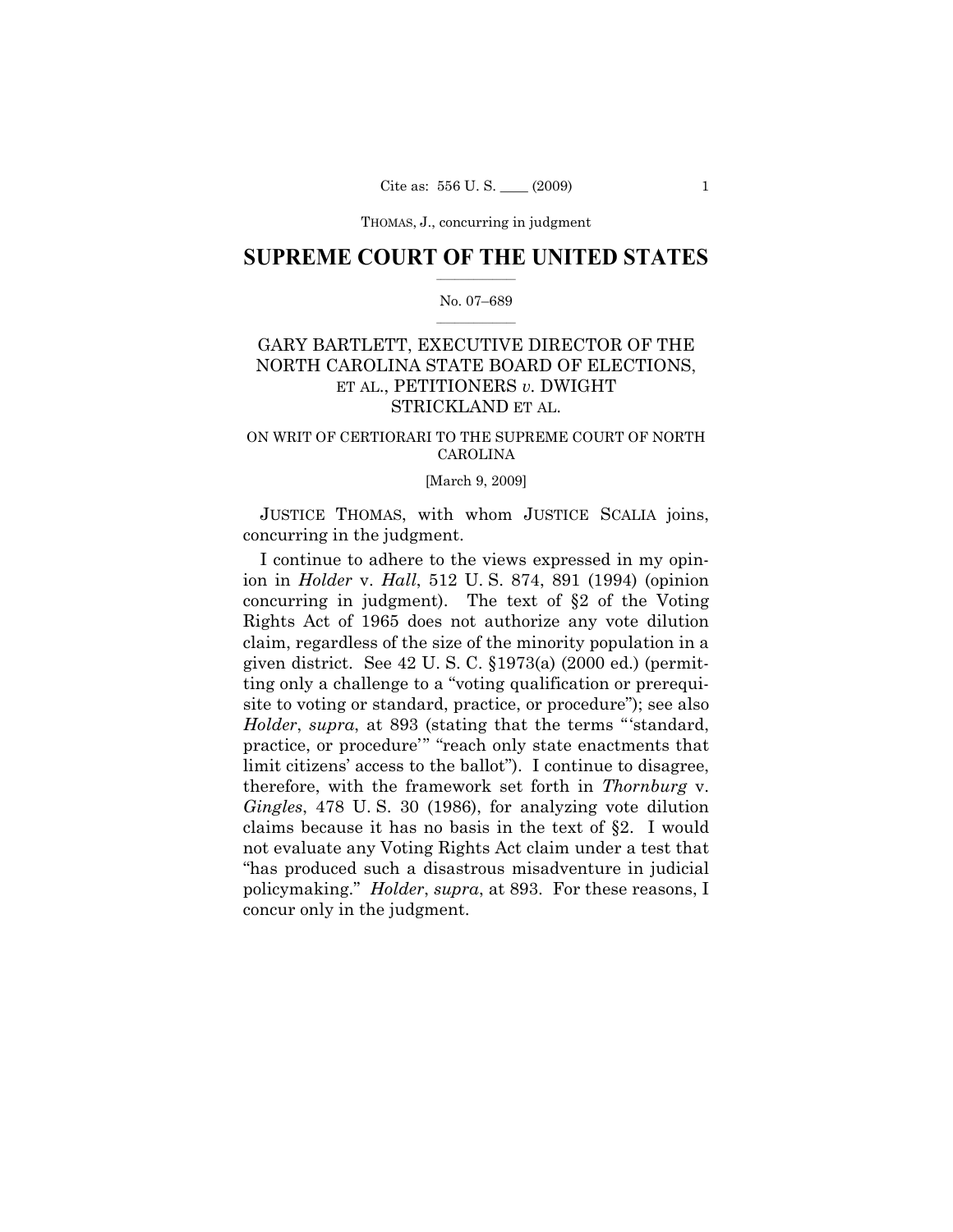## $\frac{1}{2}$  ,  $\frac{1}{2}$  ,  $\frac{1}{2}$  ,  $\frac{1}{2}$  ,  $\frac{1}{2}$  ,  $\frac{1}{2}$  ,  $\frac{1}{2}$ **SUPREME COURT OF THE UNITED STATES**

## $\frac{1}{2}$  ,  $\frac{1}{2}$  ,  $\frac{1}{2}$  ,  $\frac{1}{2}$  ,  $\frac{1}{2}$  ,  $\frac{1}{2}$ No. 07–689

# GARY BARTLETT, EXECUTIVE DIRECTOR OF THE NORTH CAROLINA STATE BOARD OF ELECTIONS, ET AL., PETITIONERS *v.* DWIGHT STRICKLAND ET AL.

## ON WRIT OF CERTIORARI TO THE SUPREME COURT OF NORTH CAROLINA

### [March 9, 2009]

JUSTICE SOUTER, with whom JUSTICE STEVENS, JUSTICE GINSBURG, and JUSTICE BREYER join, dissenting.

The question in this case is whether a minority with under 50% of the voting population of a proposed voting district can ever qualify under §2 of the Voting Rights Act of 1965 (VRA) as residents of a putative district whose minority voters would have an opportunity "to elect representatives of their choice." 42 U.S.C. §1973(b) (2000 ed.). If the answer is no, minority voters in such a district will have no right to claim relief under §2 from a statewide districting scheme that dilutes minority voting rights. I would hold that the answer in law as well as in fact is sometimes yes: a district may be a minority-opportunity district so long as a cohesive minority population is large enough to elect its chosen candidate when combined with a reliable number of crossover voters from an otherwise polarized majority.

In the plurality's view, only a district with a minority population making up 50% or more of the citizen voting age population (CVAP) can provide a remedy to minority voters lacking an opportunity "to elect representatives of their choice." This is incorrect as a factual matter if the statutory phrase is given its natural meaning; minority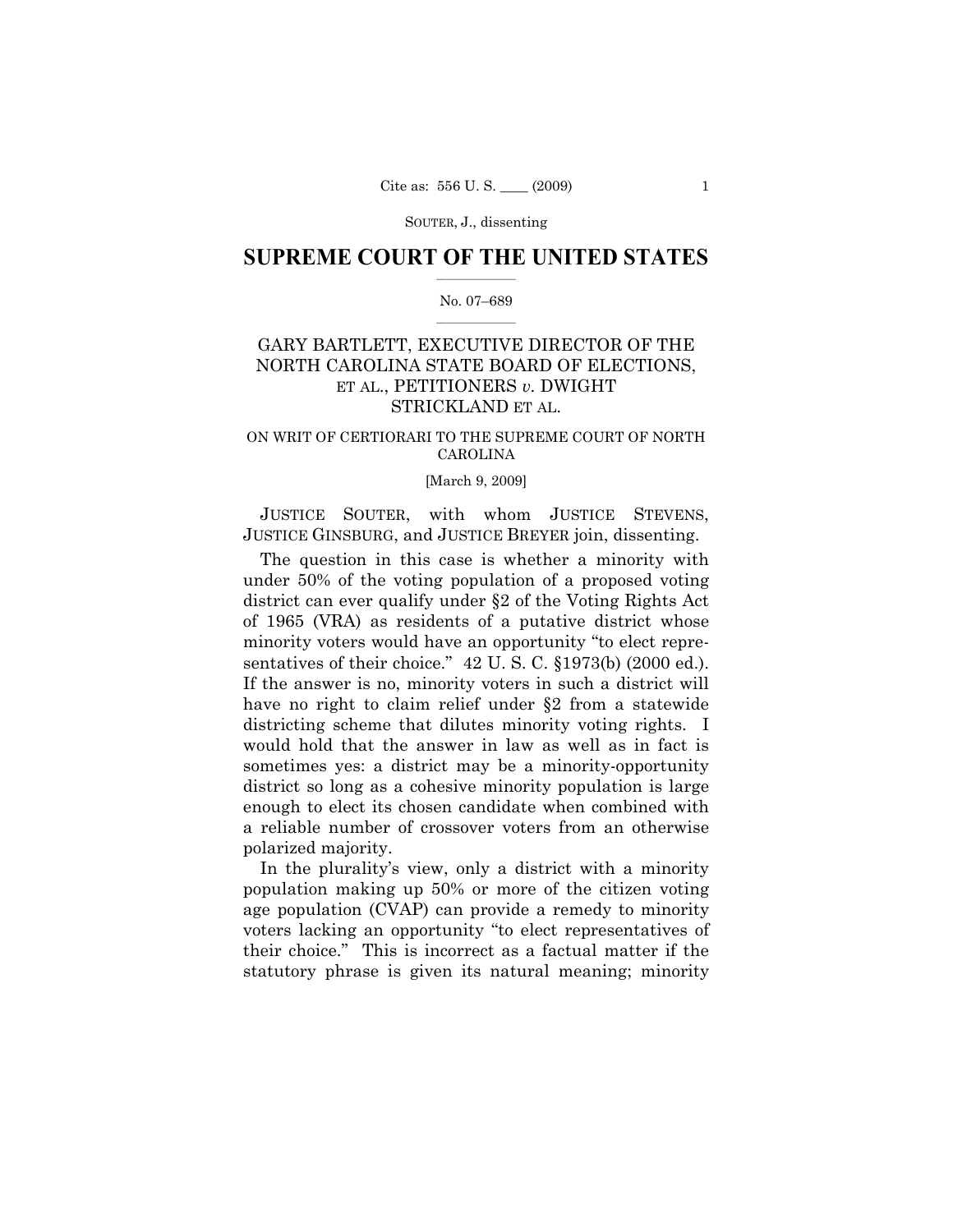voters in districts with minority populations under 50% routinely "elect representatives of their choice." The effects of the plurality's unwillingness to face this fact are disturbing by any measure and flatly at odds with the obvious purpose of the Act. If districts with minority populations under 50% can never count as minorityopportunity districts to remedy a violation of the States' obligation to provide equal electoral opportunity under §2, States will be required under the plurality's rule to pack black voters into additional majority-minority districts, contracting the number of districts where racial minorities are having success in transcending racial divisions in securing their preferred representation. The object of the Voting Rights Act will now be promoting racial blocs, and the role of race in districting decisions as a proxy for political identification will be heightened by any measure.

I

Recalling the basic premises of vote-dilution claims under §2 will show just how far astray the plurality has gone. Section 2 of the VRA prohibits districting practices that "resul[t] in a denial or abridgement of the right of any citizen of the United States to vote on account of race." 42 U. S. C. §1973(a). A denial or abridgment is established if, "based on the totality of circumstances," it is shown that members of a racial minority "have less opportunity than other members of the electorate to participate in the political process and to elect representatives of their choice." §1973(b).

Since §2 was amended in 1982, 96 Stat. 134, we have read it to prohibit practices that result in "vote dilution," see *Thornburg* v. *Gingles*, 478 U. S. 30 (1986), understood as distributing politically cohesive minority voters through voting districts in ways that reduce their potential strength. See *id.*, at 47–48. There are two classic patterns. Where voting is racially polarized, a districting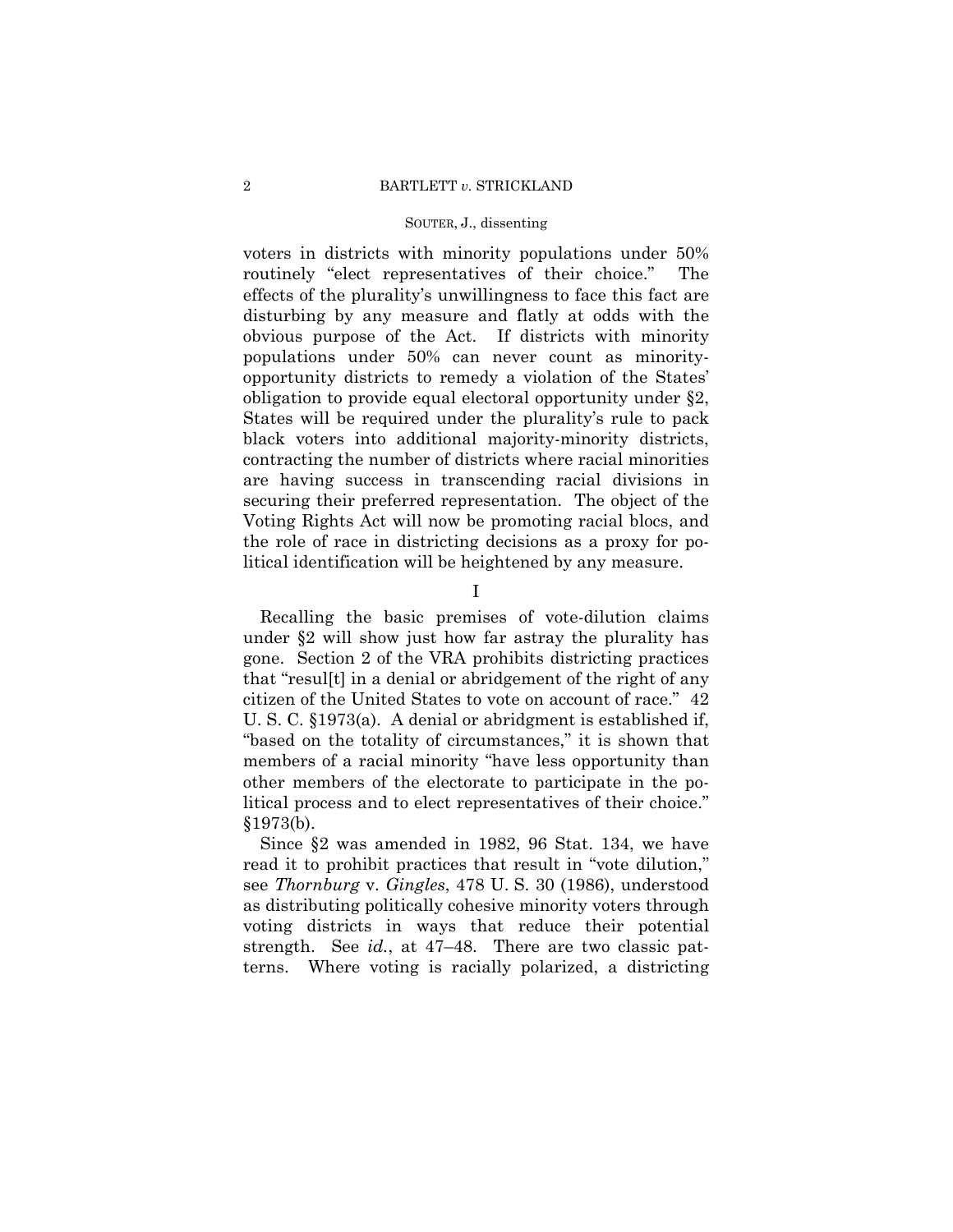plan can systemically discount the minority vote either "by the dispersal of blacks into districts in which they constitute an ineffective minority of voters" or from "the concentration of blacks into districts where they constitute an excessive majority," so as to eliminate their influence in neighboring districts. *Id.*, at 46, n. 11. Treating dilution as a remediable harm recognizes that §2 protects not merely the right of minority voters to put ballots in a box, but to claim a fair number of districts in which their votes can be effective. See *id.*, at 47.

Three points follow. First, to speak of a fair chance to get the representation desired, there must be an identifiable baseline for measuring a group's voting strength. *Id.*, at 88 (O'Connor, J., concurring in judgment) ("In order to evaluate a claim that a particular multimember district or single-member district has diluted the minority group's voting strength to a degree that violates  $\S 2, \ldots$  it is ... necessary to construct a measure of 'undiluted' minority voting strength"). Several baselines can be imagined; one could, for example, compare a minority's voting strength under a particular districting plan with the maximum strength possible under any alternative.<sup>1</sup> Not surprisingly, we have conclusively rejected this approach; the VRA was passed to guarantee minority voters a fair game,

——————

<sup>1</sup>We have previously illustrated this in stylized fashion:

<sup>&</sup>quot;Assume a hypothetical jurisdiction of 1,000 voters divided into 10 districts of 100 each, where members of a minority group make up 40 percent of the voting population and voting is totally polarized along racial lines. With the right geographic dispersion to satisfy the compactness requirement, and with careful manipulation of district lines, the minority voters might be placed in control of as many as 7 of the 10 districts. Each such district could be drawn with at least 51 members of the minority group, and whether the remaining minority voters were added to the groupings of 51 for safety or scattered in the other three districts, minority voters would be able to elect candidates of their choice in all seven districts." *Johnson* v. *De Grandy*, 512 U. S. 997, 1016 (1994).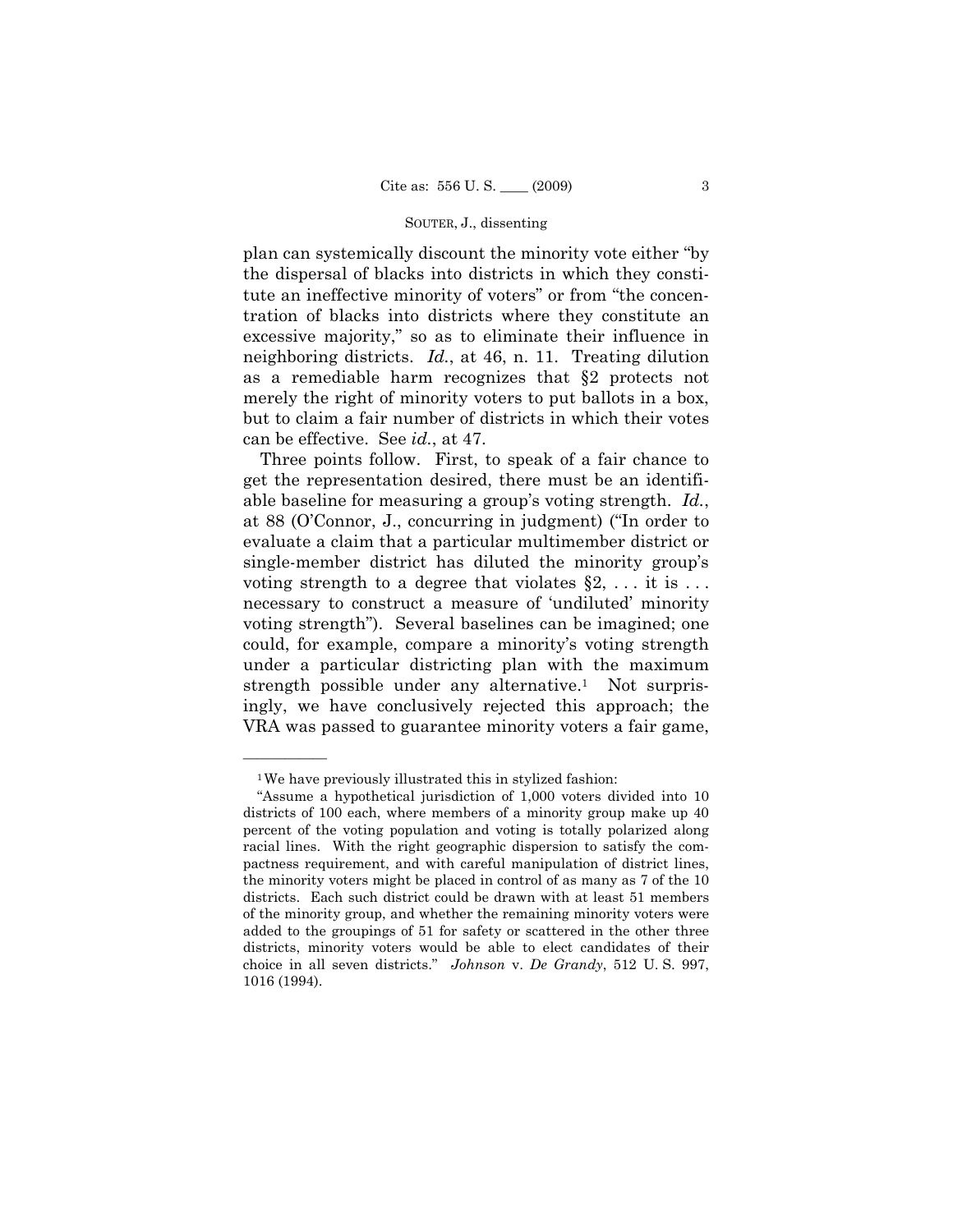not a killing. See *Johnson* v. *De Grandy*, 512 U. S. 997, 1016–1017 (1994). We have held that the better baseline for measuring opportunity to elect under §2, although not dispositive, is the minority's rough proportion of the relevant population. *Id.*, at 1013–1023. Thus, in assessing §2 claims under a totality of the circumstances, including the facts of history and geography, the starting point is a comparison of the number of districts where minority voters can elect their chosen candidate with the group's population percentage. *Ibid;* see also *League of United Latin American Citizens* v. *Perry*, 548 U. S. 399, 436 (2006) *(LULAC)* ("We proceed now to the totality of the circumstances, and first to the proportionality inquiry, comparing the percentage of total districts that are [minority] opportunity districts with the [minority] share of the citizen voting-age population").2

Second, the significance of proportionality means that a §2 claim must be assessed by looking at the overall effect of a multidistrict plan. A State with one congressional seat cannot dilute a minority's congressional vote, and only the systemic submergence of minority votes where a number of single-member districts could be drawn can be treated as harm under §2. So a §2 complaint must look to an entire districting plan (normally, statewide), alleging that the challenged plan creates an insufficient number of minority-opportunity districts in the territory as a whole. See *id.*, at 436–437.

Third, while a §2 violation ultimately results from the

——————

<sup>2</sup>Of course, this does not create an entitlement to proportionate minority representation. Nothing in the statute promises electoral success. Rather, §2 simply provides that, subject to qualifications based on a totality of circumstances, minority voters are entitled to a practical chance to compete in a roughly proportionate number of districts. *Id.*, at 1014, n. 11. "[M]inority voters are not immune from the obligation to pull, haul, and trade to find common political ground." *Id.*, at 1020.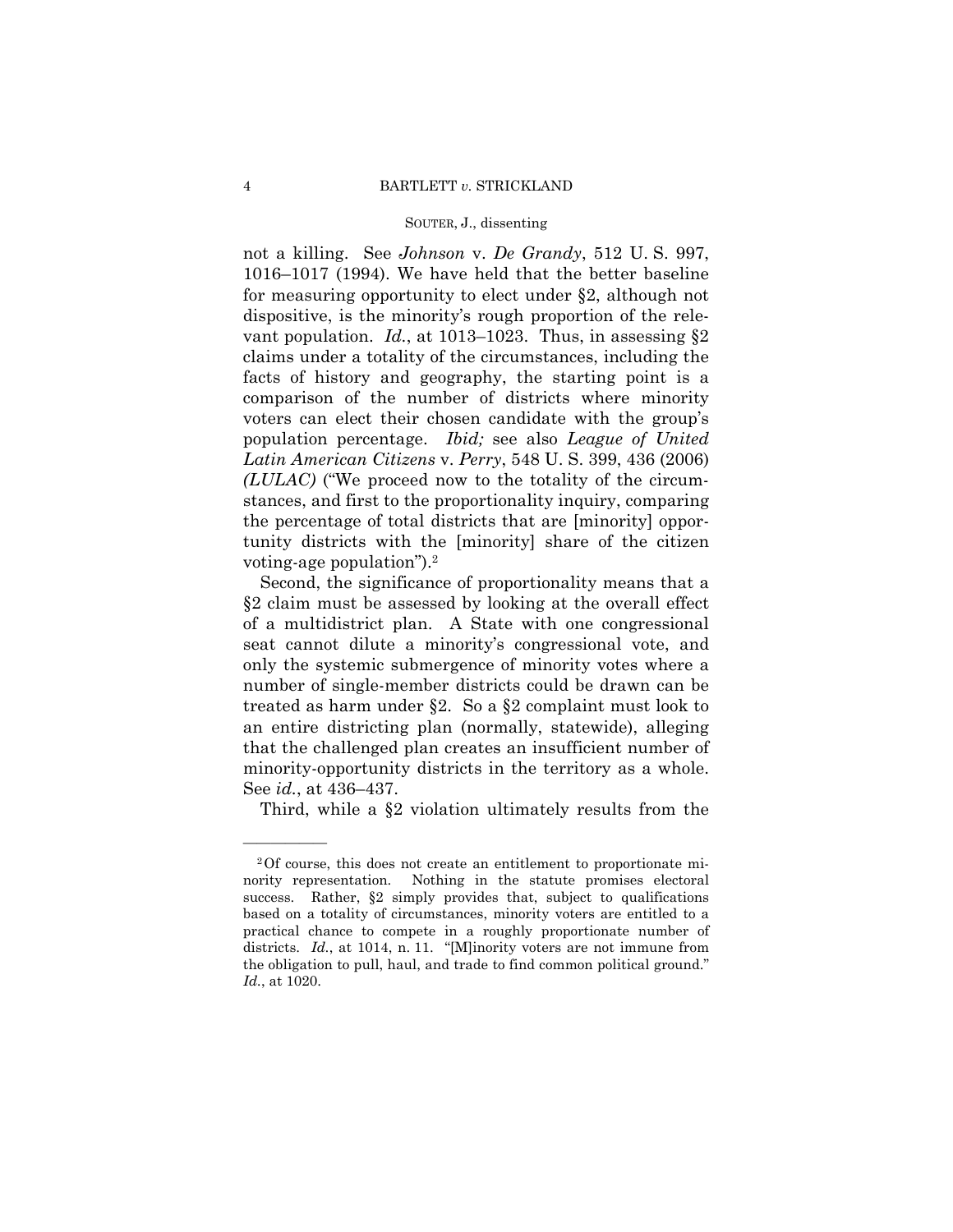dilutive effect of a districting plan as a whole, a §2 plaintiff must also be able to place himself in a reasonably compact district that could have been drawn to improve upon the plan actually selected. See, *e.g., De Grandy*, *supra*, at 1001–1002. That is, a plaintiff must show both an overall deficiency and a personal injury open to redress.

Our first essay at understanding these features of statutory vote dilution was *Thornburg* v. *Gingles*, which asked whether a multimember district plan for choosing representatives by at-large voting deprived minority voters of an equal opportunity to elect their preferred candidates. In answering, we set three now-familiar conditions that a §2 claim must meet at the threshold before a court will analyze it under the totality of circumstances:

"First, the minority group must be able to demonstrate that it is sufficiently large and geographically compact to constitute a majority in a single-member district.... Second, the minority group must be able to show that it is politically cohesive. . . . Third, the minority must be able to demonstrate that the white majority votes sufficiently as a bloc to enable it ... usually to defeat the minority's preferred candidate." 478 U. S., at 50–51.

As we have emphasized over and over, the *Gingles*  conditions do not state the ultimate standard under §2, nor could they, since the totality of the circumstances standard has been set explicitly by Congress. See *LULAC*, *supra*, at 425–426; *De Grandy*, *supra*, at 1011. Instead, each condition serves as a gatekeeper, ensuring that a plaintiff who proceeds to plenary review has a real chance to show a redressable violation of the ultimate §2 standard. The third condition, majority racial bloc voting, is necessary to establish the premise of vote-dilution claims: that the minority as a whole is placed at a disadvantage owing to race, not the happenstance of independent poli-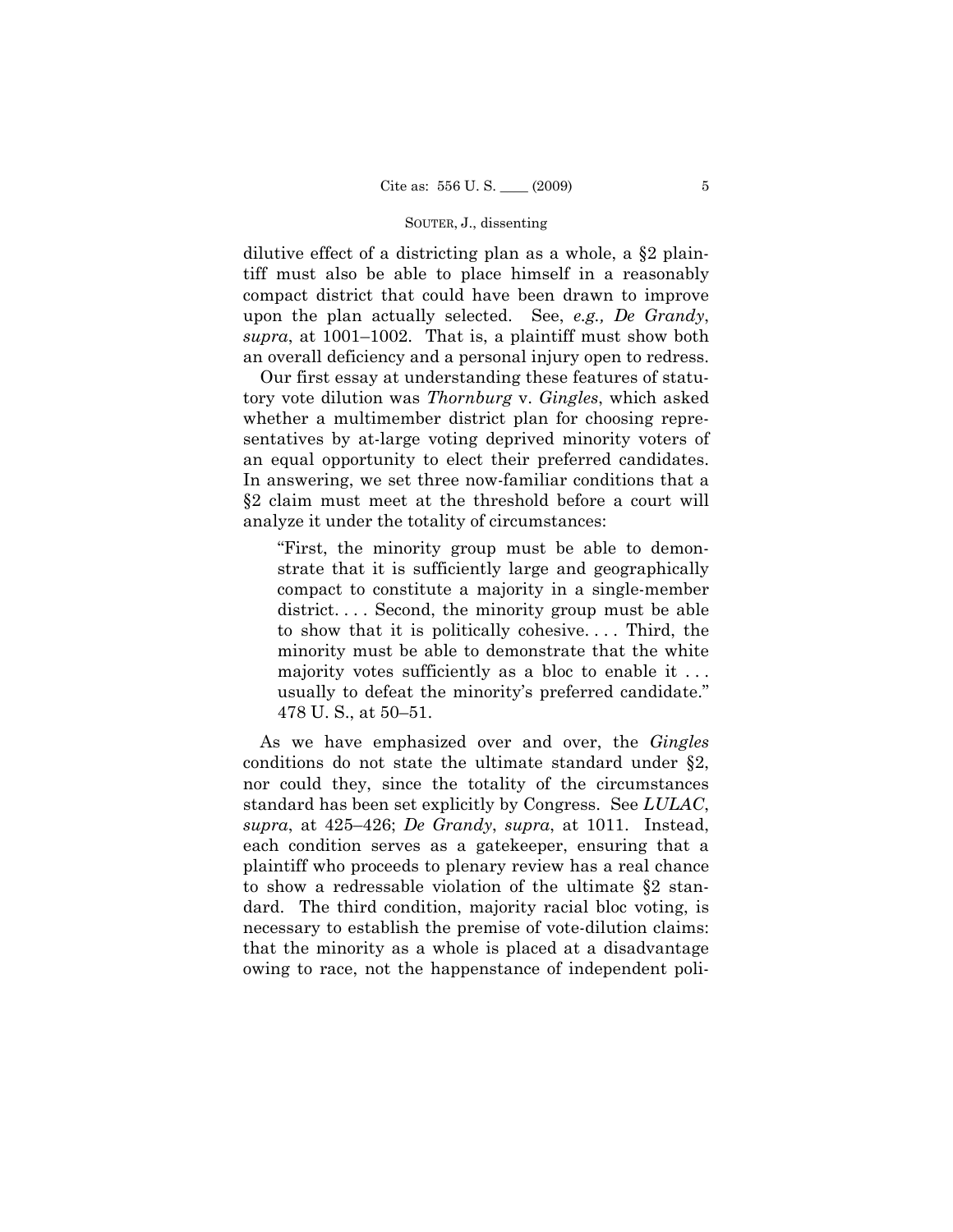tics. *Gingles*, 478 U. S., at 51. The second, minority cohesion, is there to show that minority voters will vote together to elect a distinct representative of choice. *Ibid*. And the first, a large and geographically compact minority population, is the condition for demonstrating that a dilutive plan injures the §2 plaintiffs by failing to draw an available remedial district that would give them a chance to elect their chosen candidate. *Growe* v. *Emison*, 507 U. S. 25, 40–41 (1993); *Gingles*, *supra*, at 50.

## II

Though this case arose under the Constitution of North Carolina, the dispositive issue is one of federal statutory law: whether a district with a minority population under 50%, but large enough to elect its chosen candidate with the help of majority voters disposed to support the minority favorite, can ever count as a district where minority voters have the opportunity "to elect representatives of their choice" for purposes of §2. I think it clear from the nature of a vote-dilution claim and the text of §2 that the answer must be yes. There is nothing in the statutory text to suggest that Congress meant to protect minority opportunity to elect solely by the creation of majority-minority districts. See *Voinovich* v. *Quilter*, 507 U. S. 146, 155 (1993) ("[Section 2] says nothing about majority-minority districts"). On the contrary, §2 "focuses exclusively on the consequences of apportionment," *ibid.*, as Congress made clear when it explicitly prescribed the ultimate functional approach: a totality of the circumstances test. See 42 U. S. C. §1973(b) ("A violation . . . is established if, based on the totality of circumstances, it is shown . . ."). And a functional analysis leaves no doubt that crossover districts vindicate the interest expressly protected by §2: the opportunity to elect a desired representative.

It has been apparent from the moment the Court first took up §2 that no reason exists in the statute to treat a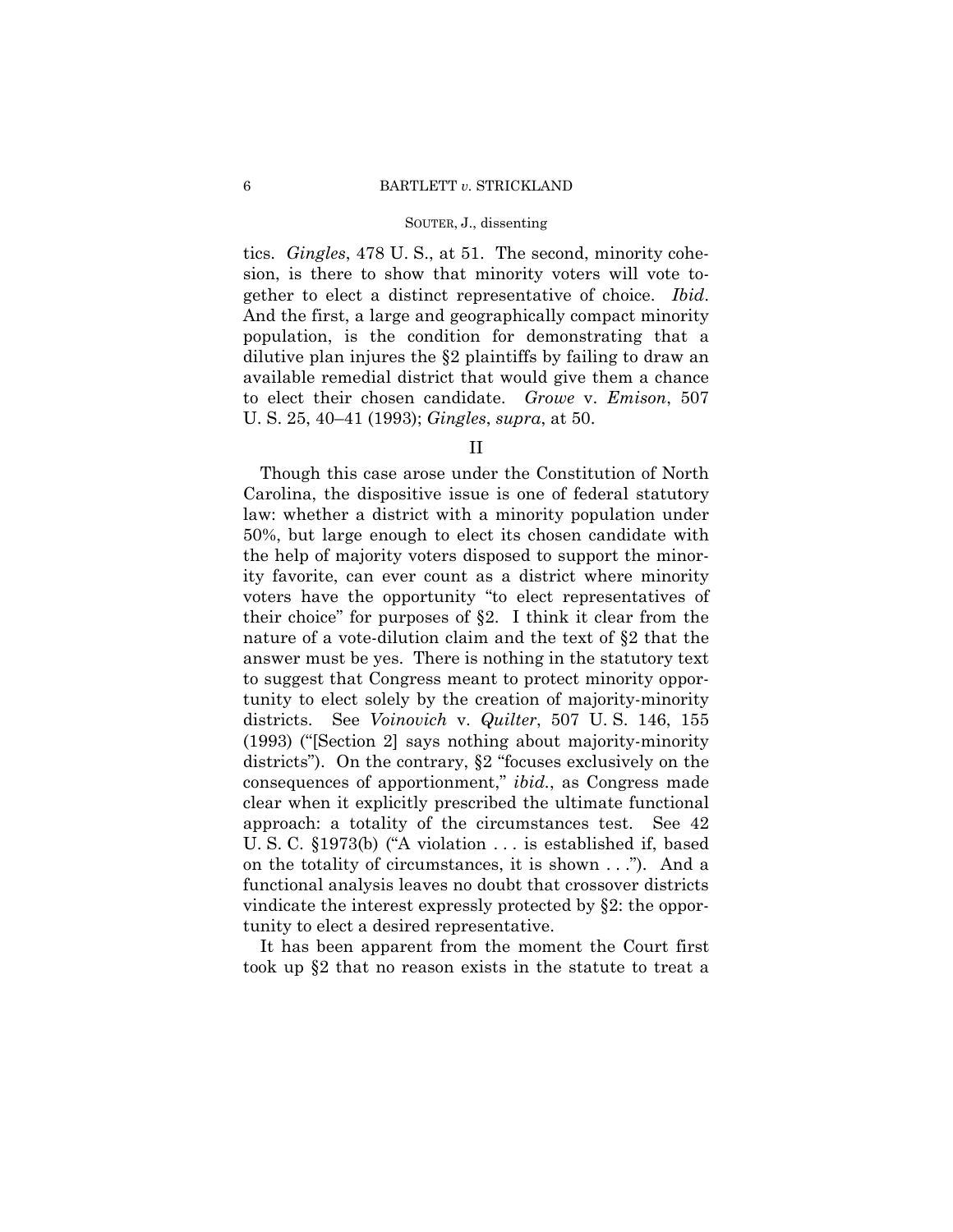crossover district as a less legitimate remedy for dilution than a majority-minority one (let alone to rule it out). See *Gingles*, *supra*, at 90, n. 1 (O'Connor, J., concurring in judgment) ("[I]f a minority group that is not large enough to constitute a voting majority in a single-member district can show that white support would probably . . . enable the election of the candidates its members prefer, that minority group would appear to have demonstrated that, at least under this measure of its voting strength, it would be able to elect some candidates of its choice"); see also Pildes, Is Voting-Rights Law Now at War with Itself? Social Science and Voting Rights in the 2000s, 80 N. C. L. Rev. 1517, 1553 (2002) (hereinafter Pildes) ("What should be so magical, then, about whether there are enough black voters to become a formal majority so that a conventional 'safe' district can be created? If a safe and a coalition district have the same probability of electing a black candidate, are they not functionally identical, by definition, with respect to electing such candidates?").

As these earlier comments as much as say, whether a district with a minority population under 50% of CVAP may redress a violation of §2 is a question of fact with an obvious answer: of course minority voters constituting less than 50% of the voting population can have an opportunity to elect the candidates of their choice, as amply shown by empirical studies confirming that such minority groups regularly elect their preferred candidates with the help of modest crossover by members of the majority. See, *e.g., id.*, at 1531–1534, 1538. The North Carolina Supreme Court for example, determined that voting districts with a black voting age population of as little as 38.37% have an opportunity to elect black candidates, *Pender Cty.* v. *Bartlett*, 361 N. C. 491, 494–495, 649 S. E. 2d 364, 366–367 (2007), a factual finding that has gone unchallenged and is well supported by electoral results in North Carolina. Of the nine House districts in which blacks make up more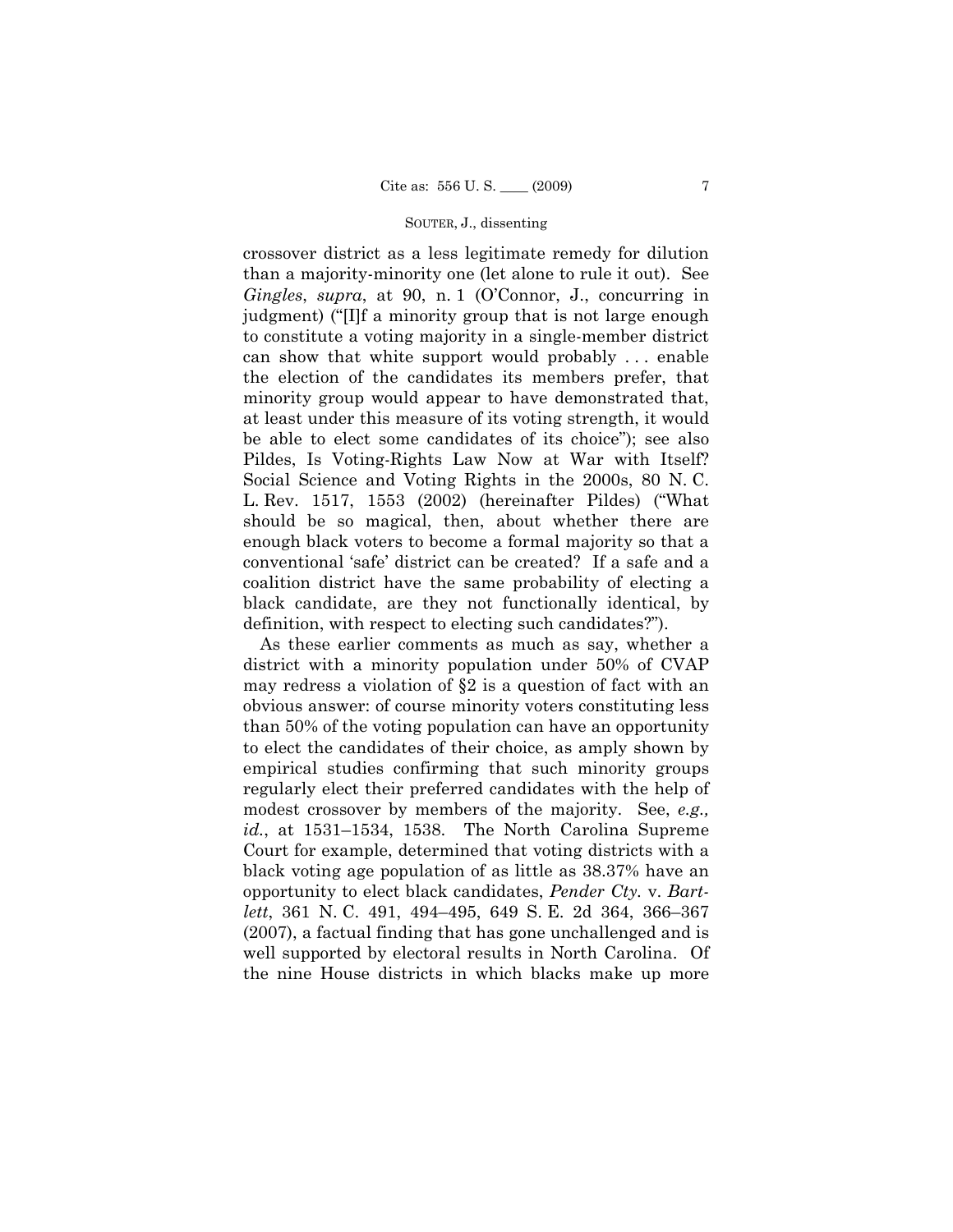than 50% of the voting age population (VAP), all but two elected a black representative in the 2004 election. See App. 109. Of the 12 additional House districts in which blacks are over 39% of the VAP, all but one elected a black representative in the 2004 election. *Ibid*. It would surely surprise legislators in North Carolina to suggest that black voters in these 12 districts cannot possibly have an opportunity to "elect [the] representatives of their choice."

It is of course true that the threshold population sufficient to provide minority voters with an opportunity to elect their candidates of choice is elastic, and the proportions will likely shift in the future, as they have in the past. See Pildes 1527–1532 (explaining that blacks in the 1980s required well over 50% of the population in a district to elect the candidates of their choice, but that this number has gradually fallen to well below 50%); *id.*, at 1527, n. 26 (stating that some courts went so far as to refer to 65% "as a 'rule of thumb' for the black population required to constitute a safe district"). That is, racial polarization has declined, and if it continues downward the first *Gingles* condition will get easier to satisfy.

But this is no reason to create an arbitrary threshold; the functional approach will continue to allow dismissal of claims for districts with minority populations too small to demonstrate an ability to elect, and with "crossovers" too numerous to allow an inference of vote dilution in the first place. No one, for example, would argue based on the record of experience in this case that a district with a 25% black population would meet the first *Gingles* condition. And the third *Gingles* requirement, majority-bloc voting, may well provide an analytical limit to claims based on crossover districts. See *LULAC*, 548 U. S., at 490, n. 8 (SOUTER, J., concurring in part and dissenting in part) (noting the interrelationship of the first and third *Gingles*  factors); see also *post*, at 1–5 (BREYER, J., dissenting) (looking to the third *Gingles* condition to suggest a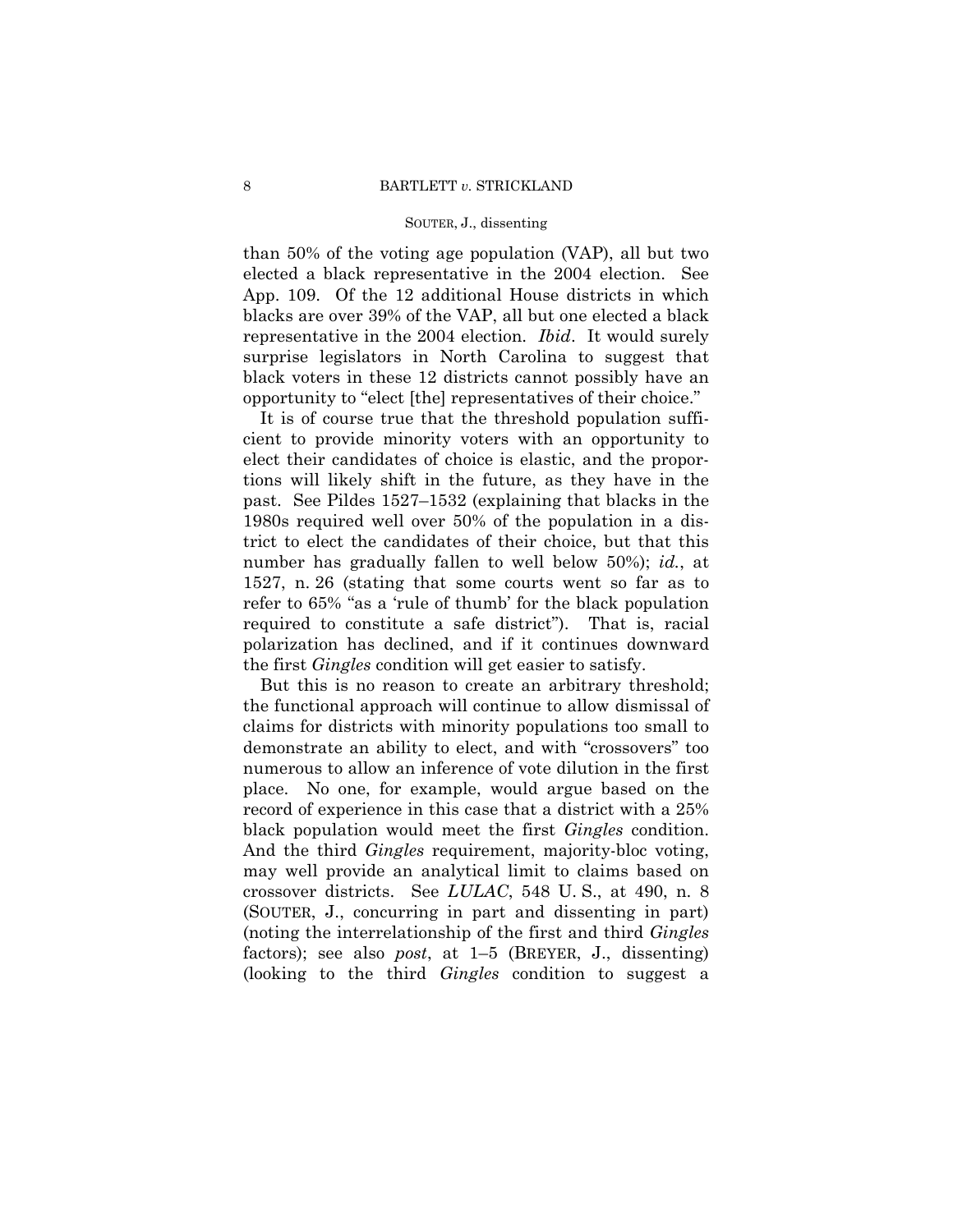mathematical limit to the minority population necessary for a cognizable crossover district). But whatever this limit may be, we have no need to set it here, since the respondent state officials have stipulated to majority-bloc voting, App. to Pet. for Cert. 130a. In sum, §2 addresses voting realities, and for practical purposes a 39%-minority district in which we know minorities have the potential to elect their preferred candidate is every bit as good as a 50%-minority district.

In fact, a crossover district is better. Recognizing crossover districts has the value of giving States greater flexibility to draw districting plans with a fair number of minority-opportunity districts, and this in turn allows for a beneficent reduction in the number of majority-minority districts with their "quintessentially race-conscious calculus," *De Grandy*, 512 U. S., at 1020, thereby moderating reliance on race as an exclusive determinant in districting decisions, cf. *Shaw* v. *Reno*, 509 U. S. 630 (1993). See also Pildes 1547–1548 ("In contrast to the Court's concerns with bizarrely designed safe districts, it is hard to see how coalitional districts could 'convey the message that political identity is, or should be, predominantly racial.'... Coalitional districts would seem to encourage and require a kind of integrative, cross-racial political alliance that might be thought consistent with, even the very ideal of, both the VRA and the U. S. Constitution" (quoting *Bush* v. *Vera*, 517 U. S. 952, 980 (1996))). A crossover is thus superior to a majority-minority district precisely because it requires polarized factions to break out of the mold and form the coalitions that discourage racial divisions.

# III

## A

The plurality's contrary conclusion that §2 does not recognize a crossover claim is based on a fundamental misunderstanding of vote-dilution claims, a mistake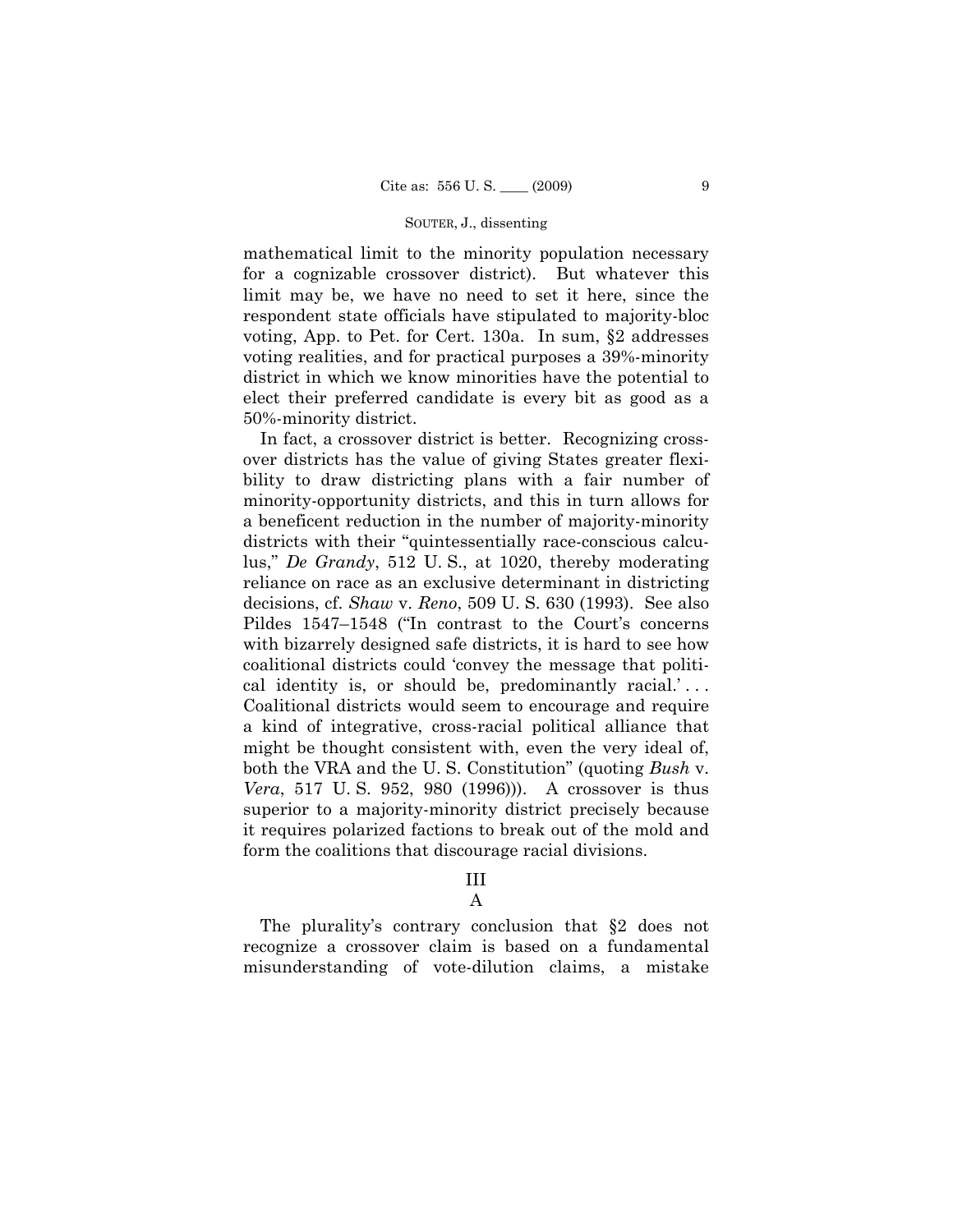epitomized in the following assessment of the crossover district in question:

"[B]ecause they form only 39 percent of the voting-age population in District 18, African-Americans standing alone have no better or worse opportunity to elect a candidate than does any other group of voters with the same relative voting strength [in District 18]." *Ante*, at 9–10.

See also *ante*, at 16 ("[In crossover districts,] minority voters have the same opportunity to elect their candidate as any other political group with the same relative voting strength").

The claim that another political group in a particular district might have the same relative voting strength as the minority if it had the same share of the population takes the form of a tautology: the plurality simply looks to one district and says that a 39% group of blacks is no worse off than a 39% group of whites would be. This statement might be true, or it might not be, and standing alone it demonstrates nothing.

Even if the two 39% groups were assumed to be comparable in fact because they will attract sufficient crossover (and so should be credited with satisfying the first *Gingles* condition), neither of them could prove a §2 violation without looking beyond the 39% district and showing a disproportionately small potential for success in the State's overall configuration of districts. As this Court has explained before, the ultimate question in a §2 case (that is, whether the minority group in question is being denied an equal opportunity to participate and elect) can be answered only by examining the broader pattern of districts to see whether the minority is being denied a roughly proportionate opportunity. See *LULAC*, 548 U. S., at 436– 437. Hence, saying one group's 39% equals another's, even if true in particular districts where facts are known, does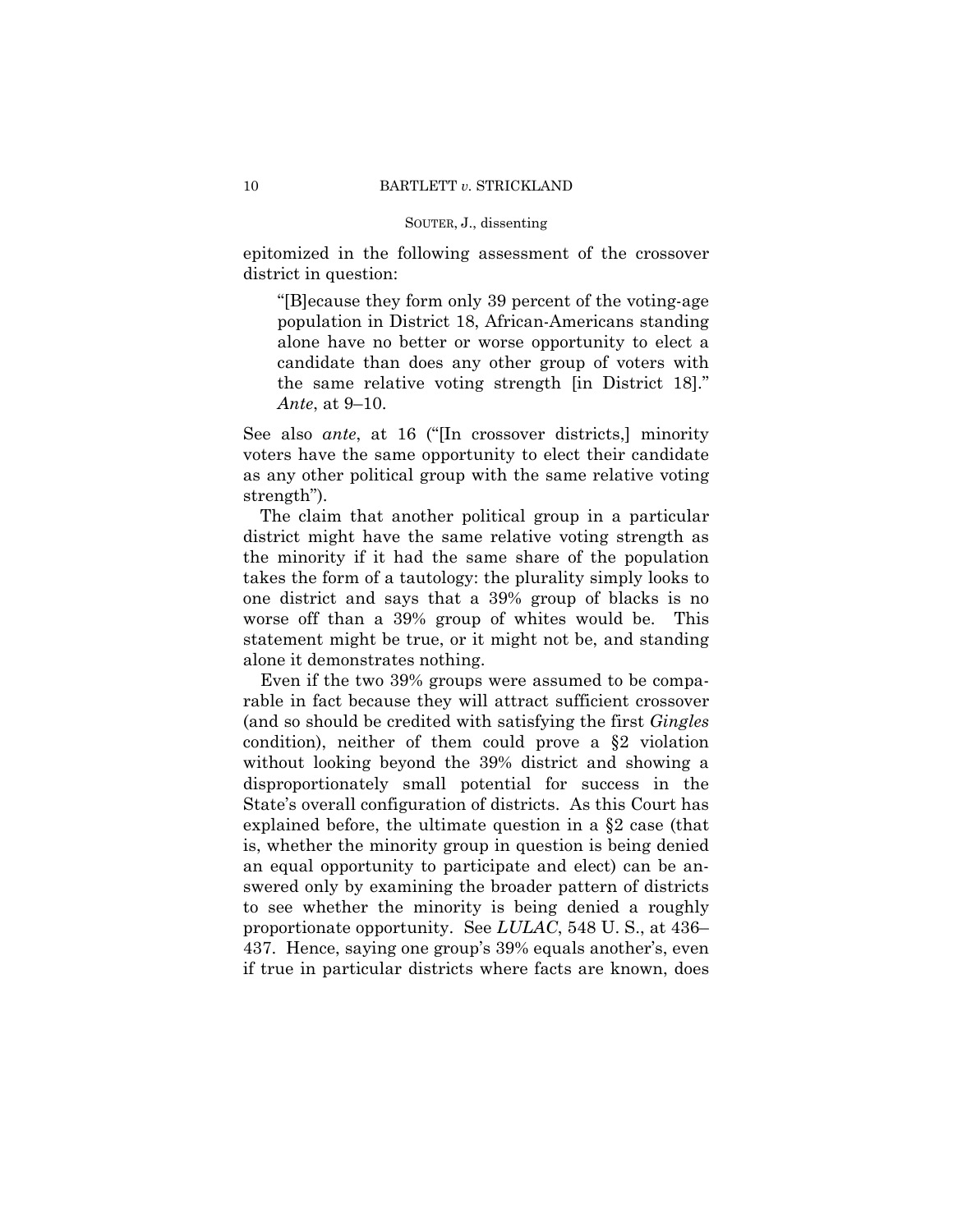not mean that either, both, or neither group could show a §2 violation. The plurality simply fails to grasp that an alleged §2 violation can only be proved or disproved by looking statewide.

## B

The plurality's more specific justifications for its counterfactual position are no more supportable than its 39% tautology.

1

The plurality seems to suggest that our prior cases somehow require its conclusion that a minority population under 50% will never support a §2 remedy, emphasizing that *Gingles* spoke of a majority and referred to the requirement that minority voters have "'the *potential* to elect'" their chosen representatives. *Ante*, at 10 (quoting, *Gingles*, 478 U. S., at 50, n. 17). It is hard to know what to make of this point since the plurality also concedes that we have explicitly and repeatedly reserved decision on today's question. See *LULAC*, *supra*, at 443 (plurality opinion); *De Grandy*, 512 U. S., at 1009; *Voinovich*, 507 U. S., at 154; *Growe*, 507 U. S., at 41, n. 5; *Gingles*, *supra*, at 46–47, n. 12. In fact, in our more recent cases applying §2, Court majorities have formulated the first *Gingles* prong in a way more consistent with a functional approach. See *LULAC*, *supra*, at 430 ("[I]n the context of a challenge to the drawing of district lines, 'the first *Gingles* condition requires the possibility of creating more than the existing number of reasonably compact districts with a sufficiently large minority population to elect candidates of its choice'" (quoting *De Grandy*, *supra*, at 1008)). These Court majorities get short shrift from today's plurality.

In any event, even if we ignored *Gingles'*s reservation of today's question and looked to *Gingles'*s "*potential* to elect" as if it were statutory text, I fail to see how that phrase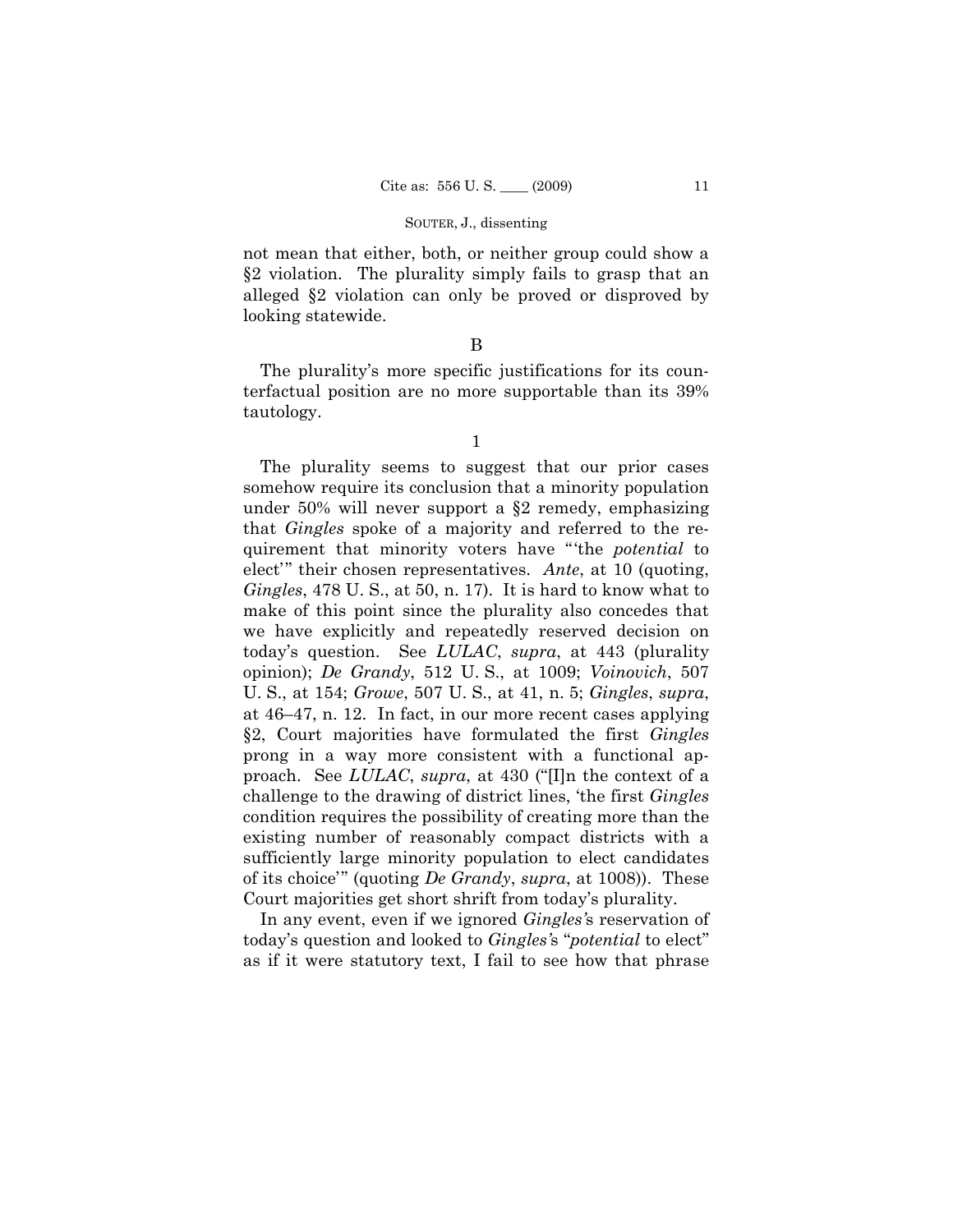dictates that a minority's ability to compete must be singlehanded in order to count under §2. As explained already, a crossover district serves the same interest in obtaining representation as a majority-minority district; the potential of 45% with a 6% crossover promises the same result as 51% with no crossover, and there is nothing in the logic of §2 to allow a distinction between the two types of district.

In fact, the plurality's distinction is artificial on its own terms. In the past, when black voter registration and black voter turnout were relatively low, even black voters with 55% of a district's CVAP would have had to rely on crossover voters to elect their candidate of choice. See Pildes 1527–1528. But no one on this Court (and, so far as I am aware, any other court addressing it) ever suggested that reliance on crossover voting in such a district rendered minority success any less significant under §2, or meant that the district failed to satisfy the first *Gingles*  factor. Nor would it be any answer to say that black voters in such a district, assuming unrealistic voter turnout, theoretically had the "potential" to elect their candidate without crossover support; that would be about as relevant as arguing in the abstract that a black CVAP of 45% is potentially successful, on the assumption that black voters could turn out en masse to elect the candidate of their choice without reliance on crossovers if enough majority voters stay home.

2

The plurality is also concerned that recognizing the "potential" of anything under 50% would entail an exponential expansion of special minority districting; the plurality goes so far as to suggest that recognizing crossover districts as possible minority-opportunity districts would inherently "entitl[e] minority groups to the maximum possible voting strength." *Ante*, at 11. But this conclusion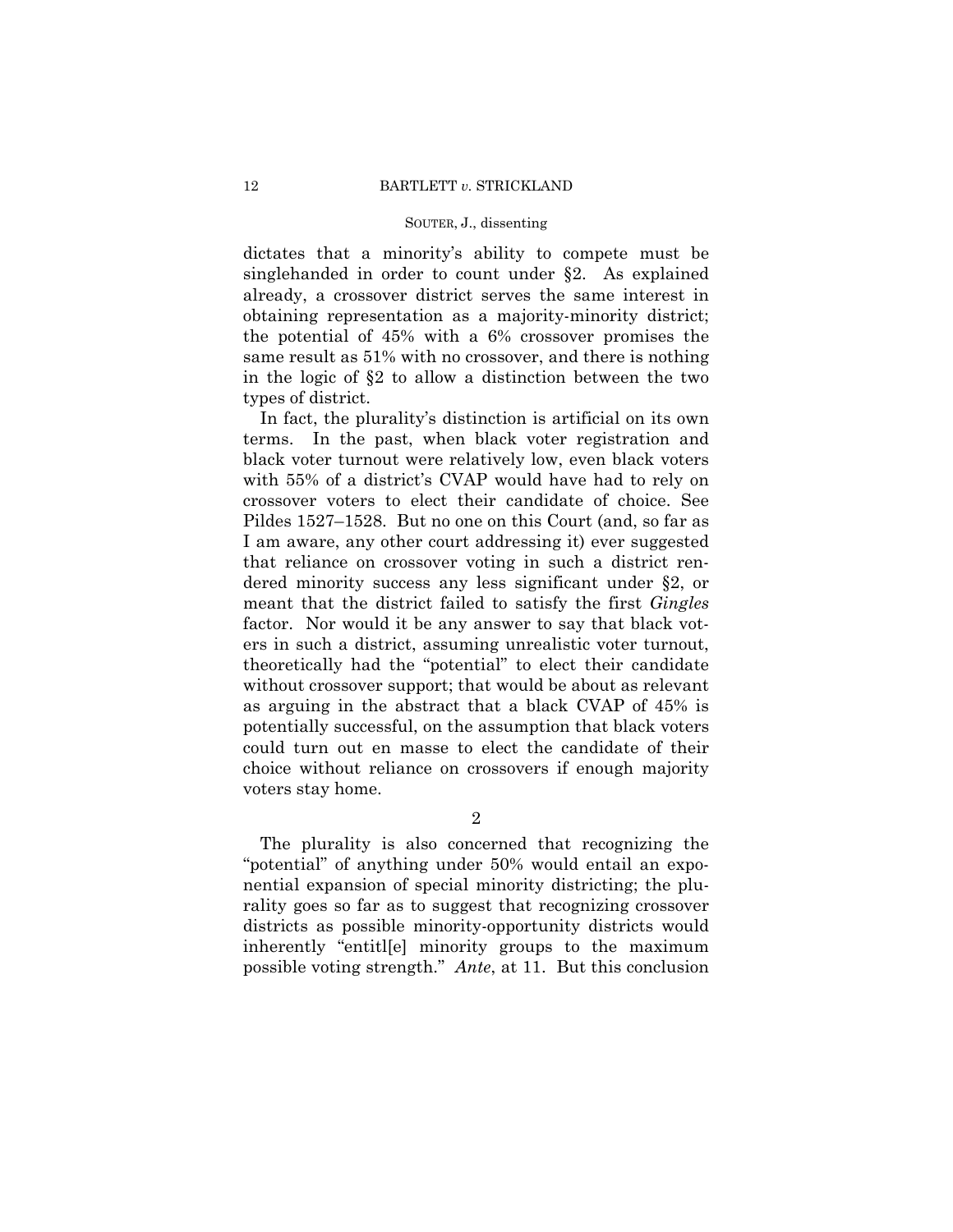again reflects a confusion of the gatekeeping function of the *Gingles* conditions with the ultimate test for relief under §2. See *ante*, at 9–10 ("African-Americans standing alone have no better or worse opportunity to elect a candidate than does any other group of voters with the same relative voting strength").

 As already explained, *supra*, at 5–6, the mere fact that all threshold *Gingles* conditions could be met and a district could be drawn with a minority population sufficiently large to elect the candidate of its choice does not require drawing such a district. This case simply is about the first *Gingles* condition, not about the number of minorityopportunity districts needed under §2, and accepting Bartlett's position would in no way imply an obligation to maximize districts with minority voter potential. Under any interpretation of the first *Gingles* factor, the State must draw districts in a way that provides minority voters with a fair number of districts in which they have an opportunity to elect candidates of their choice; the only question here is which districts will count toward that total.

3

The plurality's fear of maximization finds a parallel in the concern that treating crossover districts as minorityopportunity districts would "create serious tension" with the third *Gingles* prerequisite of majority-bloc voting. *Ante*, at 11. The plurality finds "[i]t . . . difficult to see how the majority-bloc-voting requirement could be met in a district where, by definition, white voters join in sufficient numbers with minority voters to elect the minority's preferred candidate." *Ibid.* 

It is not difficult to see. If a minority population with 49% of the CVAP can elect the candidate of its choice with crossover by 2% of white voters, the minority "by definition" relies on white support to elect its preferred candi-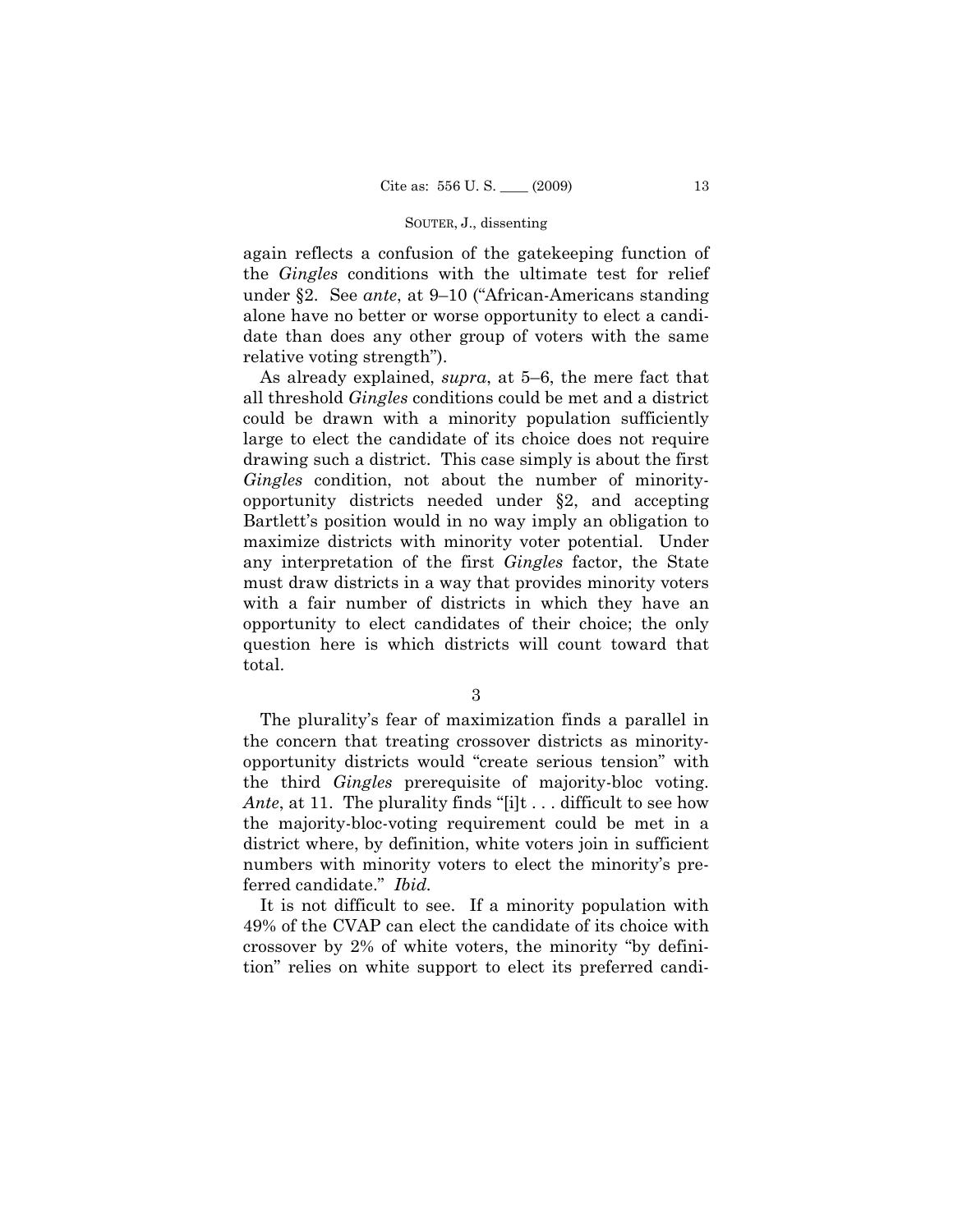date. But this fact alone would raise no doubt, as a matter of definition or otherwise, that the majority-bloc-voting requirement could be met, since as much as 98% of the majority may have voted against the minority's candidate of choice. As explained above, *supra*, at 8, the third *Gingles* condition may well impose an analytical floor to the minority population and a ceiling on the degree of crossover allowed in a crossover district; that is, the concept of majority-bloc voting requires that majority voters tend to stick together in a relatively high degree. The precise standard for determining majority-bloc voting is not at issue in this case, however; to refute the plurality's 50% rule, one need only recognize that racial cohesion of 98% would be bloc voting by any standard.3

4

The plurality argues that qualifying crossover districts as minority-opportunity districts would be less administrable than demanding 50%, forcing courts to engage with the various factual and predictive questions that would come up in determining what percentage of majority voters would provide the voting minority with a chance at electoral success. *Ante*, at 12–13. But claims based on a State's failure to draw majority-minority districts raise the

——————

<sup>3</sup>This case is an entirely inappropriate vehicle for speculation about a more exact definition of majority-bloc voting. See *supra*, at 8–9. The political science literature has developed statistical methods for assessing the extent of majority-bloc voting that are far more nuanced than the plurality's 50% rule. See, *e.g.*, Pildes 1534–1535 (describing a "falloff rate" that social scientists use to measure the comparative rate at which whites vote for black Democratic candidates compared to white Democratic candidates and noting that the falloff rate for congressional elections during the 1990s in North Carolina was 9%). But this issue was never briefed in this case and is not before us, the respondents having stipulated to the existence of majority-bloc voting, App. to Pet. for Cert. 130a, and there is no reason to attempt to accomplish in this case through the first *Gingles* factor what would actually be a quantification of the third.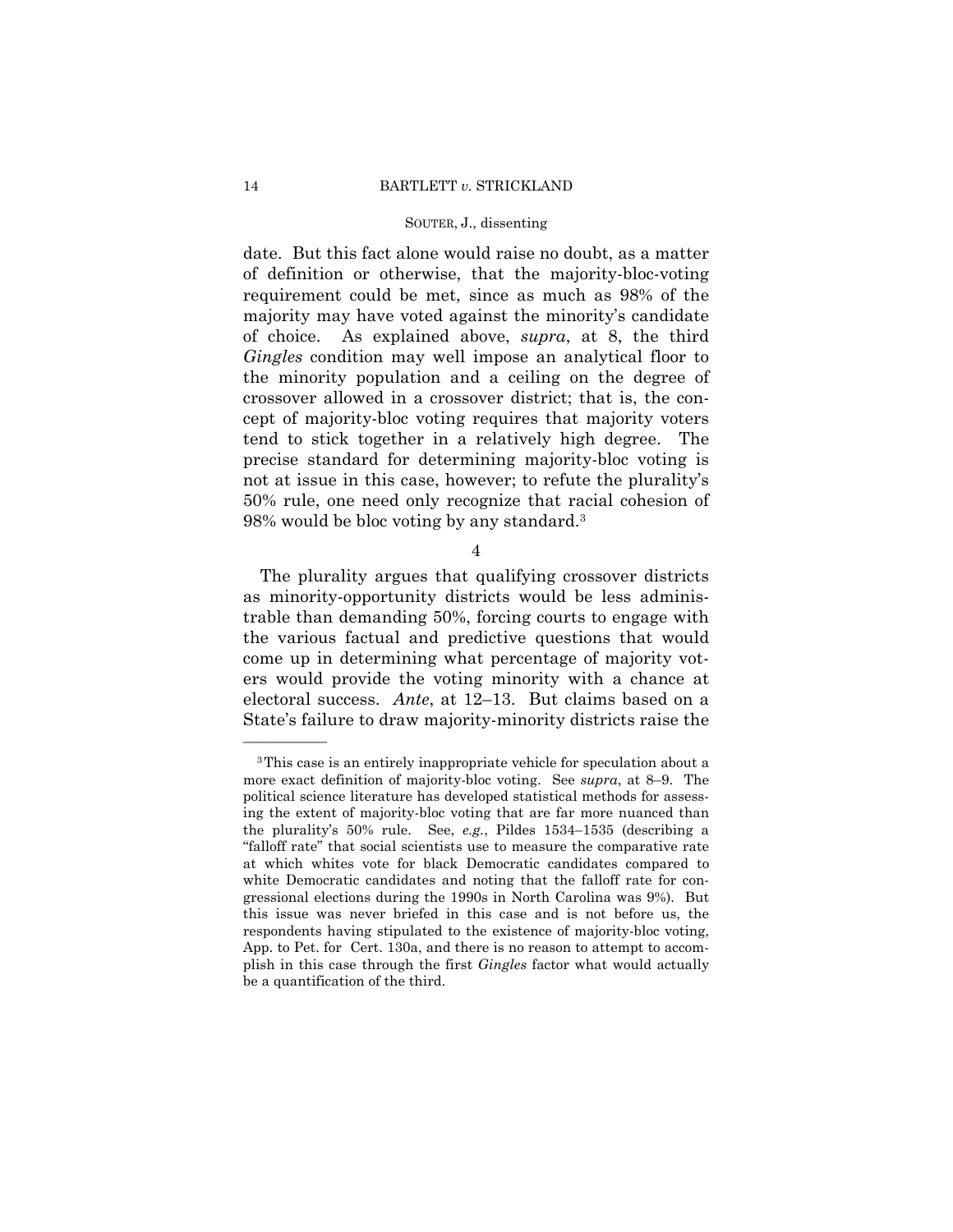same issues of judicial judgment; even when the 50% threshold is satisfied, a court will still have to engage in factually messy enquiries about the "potential" such a district may afford, the degree of minority cohesion and majority-bloc voting, and the existence of vote-dilution under a totality of the circumstances. See *supra,* at 5–6, 8. The plurality's rule, therefore, conserves an uncertain amount of judicial resources, and only at the expense of ignoring a class of §2 claims that this Court has no authority to strike from the statute's coverage.

5

The plurality again misunderstands the nature of §2 in suggesting that its rule does not conflict with what the Court said in *Georgia* v. *Ashcroft*, 539 U. S. 461, 480–482 (2003): that crossover districts count as minorityopportunity districts for the purpose of assessing whether minorities have the opportunity "to elect their preferred candidates of choice" under §5 of the VRA, 42 U. S. C. A. §1973c(b) (Supp. 2008). While the plurality is, of course, correct that there are differences between the enquiries under §2 and §5, *ante*, at 20, those differences do not save today's decision from inconsistency with the prior pronouncement. A districting plan violates §5 if it diminishes the ability of minority voters to "elect their preferred candidates of choice," §1973c(b), as measured against the minority's previous electoral opportunity, *Ashcroft*, *supra*, at 477. A districting plan violates §2 if it diminishes the ability of minority voters to "elect representatives of their choice," 42 U. S. C. §1973(b) (2000 ed.), as measured under a totality of the circumstances against a baseline of rough proportionality. It makes no sense to say that a crossover district counts as a minority-opportunity district when comparing the past and the present under §5, but not when comparing the present and the possible under §2.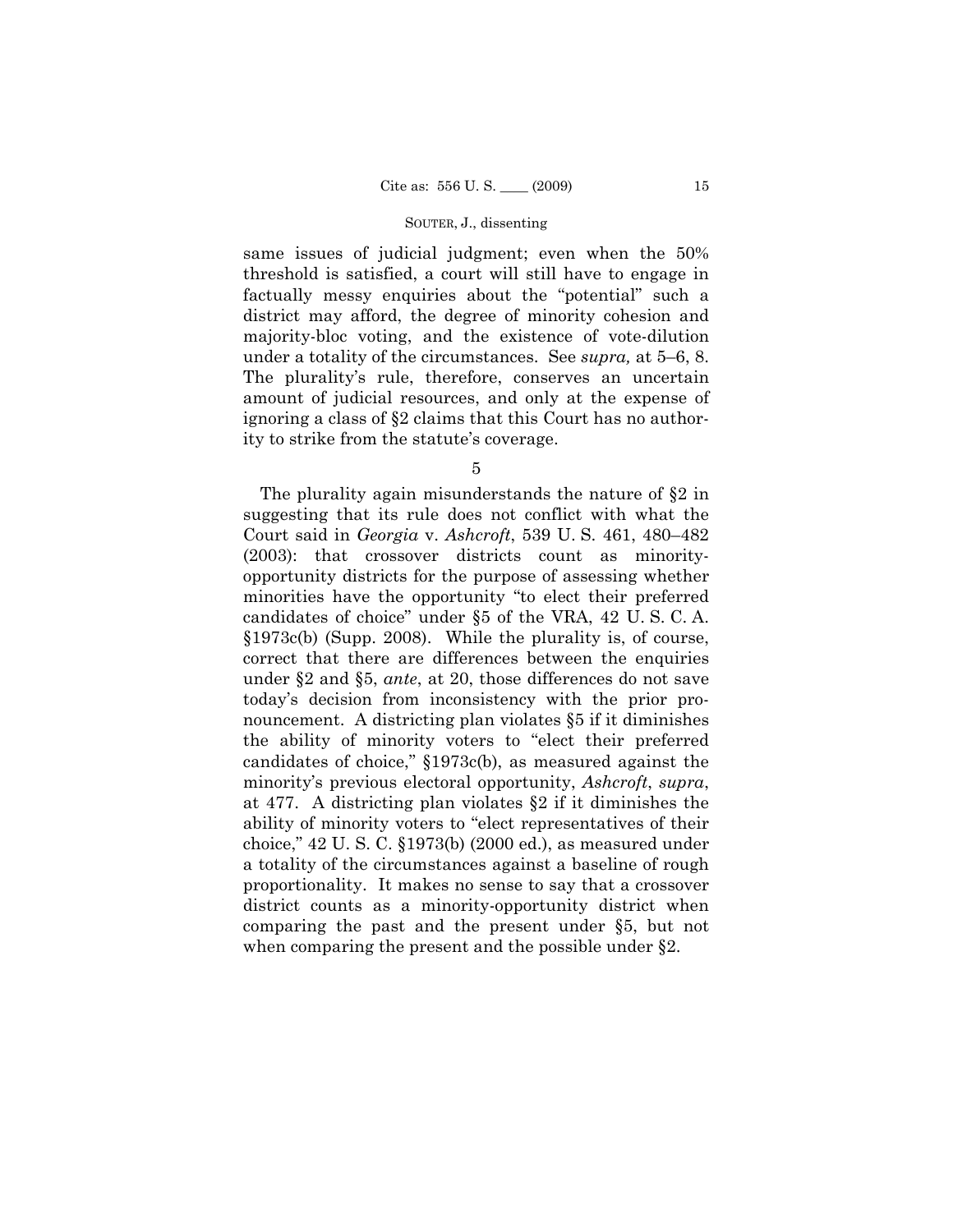6

Finally, the plurality tries to support its insistence on a 50% threshold by invoking the policy of constitutional avoidance, which calls for construing a statute so as to avoid a possibly unconstitutional result. The plurality suggests that allowing a lower threshold would "require crossover districts throughout the Nation," *ante*, at 17, thereby implicating the principle of *Shaw* v. *Reno* that districting with an excessive reliance on race is unconstitutional ("excessive" now being equated by the plurality with the frequency of creating opportunity districts). But the plurality has it precisely backwards. A State will inevitably draw some crossover districts as the natural byproduct of districting based on traditional factors. If these crossover districts count as minority-opportunity districts, the State will be much closer to meeting its §2 obligation without any reference to race, and fewer minority-opportunity districts will, therefore, need to be created purposefully. But if, as a matter of law, only majorityminority districts provide a minority seeking equality with the opportunity to elect its preferred candidates, the State will have much further to go to create a sufficient number of minority-opportunity districts, will be required to bridge this gap by creating exclusively majority-minority districts, and will inevitably produce a districting plan that reflects a greater focus on race. The plurality, however, seems to believe that any reference to race in districting poses a constitutional concern, even a State's decision to reduce racial blocs in favor of crossover districts. A judicial position with these consequences is not constitutional avoidance.

## IV

More serious than the plurality opinion's inconsistency with prior cases construing  $\S2$  is the perversity of the results it portends. Consider the effect of the plurality's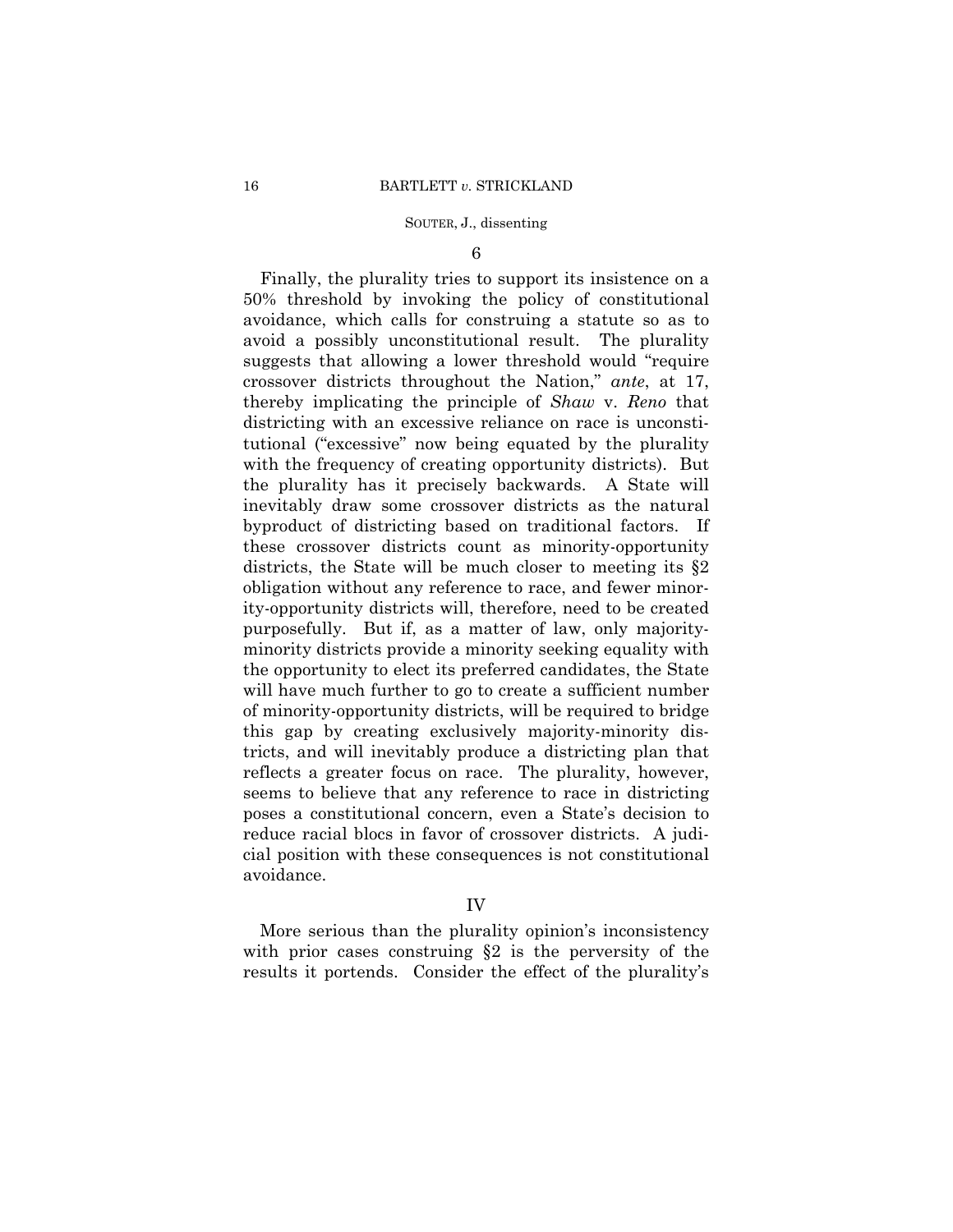rule on North Carolina's districting scheme. Black voters make up approximately 20% of North Carolina's VAP4 and are distributed throughout 120 State House districts, App. to Pet. for Cert. 58a. As noted before, black voters constitute more than 50% of the VAP in 9 of these districts and over 39% of the VAP in an additional 12. *Supra*, at 7–8. Under a functional approach to §2, black voters in North Carolina have an opportunity to elect (and regularly do elect) the representative of their choice in as many as 21 House districts, or 17.5% of North Carolina's total districts. See App. 109–110. North Carolina's districting plan is therefore close to providing black voters with proportionate electoral opportunity. According to the plurality, however, the remedy of a crossover district cannot provide opportunity to minority voters who lack it, and the requisite opportunity must therefore be lacking for minority voters already living in districts where they must rely on crossover. By the plurality's reckoning, then, black voters have an opportunity to elect representatives of their choice in, at most, nine North Carolina House districts. See *ibid*. In the plurality's view, North Carolina must have a long way to go before it satisfies the §2 requirement of equal electoral opportunity.5

——————

<sup>4</sup>Compare Dept. of Commerce, Bureau of Census, 2000 Voting Age Population and Voting-Age Citizens (PHC–T–31) (Table 1–1), online at http://www.census.gov/population/www/cen2000/briefs/phc-t31/index.html (as visited March 5, 2009, and available in Clerk of Court's case file) (total VAP in North Carolina is 6,087,996), with *id.*, Table 1–3 (black or African-American VAP is 1,216,622).<br><sup>5</sup>Under the same logic, North Carolina could fracture and submerge

in majority-dominated districts the 12 districts in which black voters constitute between 35% and 49% of the voting population and routinely elect the candidates of their choice without ever implicating §2, and could do so in districts not covered by §5 without implicating the VRA at all. The untenable implications of the plurality's rule do not end there. The plurality declares that its holding "does not apply to cases in which there is intentional discrimination against a racial minority."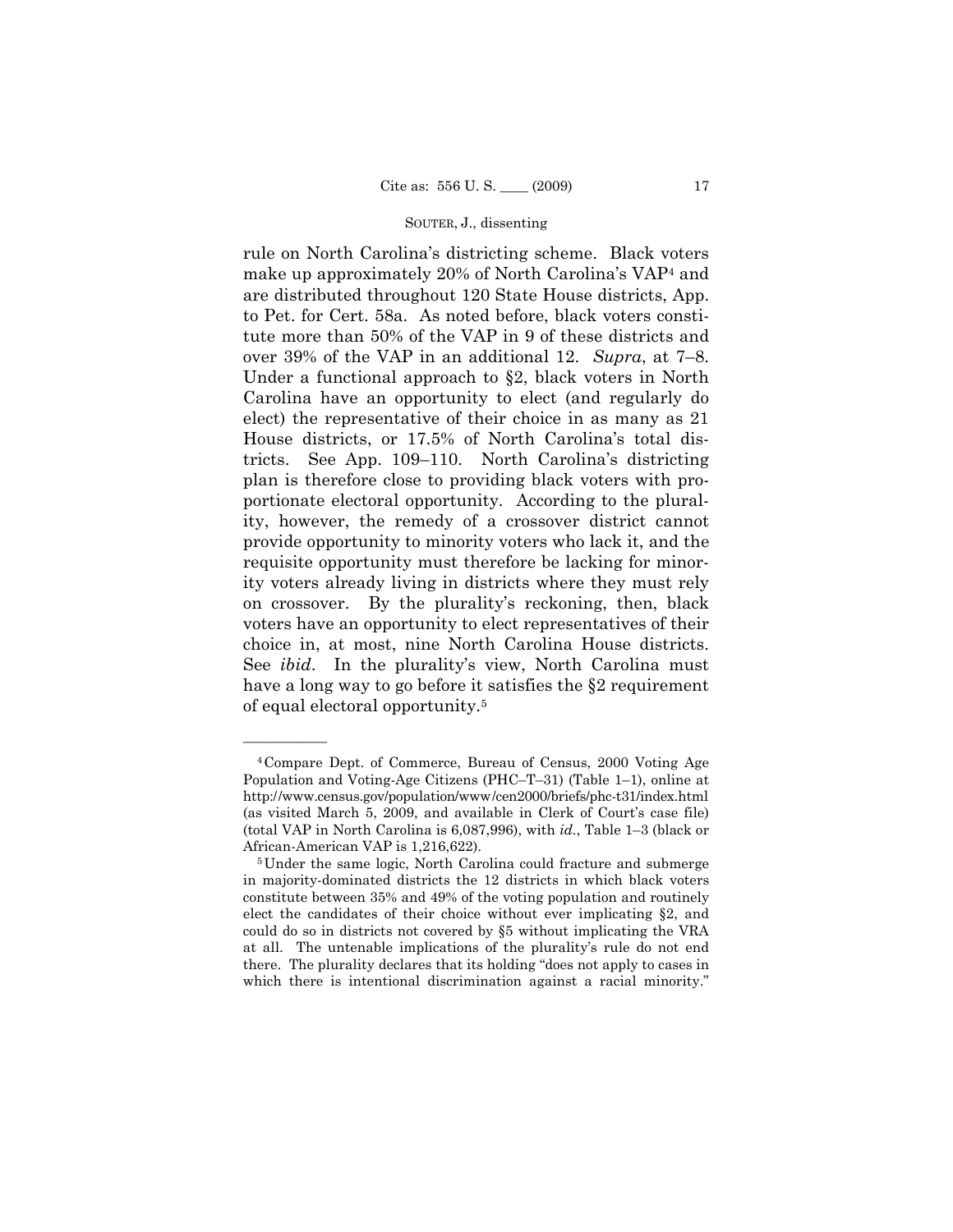A State like North Carolina faced with the plurality's opinion, whether it wants to comply with §2 or simply to avoid litigation, will, therefore, have no reason to create crossover districts. Section 2 recognizes no need for such districts, from which it follows that they can neither be required nor be created to help the State meet its obligation of equal electoral opportunity under §2. And if a legislature were induced to draw a crossover district by the plurality's encouragement to create them voluntarily, *ante*, at 20–21, it would open itself to attack by the plurality based on the pointed suggestion that a policy favoring crossover districts runs counter to *Shaw*. The plurality has thus boiled §2 down to one option: the best way to avoid suit under §2, and the only way to comply with §2, is by drawing district lines in a way that packs minority voters into majority-minority districts, probably eradicating crossover districts in the process.

Perhaps the plurality recognizes this aberrant implication, for it eventually attempts to disavow it. It asserts that "§2 allows States to choose their own method of complying with the Voting Rights Act, and we have said that may include drawing crossover districts. . . . [But] §2 does not mandate creating or preserving crossover districts." *Ante*, at 19. See also, *ante*, at 20 (crossover districts "can be evidence  $\dots$  of equal political opportunity  $\dots$ "). But this is judicial fiat, not legal reasoning; the plurality does not even attempt to explain how a crossover district can be a minority-opportunity district when assessing the compliance of a districting plan with §2, but cannot be one

——————

*Ante*, at 15. But the logic of the plurality's position compels the absurd conclusion that the invidious and intentional fracturing of crossover districts in order to harm minority voters would not state a claim under §2. After all, if the elimination of a crossover district can never deprive minority voters in the district of the opportunity "to elect representatives of their choice," minorities in an invidiously eliminated district simply cannot show an injury under §2.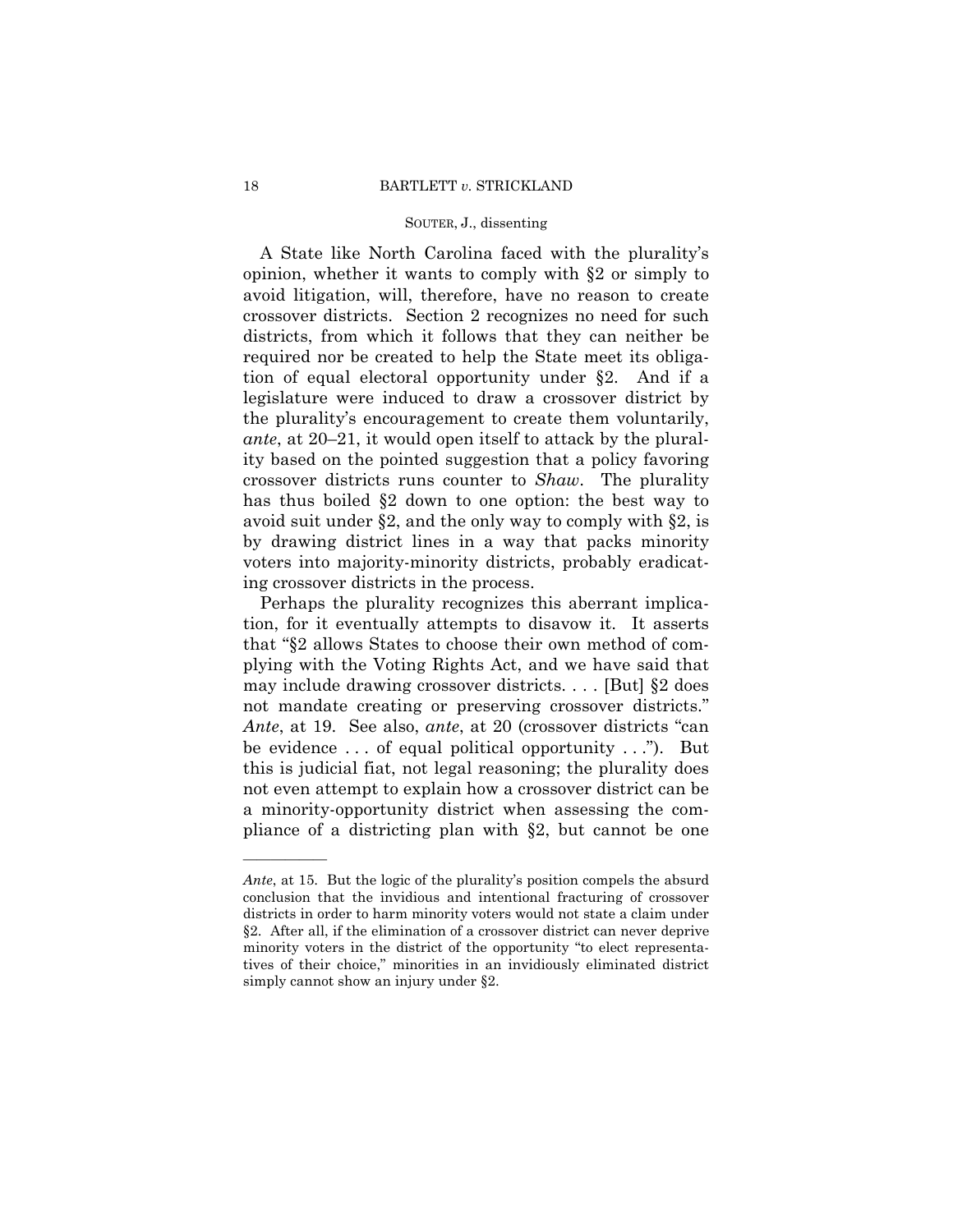when sought as a remedy to a §2 violation. The plurality cannot have it both ways. If voluntarily drawing a crossover district brings a State into compliance with §2, then requiring creation of a crossover district must be a way to remedy a violation of §2, and eliminating a crossover district must in some cases take a State out of compliance with the statute. And when the elimination of a crossover district does cause a violation of §2, I cannot fathom why a voter in that district should not be able to bring a claim to remedy it.

In short, to the extent the plurality's holding is taken to control future results, the plurality has eliminated the protection of §2 for the districts that best vindicate the goals of the statute, and has done all it can to force the States to perpetuate racially concentrated districts, the quintessential manifestations of race consciousness in American politics.

I respectfully dissent.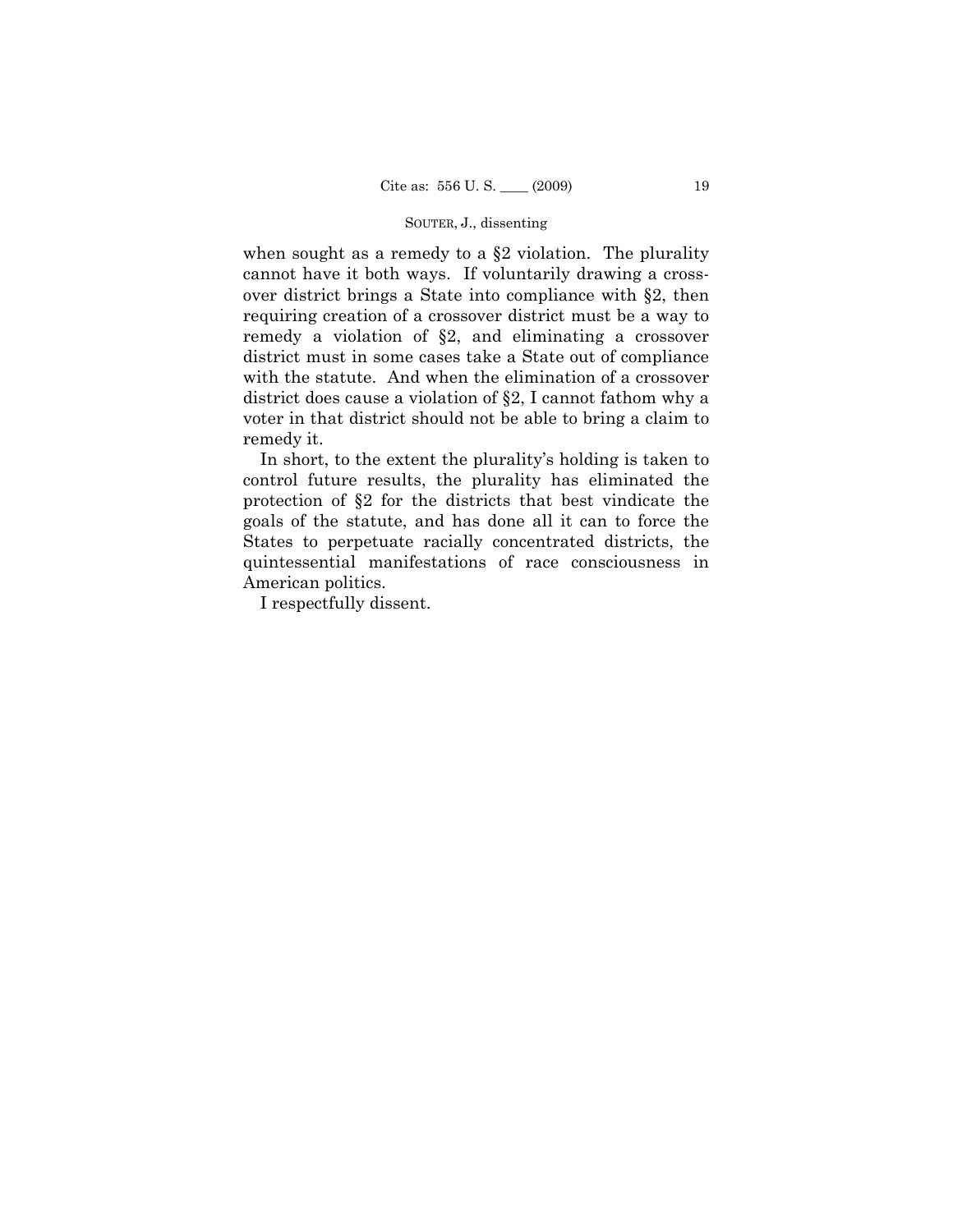GINSBURG, J., dissenting

## $\frac{1}{2}$  ,  $\frac{1}{2}$  ,  $\frac{1}{2}$  ,  $\frac{1}{2}$  ,  $\frac{1}{2}$  ,  $\frac{1}{2}$  ,  $\frac{1}{2}$ **SUPREME COURT OF THE UNITED STATES**

## $\frac{1}{2}$  ,  $\frac{1}{2}$  ,  $\frac{1}{2}$  ,  $\frac{1}{2}$  ,  $\frac{1}{2}$  ,  $\frac{1}{2}$ No. 07–689

# GARY BARTLETT, EXECUTIVE DIRECTOR OF THE NORTH CAROLINA STATE BOARD OF ELECTIONS, ET AL., PETITIONERS *v.* DWIGHT STRICKLAND ET AL.

## ON WRIT OF CERTIORARI TO THE SUPREME COURT OF NORTH CAROLINA

## [March 9, 2009]

## JUSTICE GINSBURG, dissenting.

I join JUSTICE SOUTER's powerfully persuasive dissenting opinion, and would make concrete what is implicit in his exposition. The plurality's interpretation of §2 of the Voting Rights Act of 1965 is difficult to fathom and severely undermines the statute's estimable aim. Today's decision returns the ball to Congress' court. The Legislature has just cause to clarify beyond debate the appropriate reading of §2.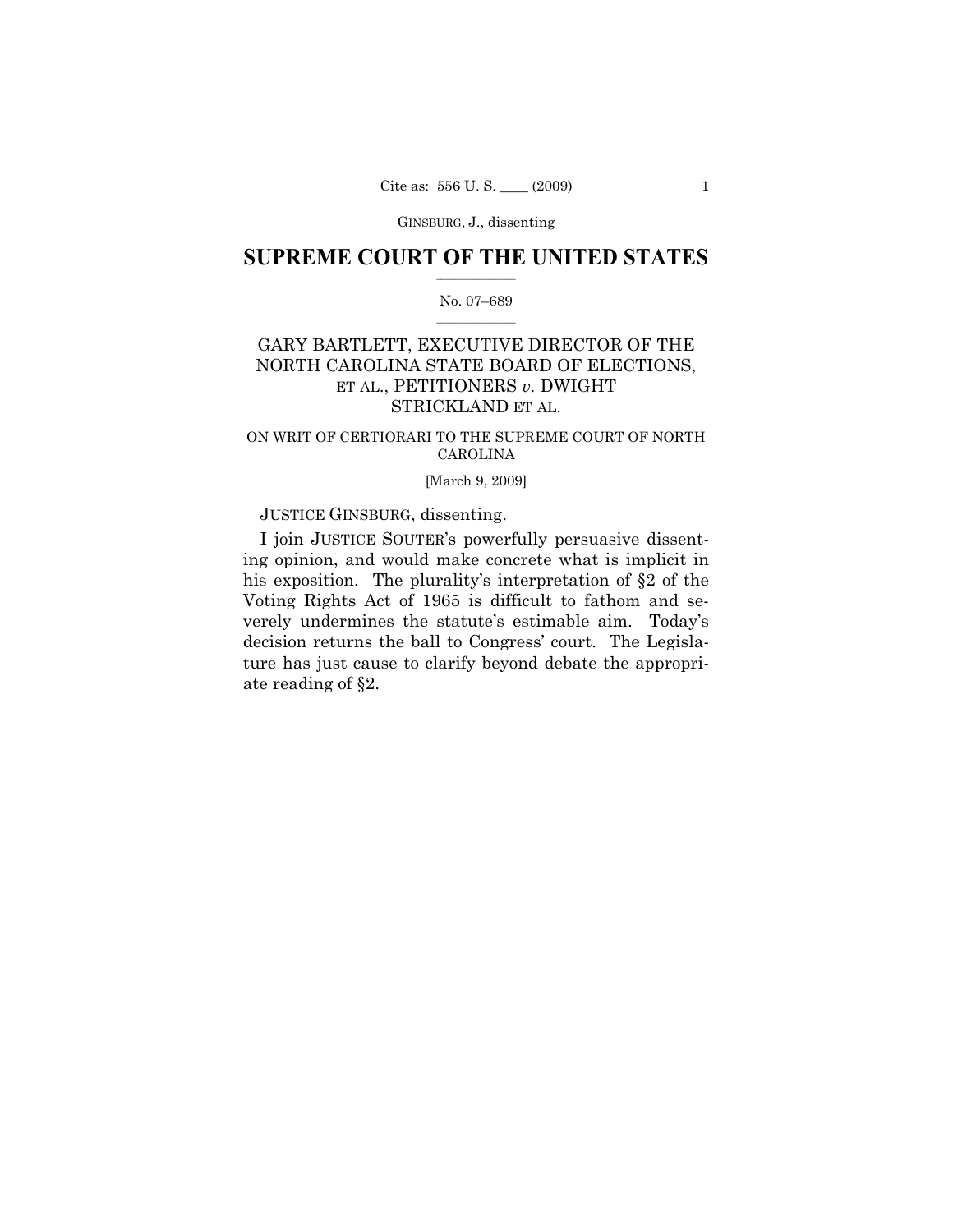## $\frac{1}{2}$  ,  $\frac{1}{2}$  ,  $\frac{1}{2}$  ,  $\frac{1}{2}$  ,  $\frac{1}{2}$  ,  $\frac{1}{2}$  ,  $\frac{1}{2}$ **SUPREME COURT OF THE UNITED STATES**

## $\frac{1}{2}$  ,  $\frac{1}{2}$  ,  $\frac{1}{2}$  ,  $\frac{1}{2}$  ,  $\frac{1}{2}$  ,  $\frac{1}{2}$ No. 07–689

# GARY BARTLETT, EXECUTIVE DIRECTOR OF THE NORTH CAROLINA STATE BOARD OF ELECTIONS, ET AL., PETITIONERS *v.* DWIGHT STRICKLAND ET AL.

## ON WRIT OF CERTIORARI TO THE SUPREME COURT OF NORTH CAROLINA

### [March 9, 2009]

## JUSTICE BREYER, dissenting.

I join JUSTICE SOUTER's opinion in full. I write separately in light of the plurality's claim that a bright-line 50% rule (used as a *Gingles* gateway) serves administrative objectives. In the plurality's view, that rule amounts to a relatively simple administrative device that will help separate at the outset those cases that are more likely meritorious from those that are not. Even were that objective as critically important as the plurality believes, however, it is not difficult to find other numerical gateway rules that would work better.

Assume that a basic purpose of a gateway number is to separate (1) districts where a minority group can "elect representatives of their choice," from (2) districts where the minority, because of the need to obtain majority crossover votes, can only "elect representatives" that are consensus candidates. 42 U. S. C. §1973(b) (2000 ed.); *League of United Latin American Citizens* v. *Perry*, 548 U. S. 399, 445 (2006) (plurality opinion). At first blush, one might think that a 50% rule will work in this respect. After all, if a 50% minority population votes as a bloc, can it not always elect the candidate of its choice? And if a minority population constitutes less than 50% of a district, is not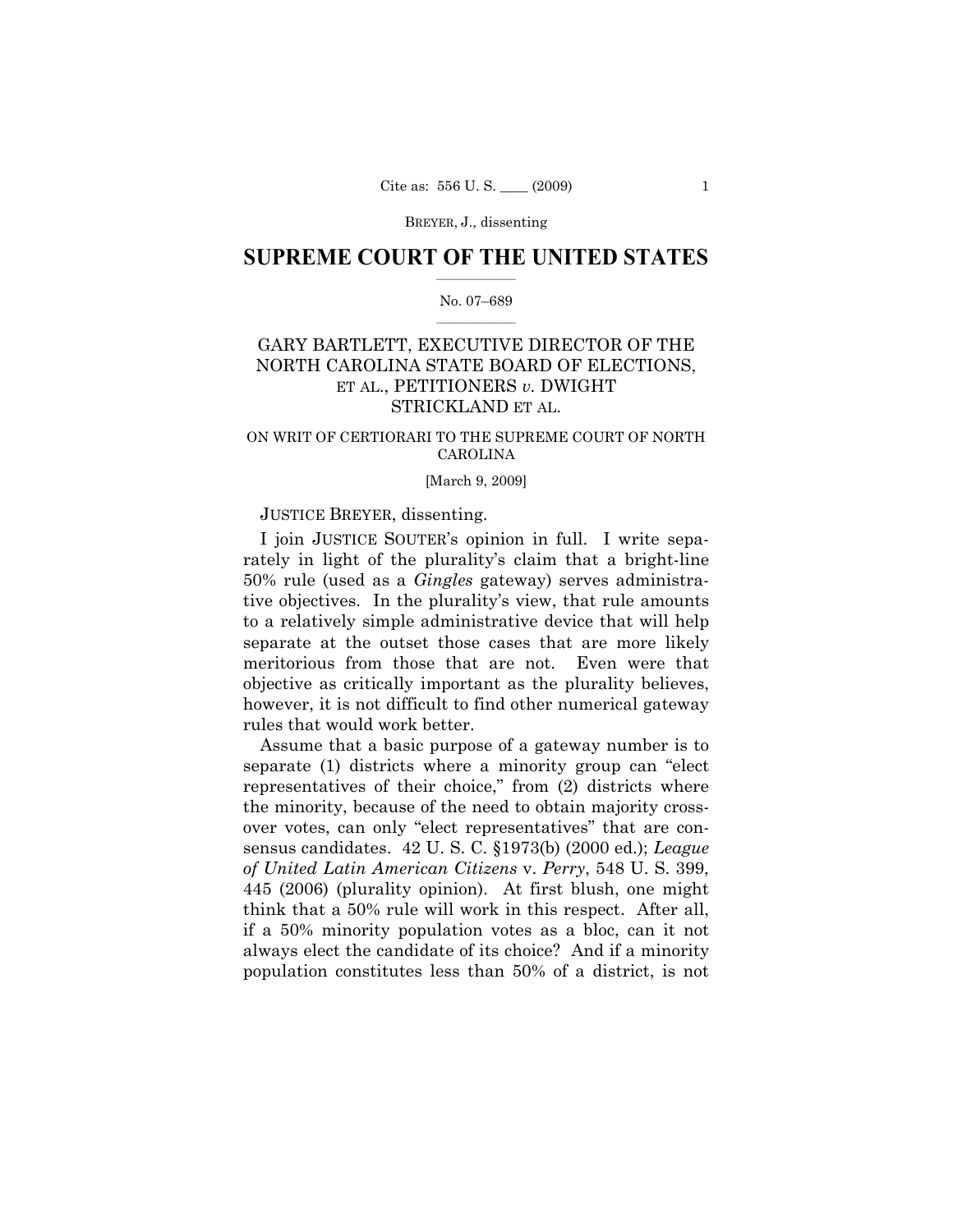any candidate elected from that district always a consensus choice of minority and majority voters? The realities of voting behavior, however, make clear that the answer to both these questions is "no." See, *e.g.*, Brief for Nathaniel Persily et al. as *Amici Curiae* 5–6. ("Fifty percent is seen as a magic number by some because under conditions of complete racial polarization and equal rates of voting eligibility, registration, and turnout, the minority community will be able to elect its candidate of choice. *In practice, such extreme conditions are never present*. . . . [S]ome districts must be more than 50% minority, while others can be less than 50% minority, in order for the minority community to have an equal opportunity to elect its candidate of choice" (emphasis added)); see also *ante*, at 8 (SOUTER, J., dissenting).

No voting group is 100% cohesive. Except in districts with overwhelming minority populations, some crossover votes are often necessary. The question is how likely it is that the need for crossover votes will force a minority to reject its "preferred choice" in favor of a "consensus candidate." A 50% number does not even try to answer that question. To the contrary, it includes, say 51% minority districts, where imperfect cohesion may, in context, prevent election of the "minority-preferred" candidate, while it excludes, say, 45% districts where a smaller but more cohesive minority can, with the help of a small and reliable majority crossover vote, elect its preferred candidate.

Why not use a numerical gateway rule that looks more directly at the relevant question: Is the minority bloc large enough, is it cohesive enough, is the necessary majority crossover vote small enough, so that the minority (tending to vote cohesively) can likely vote its preferred candidate (rather than a consensus candidate) into office? See *ante*, at 7 (SOUTER, J., dissenting) ("[E]mpirical studies confirm  $\left[ \right]$  that ... minority groups" constituting less than 50% of the voting population "regularly elect their preferred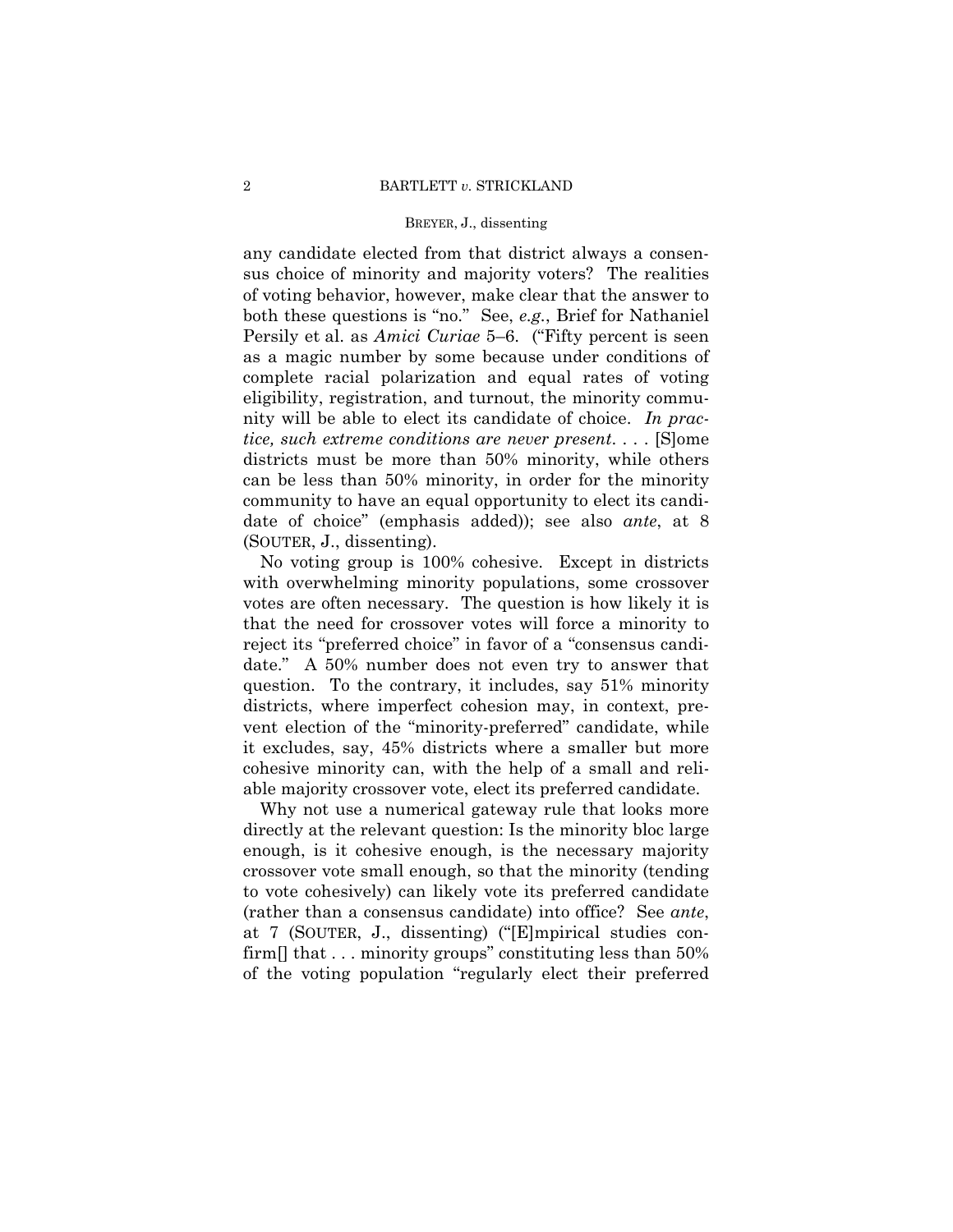candidates with the help of modest crossover by members of the majority"); see also Pildes, Is Voting-Rights Law Now at War With Itself? Social Science and Voting Rights in the 2000s, 80 N. C. L. Rev. 1517, 1529–1535 (2002) (reviewing studies showing small but reliable crossover voting by whites in districts where minority voters have demonstrated the ability to elect their preferred candidates without constituting 50% of the population in that district). We can likely find a reasonably administrable mathematical formula more directly tied to the factors in question.

To take a possible example: Suppose we pick a numerical ratio that requires the minority voting age population to be twice as large as the percentage of majority crossover votes needed to elect the minority's preferred candidate. We would calculate the latter (the percentage of majority crossover votes the minority voters need) to take account of both the percentage of minority voting age population in the district and the cohesiveness with which they vote. Thus, if minority voters account for 45% of the voters in a district and 89% of those voters tend to vote cohesively as a group, then the minority needs a crossover vote of about 20% of the majority voters to elect its preferred candidate. (Such a district with 100 voters would have 45 minority voters and 55 majority voters; 40 minority voters would vote for the minority group's preferred candidate at election time; the minority voters would need 11 more votes to elect their preferred candidate; and 11 is about 20% of the majority's 55.) The larger the minority population, the greater its cohesiveness, and thus the smaller the crossover vote needed to assure success, the greater the likelihood that the minority can elect its preferred candidate and the smaller the likelihood that the cohesive minority, in order to find the needed majority crossover vote, must support a consensus, rather than its preferred, candidate.

In reflecting the reality that minority voters can elect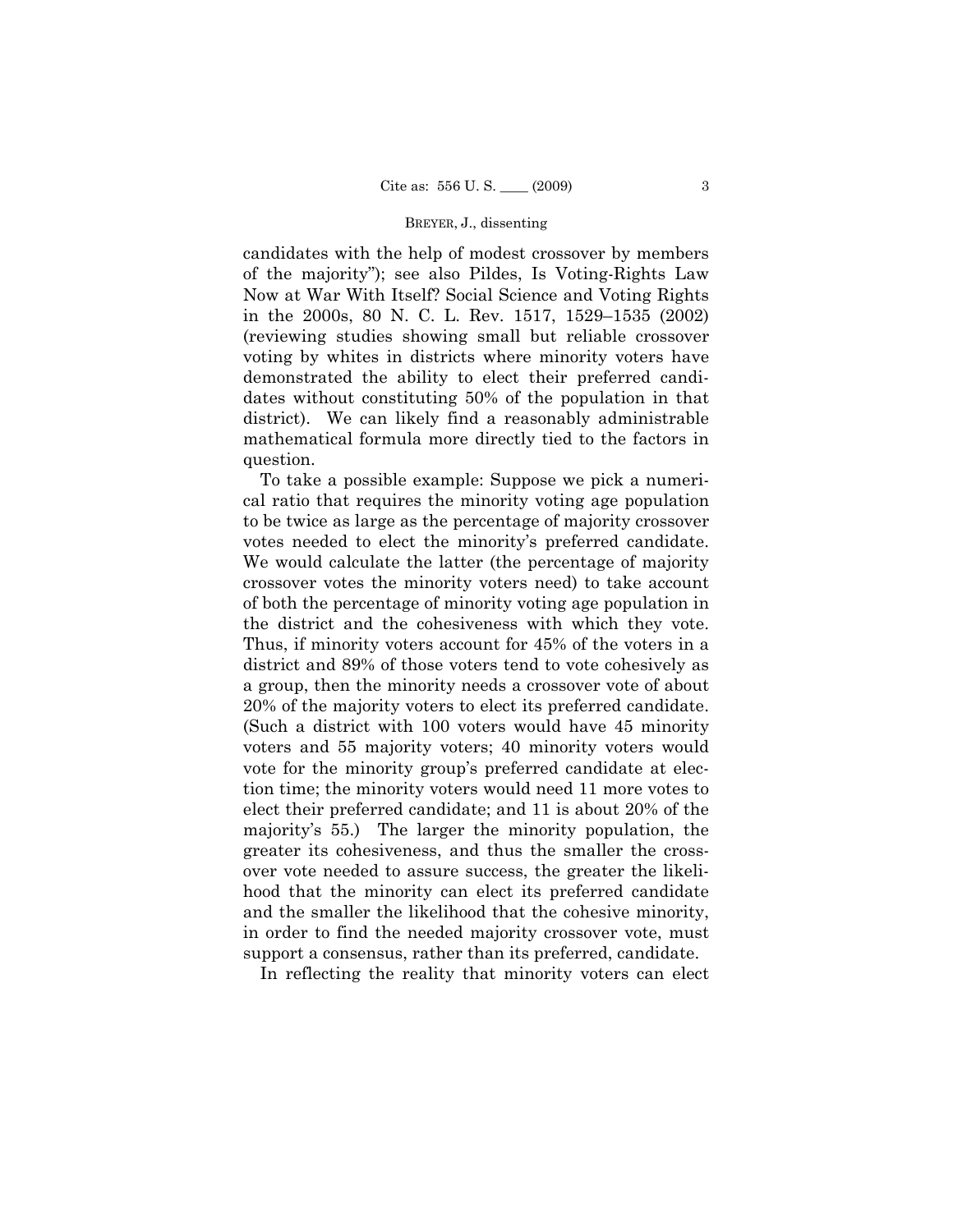the candidate of their choice when they constitute less than 50% of a district by relying on a small majority crossover vote, this approach is in no way contradictory, or even in tension with, the third *Gingles* requirement. Since *Gingles* itself, we have acknowledged that the requirement of majority-bloc voting can be satisfied even when some small number of majority voters crossover to support a minority-preferred candidate. See *Thornburg* v. *Gingles*, 478 U. S. 30, 59 (1986) (finding majority-bloc voting where the majority group supported African-American candidates in the general election at a rate of between 26% and 49%, with an average support of one-third). Given the difficulty of obtaining totally accurate statistics about cohesion, or even voting age population, the district courts should administer the numerical ratio flexibly, opening (or closing) the *Gingles* gate (in light of the probable merits of a case) where only small variances are at issue (*e.g.*, where the minority group is 39% instead of 40% of a district). But the same is true with a 50% number (*e.g.*, where the minority group is 49% instead of 50% of a district). See, *e.g.*, Brief for United States as *Amicus Curiae* 15.

I do not claim that the 2-to-1 ratio is a perfect rule; I claim only that it is better than the plurality's 50% rule. After all, unlike 50%, a 2-to-1 ratio (of voting age minority population to necessary non-minority crossover votes) focuses directly upon the problem at hand, better reflects voting realities, and consequently far better separates at the gateway likely sheep from likely goats. See *Gingles*, *supra*, at 45 (The Section 2 inquiry depends on a "'functional' view of the political process" and "'a searching practical evaluation of the past and present reality." (quoting S. Rep. No. 97–417, p. 30, and n. 120 (1982)); *Gingles*, *supra*, at 94–95 (O'Connor, J., concurring in judgment) ("[T]here is no indication that Congress intended to mandate a single, universally applicable standard for measuring undiluted minority voting strength,